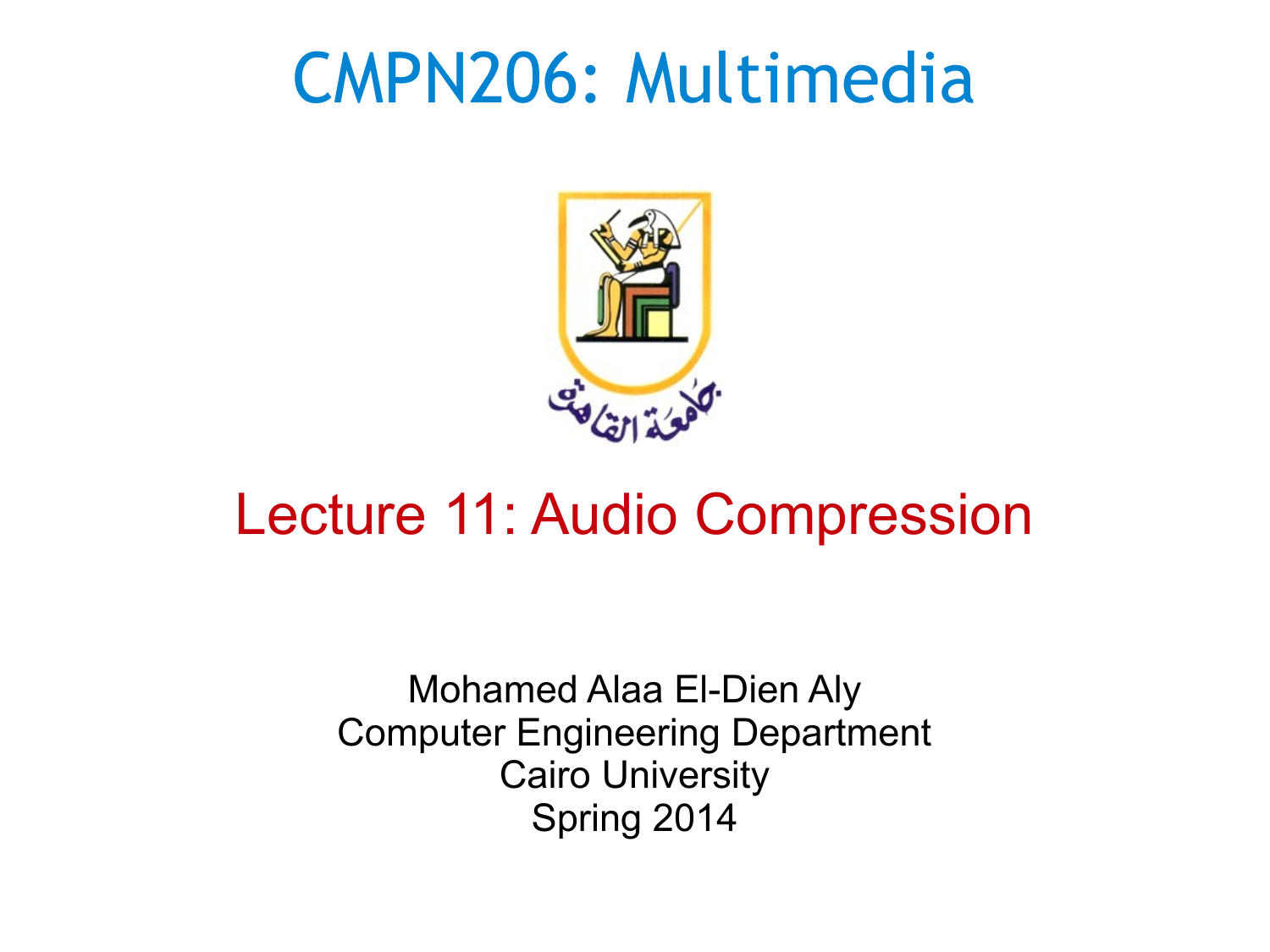# Agenda

- Sound
- Speech Compression
	- DPCM
	- ADPCM
	- Vocoders
- Audio Compression
	- Psychoacoustic
	- MPEG Layer I, II, and III
	- Other coders

**Acknowledgments**: Most slides are adapted from Richard Ladner, from Li and Drew, from Khaled Sayood, and from David Marshall and Kirill Sidorov.

**Mohamed Aly – CMPN206 Spring 2014 Computer Engineering, Cairo University 2/60**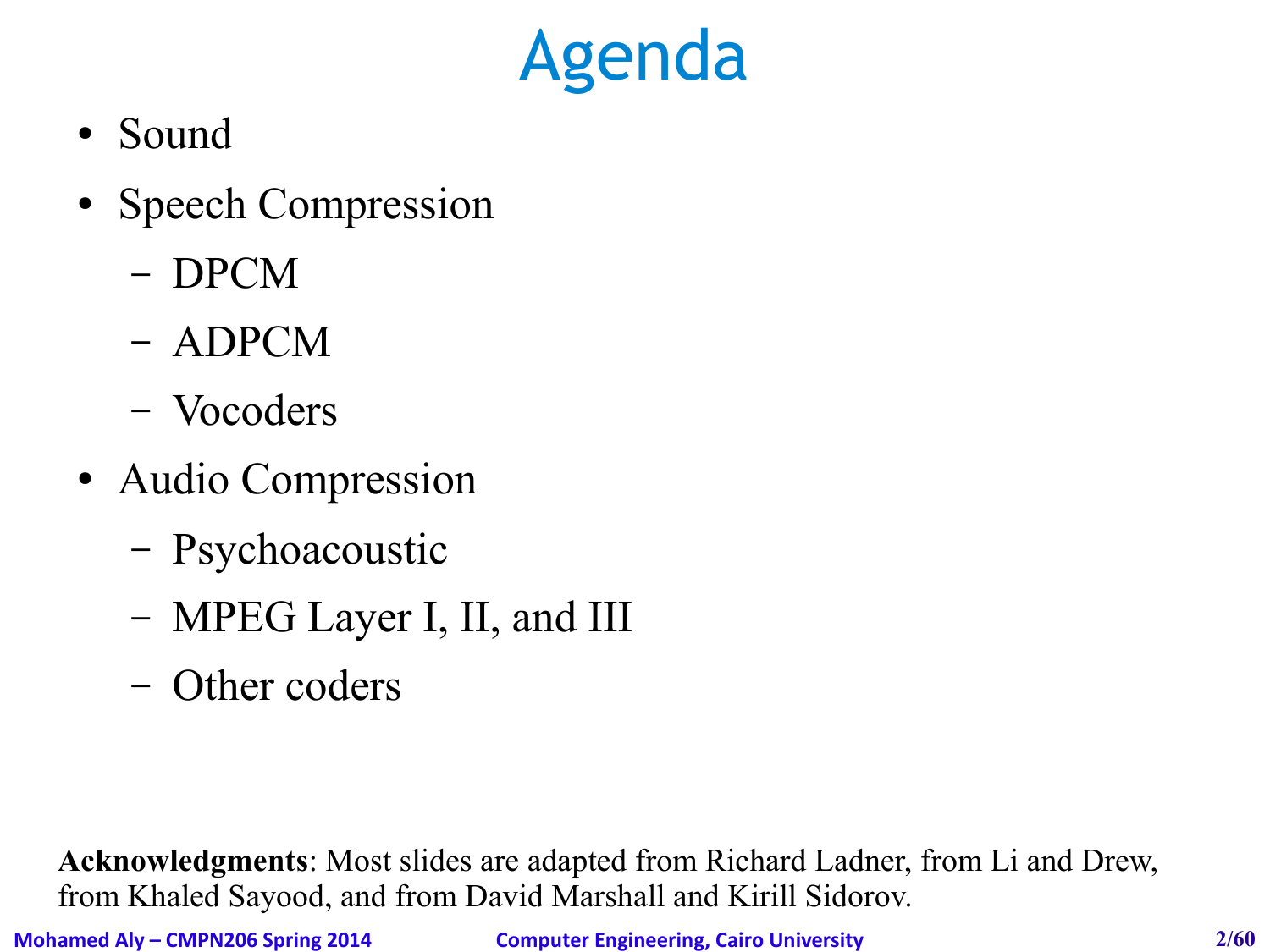# Sound

- Sound is produced by a *vibrating* source
- The vibrations disturb air molecules.
- This produces variations in *air pressure*: lower than average pressure, *rarefactions*, and higher than average, *compressions*. This produces sound waves.
- When a sound wave impinges on a surface (e.g. eardrum or microphone) it causes the surface to vibrate accordingly
- In this way *acoustic energy* is transferred from a source to a receptor



**Mohamed Aly – CMPN206 Spring 2014 Computer Engineering, Cairo University 3/60**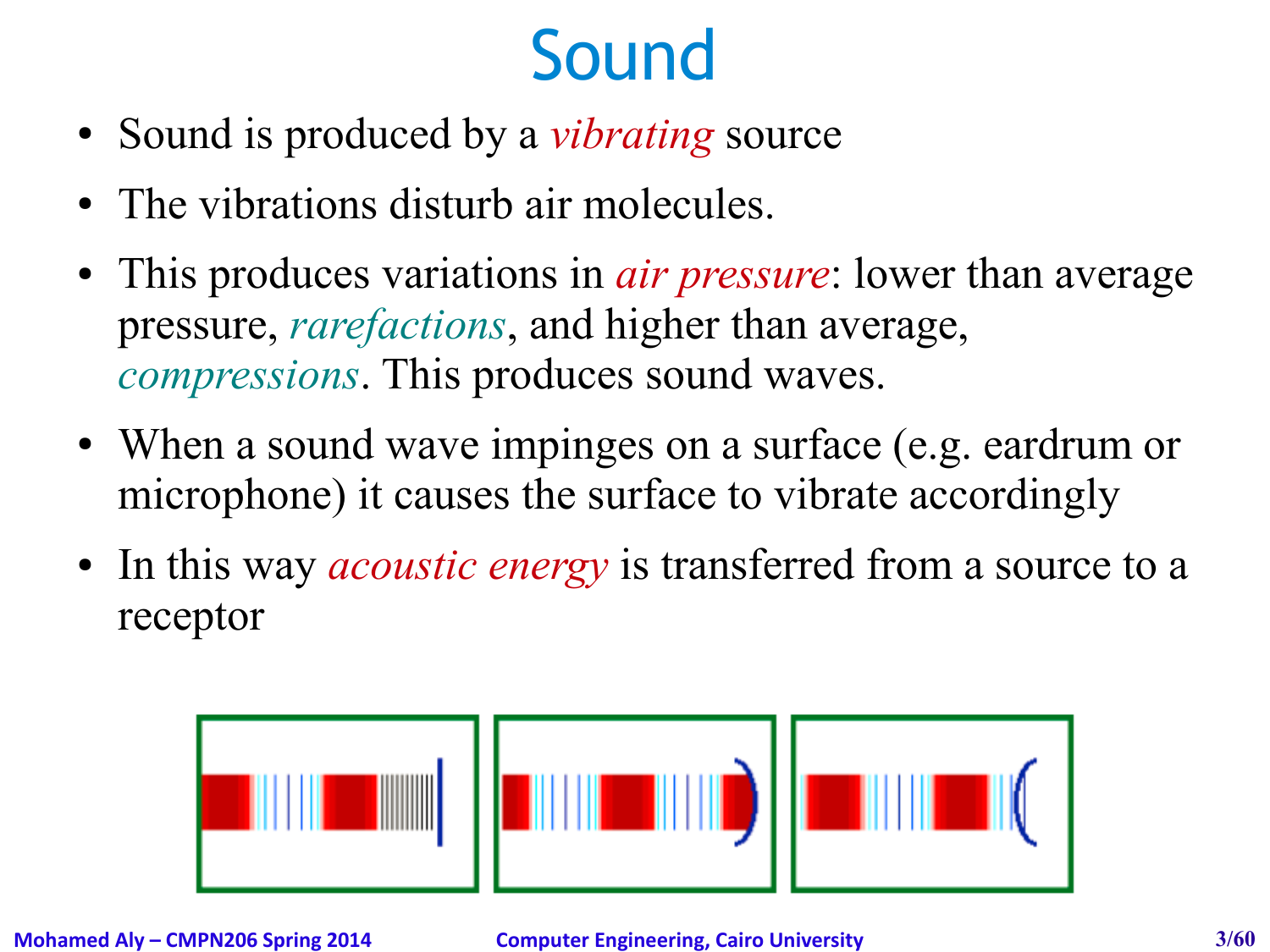#### Human Hearing

- Upon receiving the waveform, the *ear drum* vibrates
- Acoustic energy then transfers from the ear drum through the *auditory nerve* to the brain
- The brain *perceives* the signals and interprets the sound

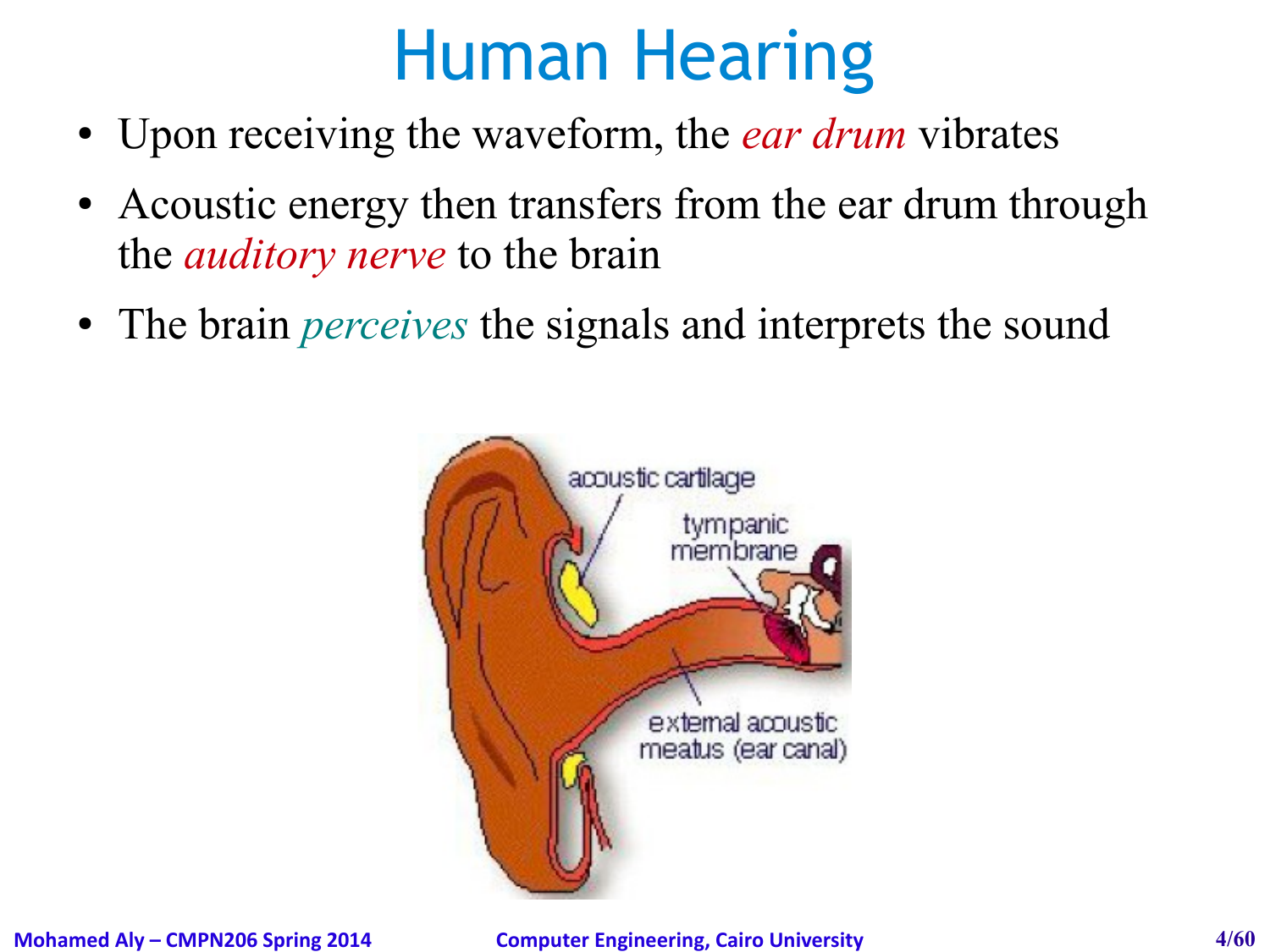# Sound Signals

- Sound signals are analog, and need to be digitized:
	- *Sampling*: digitization in the *time* domain to get a discrete set of *samples*
	- *Quantization*: digitization in the *range* domain to get a discrete set of sample *values*



**Mohamed Aly – CMPN206 Spring 2014 Computer Engineering, Cairo University 5/60**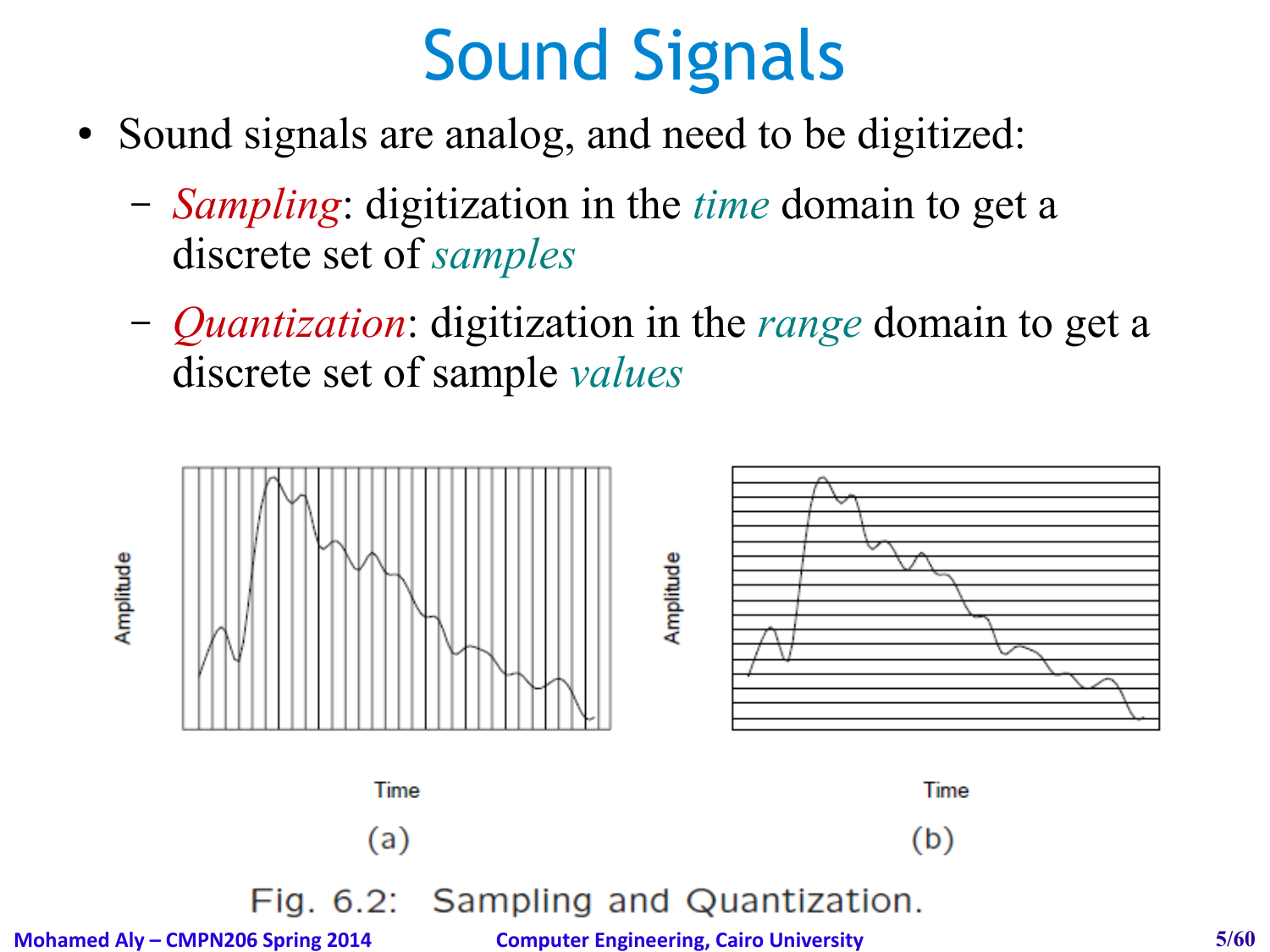#### Sound Signals

#### Table 6.2: Data rate and bandwidth in sample audio applications

| Quality          | Sample    | Bits per | Mono/         | Data Rate       | Frequency     |
|------------------|-----------|----------|---------------|-----------------|---------------|
|                  | Rate      | Sample   | Stereo        | (uncompressed)  | Band          |
|                  | (KHz)     |          |               | (KB/sec)        | (KHz)         |
| Telephone        | 8         | 8        | Mono          | 8               | $0.200 - 3.4$ |
| <b>AM Radio</b>  | 11.025    | 8        | Mono          | 11.0            | $0.1 - 5.5$   |
| <b>FM Radio</b>  | 22.05     | 16       | <b>Stereo</b> | 88.2            | $0.02 - 11$   |
| CD               | 44.1      | 16       | <b>Stereo</b> | 176.4           | $0.005 - 20$  |
| <b>DAT</b>       | 48        | 16       | Stereo        | 192.0           | $0.005 - 20$  |
| <b>DVD Audio</b> | 192 (max) | 24 (max) | 6 channels    | $1,200.0$ (max) | $0-96$ (max)  |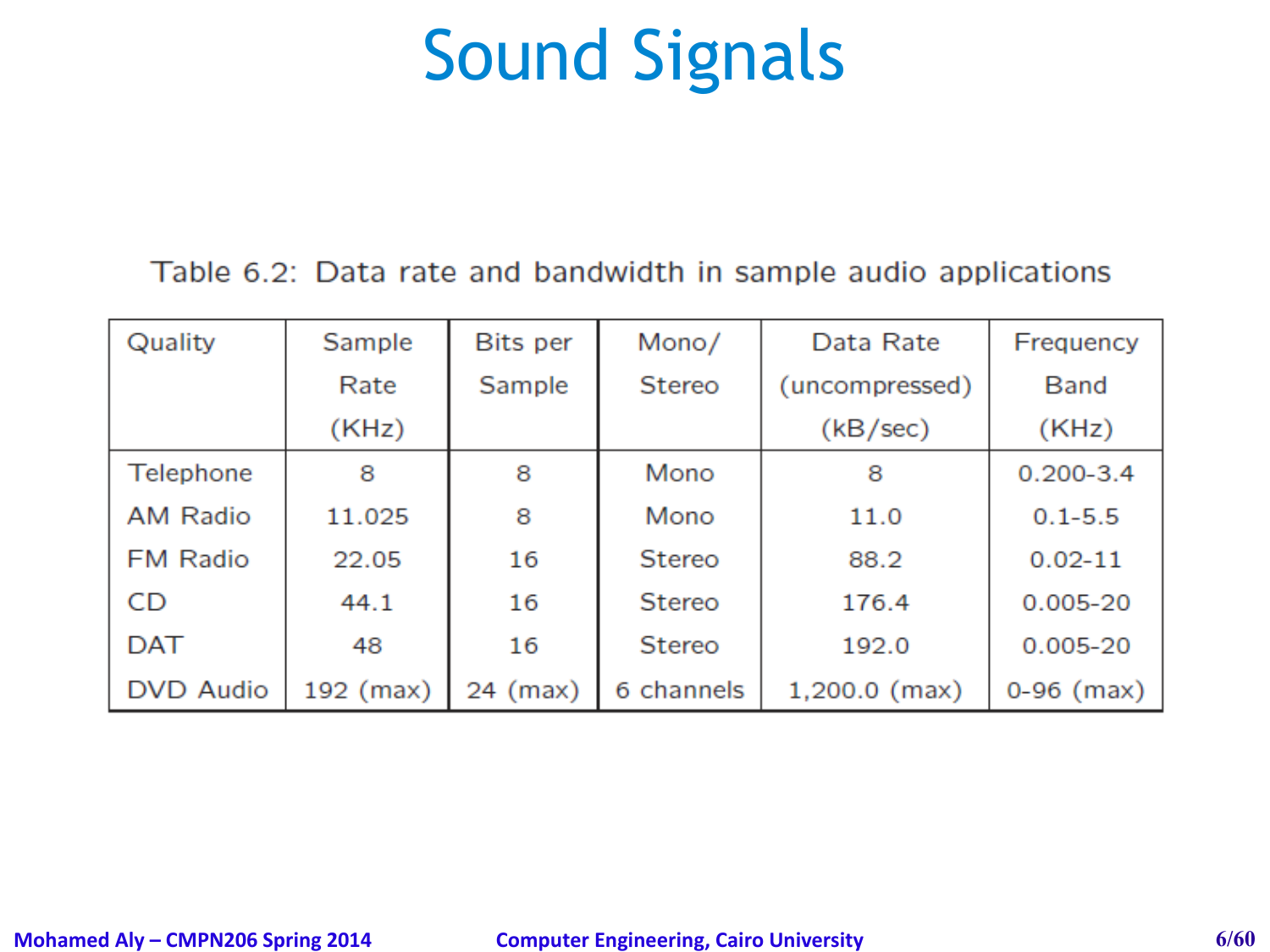# Speech Signals

- *Speech* signals are a special kind of audio signals
	- They have a much limited *bandwidth*: from 50 Hz to about 10 kHz
	- They have special *source models*: we can use a mathematical model for the process of *generating* the speech signal by the vocal tract, nose, and mouth. This can be used to devise special techniques for coding speech signals efficiently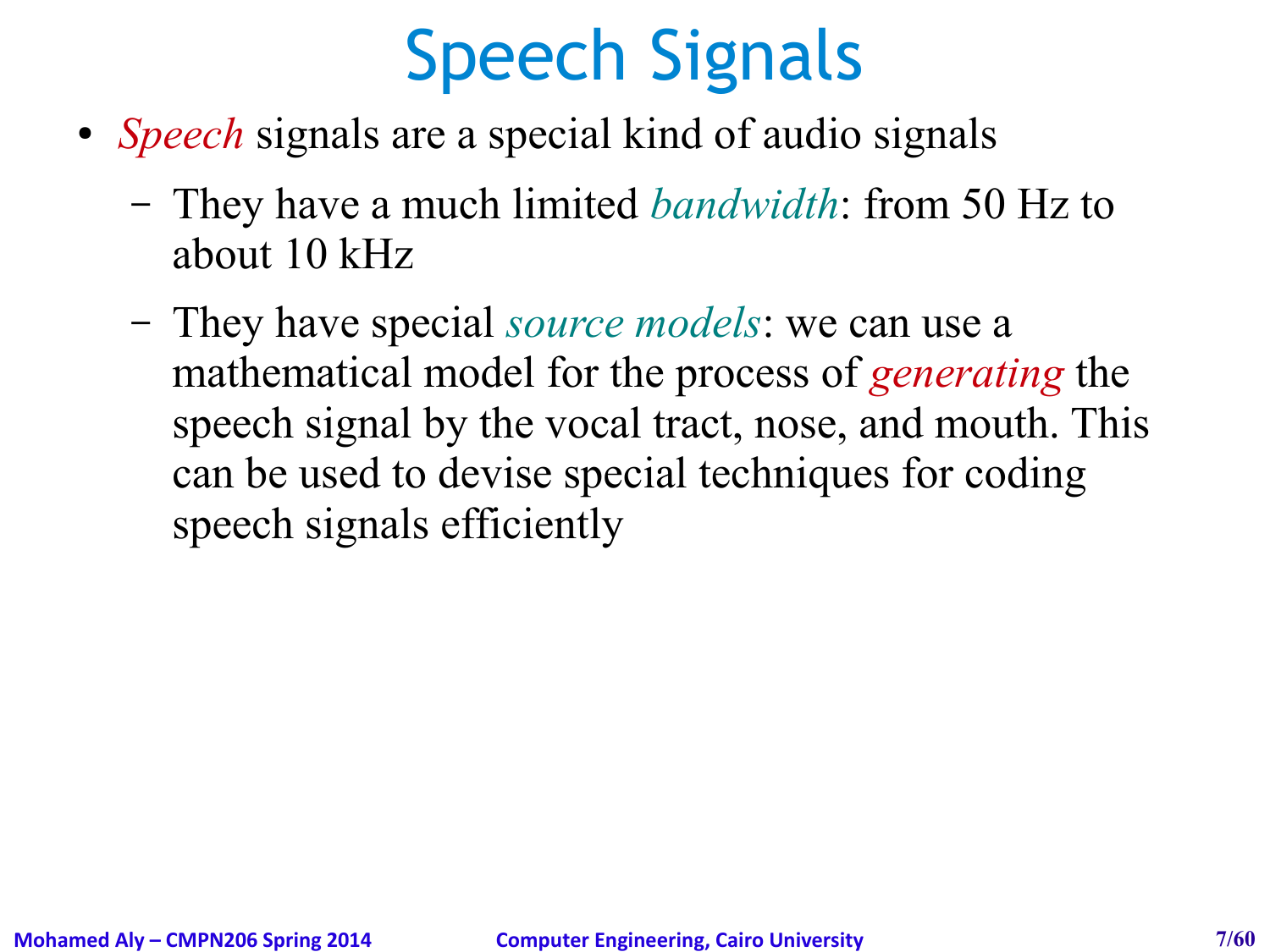# Speech Compression

- Pulse Code Modulation (PCM)
- Differential PCM (DPCM)
- Adaptive DPCM (ADPCM)
- Voice Coders (Vocoders)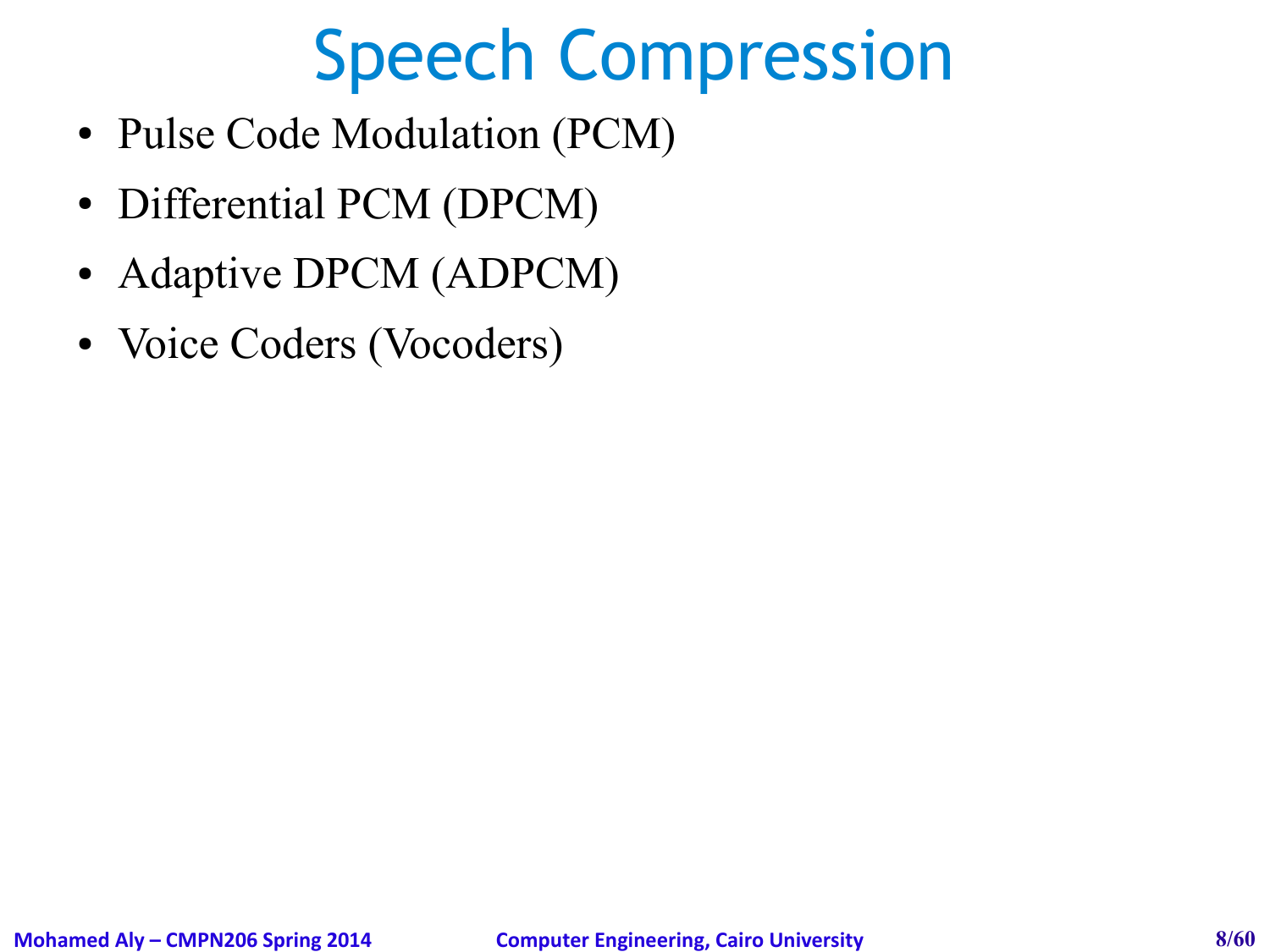#### PCM

- Telephony assumes voice signals have a bandwidth of 4 kHz
- Thus they are sampled with a *Nyquist* frequency of 8 kHz
- Using 8 bits per sample, this becomes 64 kbps  $= 8$  kB/s



**Mohamed Aly – CMPN206 Spring 2014 Computer Engineering, Cairo University 9/60**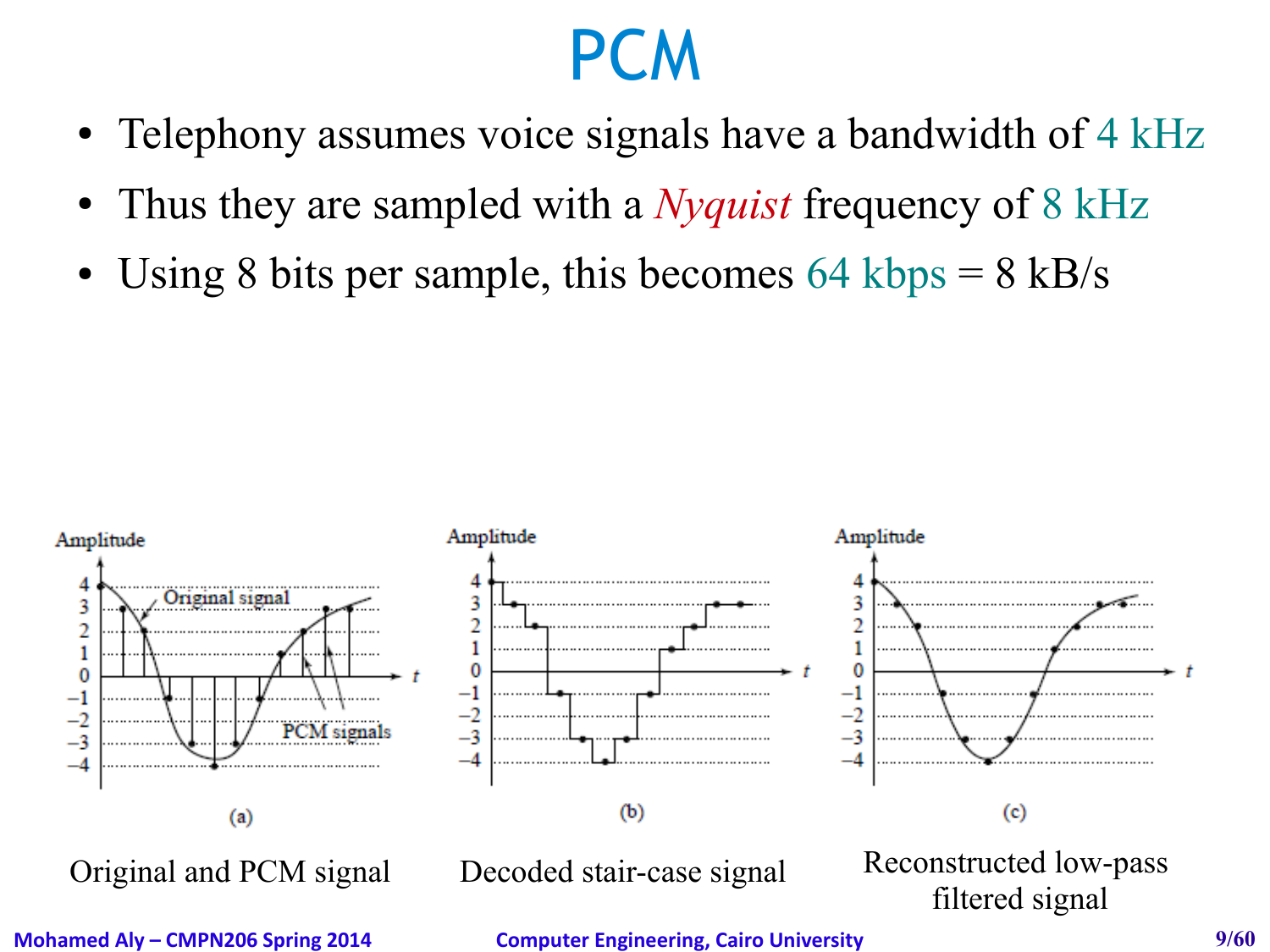#### **PCM**

• PCM also uses *companding* with uniform quantization to achieve *non-uniform quantization* for better compression



**Mohamed Aly – CMPN206 Spring 2014 Computer Engineering, Cairo University 10/60**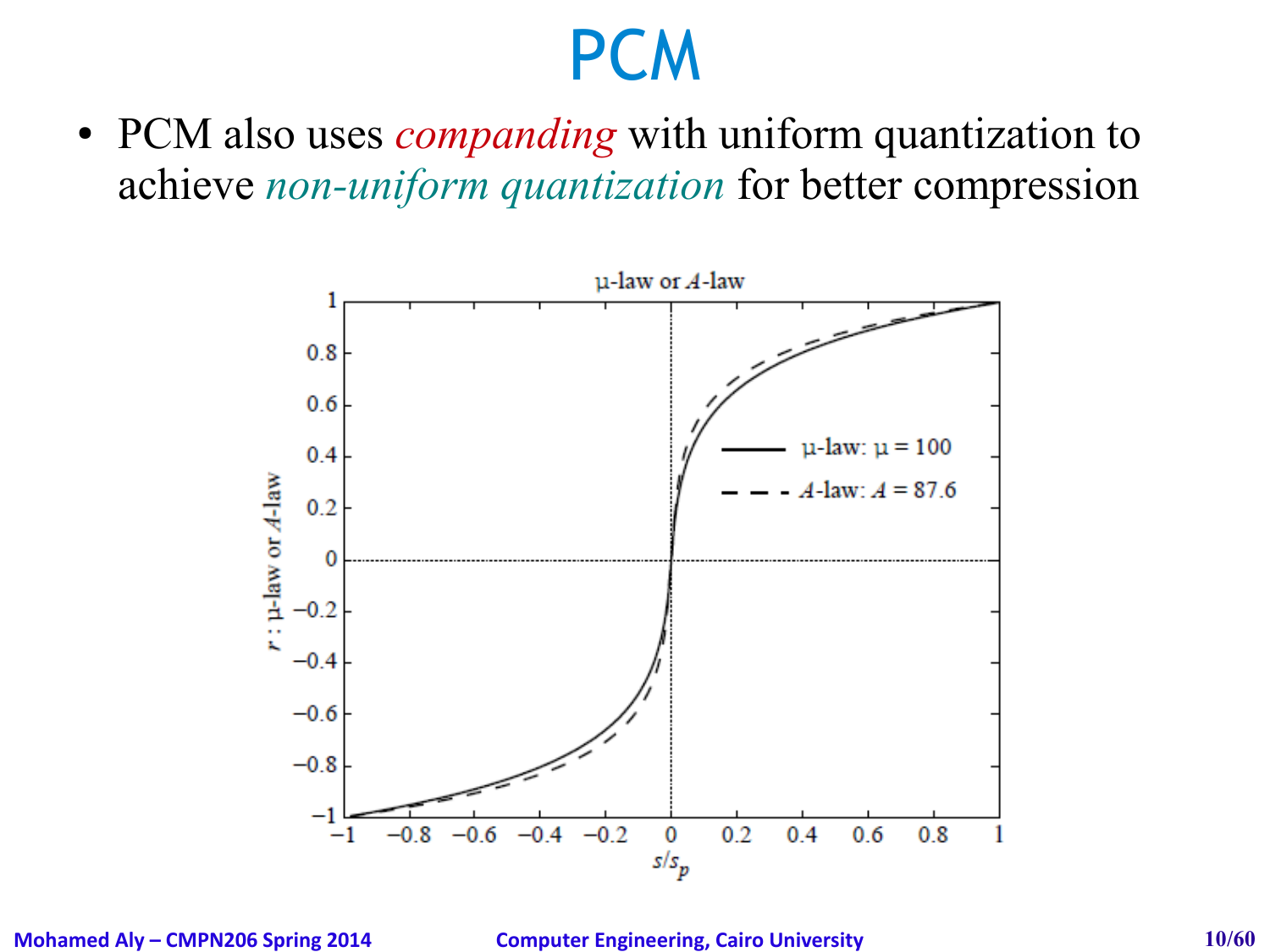#### PCM Encoder

- A *low-pass filter* is applied to limit the bandwidth to 4 kHz
- The signal is *compressed* by a compressor
- Linear PCM is applied:
	- sampling
	- uniform quantization and coding



Fig. 6.14: PCM signal encoding and decoding.

**Mohamed Aly – CMPN206 Spring 2014 Computer Engineering, Cairo University 11/60**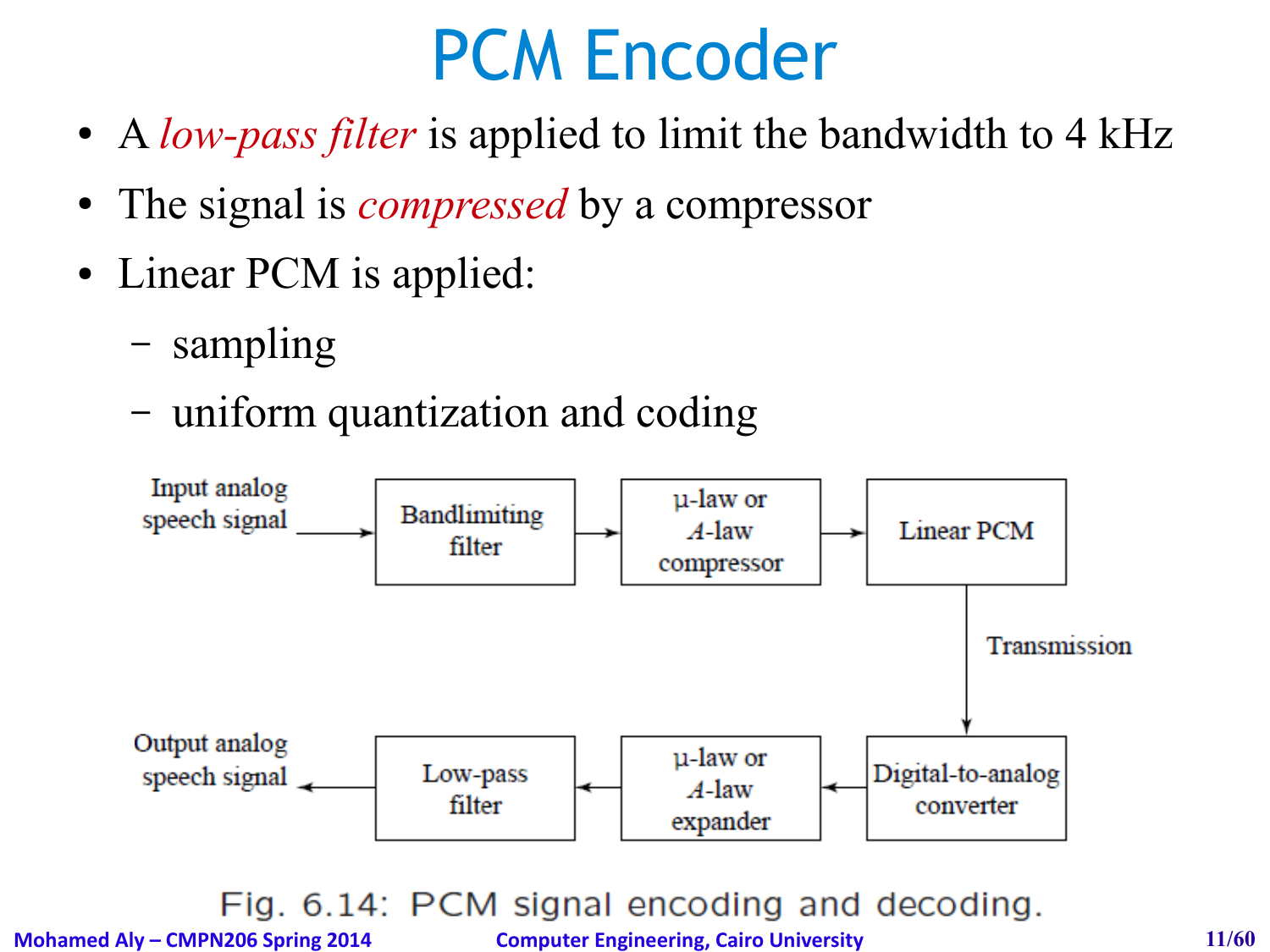#### PCM Decoder

- The *stair-case* signal is reconstructed
- The signal is *expanded* by the inverse of the compressor
- A *low-pass filter* is applied to remove *aliasing* noise



Fig. 6.14: PCM signal encoding and decoding.

**Mohamed Aly – CMPN206 Spring 2014 Computer Engineering, Cairo University 12/60**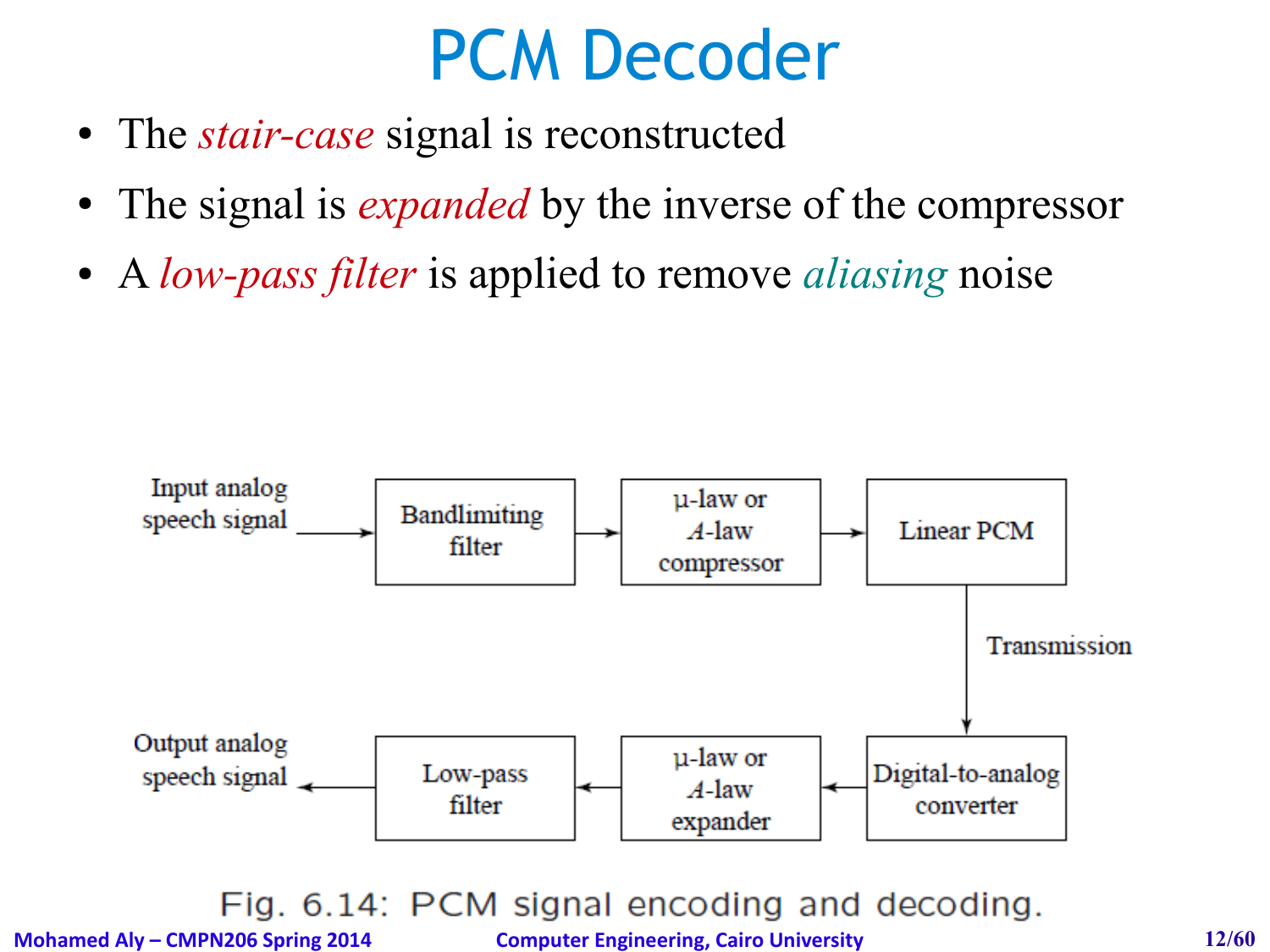# **DPCM**

- Utilizes the *temporal redundancy* in the audio signal to achieve better compression
- Encodes the *difference* between a *sample* and its *prediction*
- Consists of two main components:
	- *Predictor*: predicts the inputs
	- *Quantizer*: quantizes the difference

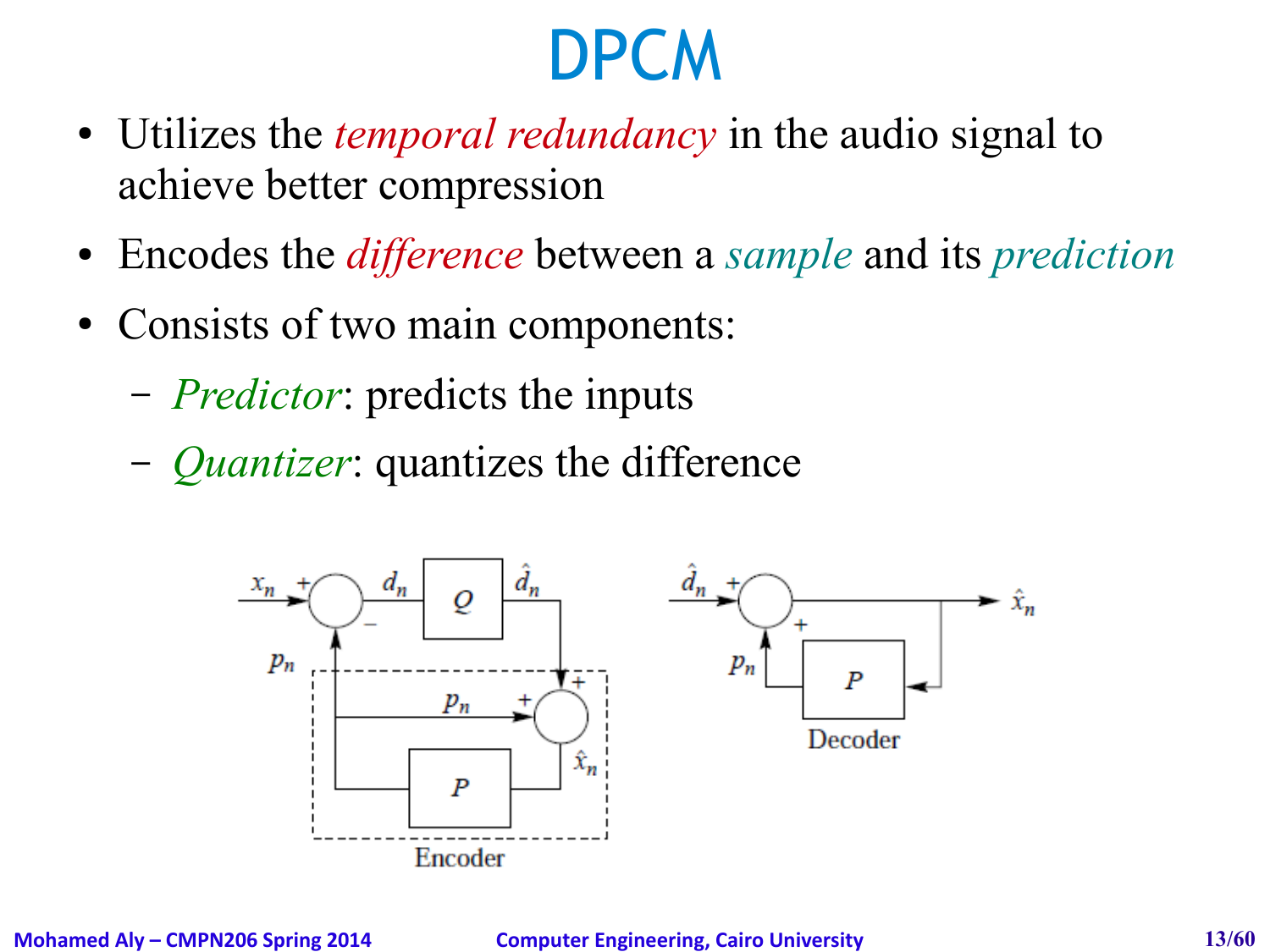#### ADPCM

- Makes the DPCM components (quantizer and/or predictor) *adaptive* i.e. change their parameters in response to the *input* (*forward*) or the *output* (*backward*)
- The heart of many speech compression standards e.g. ITU G.721, G.723, G.726, G.727
- The difference between these standards involves the bitrate and various algorithmic details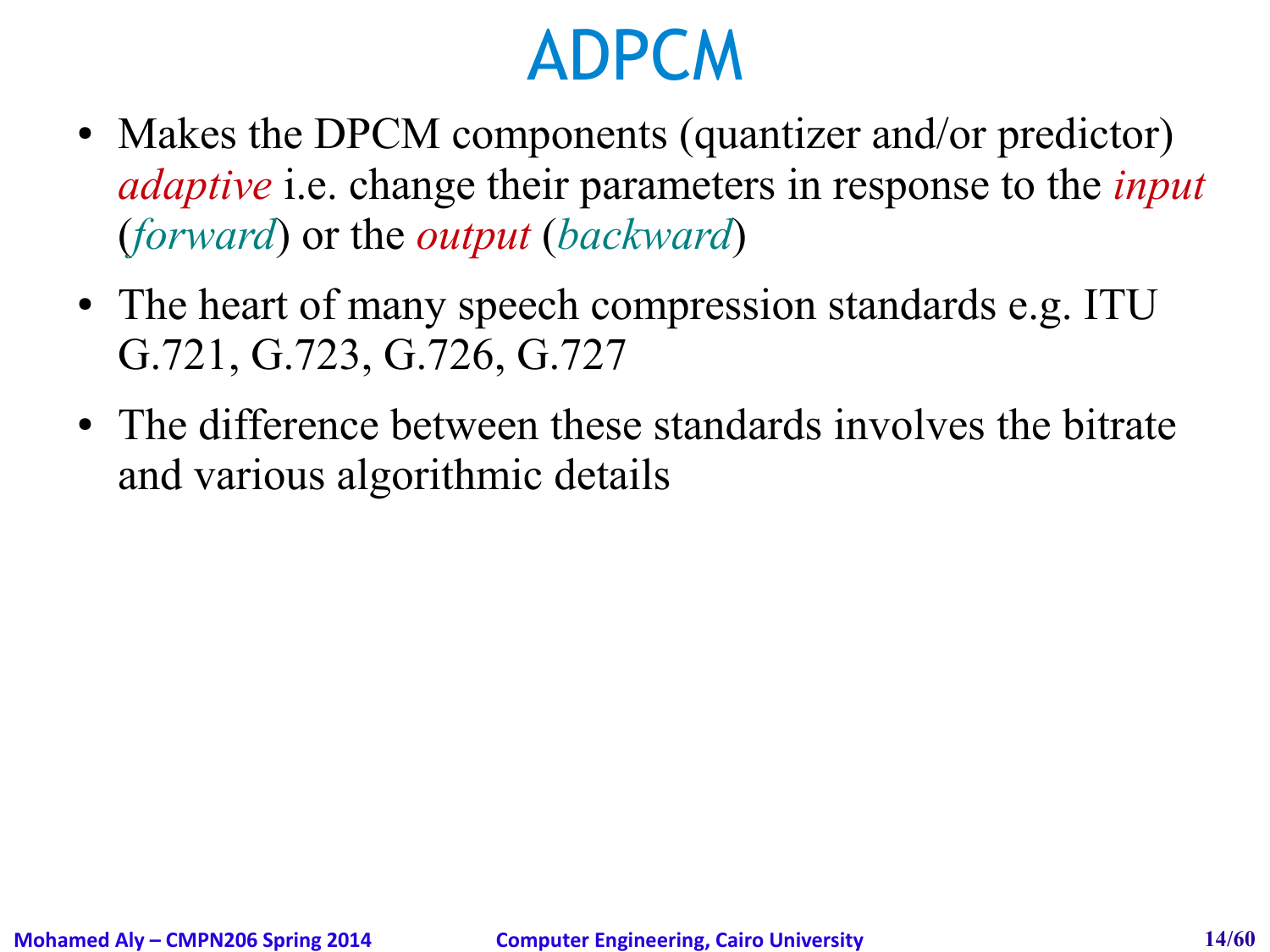# ADPCM

- *Adaptive Quantization*:
	- Change the parameters of the quantizer (e.g. the quantization step for a uniform quantizer) in response to the input or the output
- Example: *Jayant Quantizer* (backward adaptive *i.e.* depends on its output) Output  $7N2$ 
	- The main idea is to change the quantization *step* to reduce the quantization noise
	- When the quantized level is in the outer levels (away from zero), *increase* the quantization step because otherwise the quantization noise is *unbounded*
	- When the quantized level is in the inner levels (close to zero), *decrease* the quantization step



 $\overline{7}$ 

 $-3\Delta$ 

 $6\phantom{.}6$ 

 $-2\Delta$ 

5

Input

3

 $\overline{c}$ 

 $\mathbf{1}$ 

 $2\Delta$ 

 $3\Delta$ 

 $5N^2$ 

 $3\Delta/2$  -

 $\Delta/2$ 

 $\overline{4}$ 

 $-\Delta$ 

 $\mathbf{0}$ 

 $-\Delta/2$ 

 $-3\Delta/2$ 

 $-5\Delta/2$ 

 $-7\Delta/2$ 

٨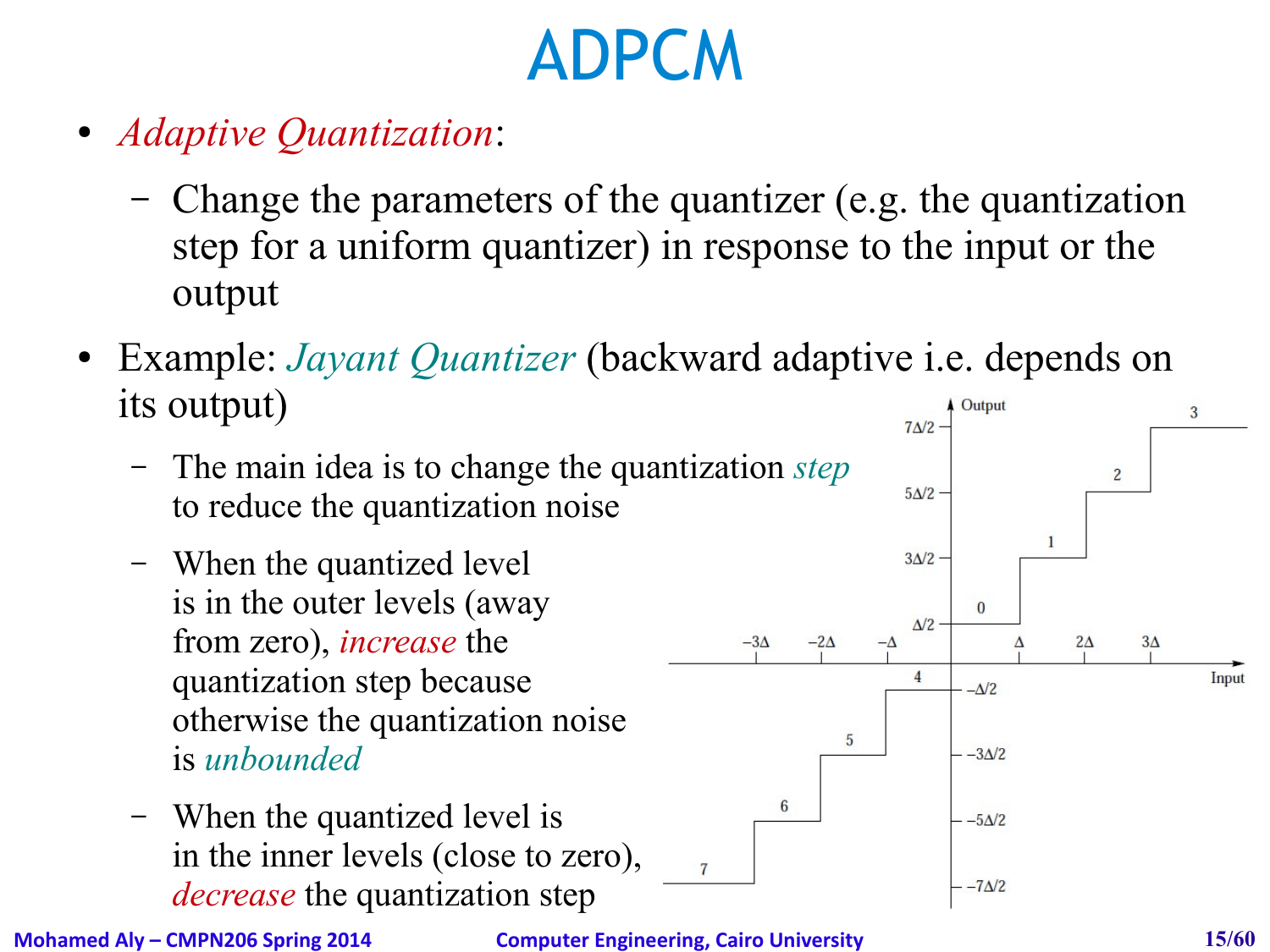# ADPCM

- *Adaptive Prediction*:
	- Change the parameters of the predictor, e.g. the coefficients of the linear predictor, in response to the input or the output.
- Example:
	- Solve Wiener-Hopf equations for each block of inputs (*forward* adaptation) to compute the optimal predictor coefficients
	- Update the predictor coefficients based on the reconstructed values to minimize the squared error (*backward* adaptation)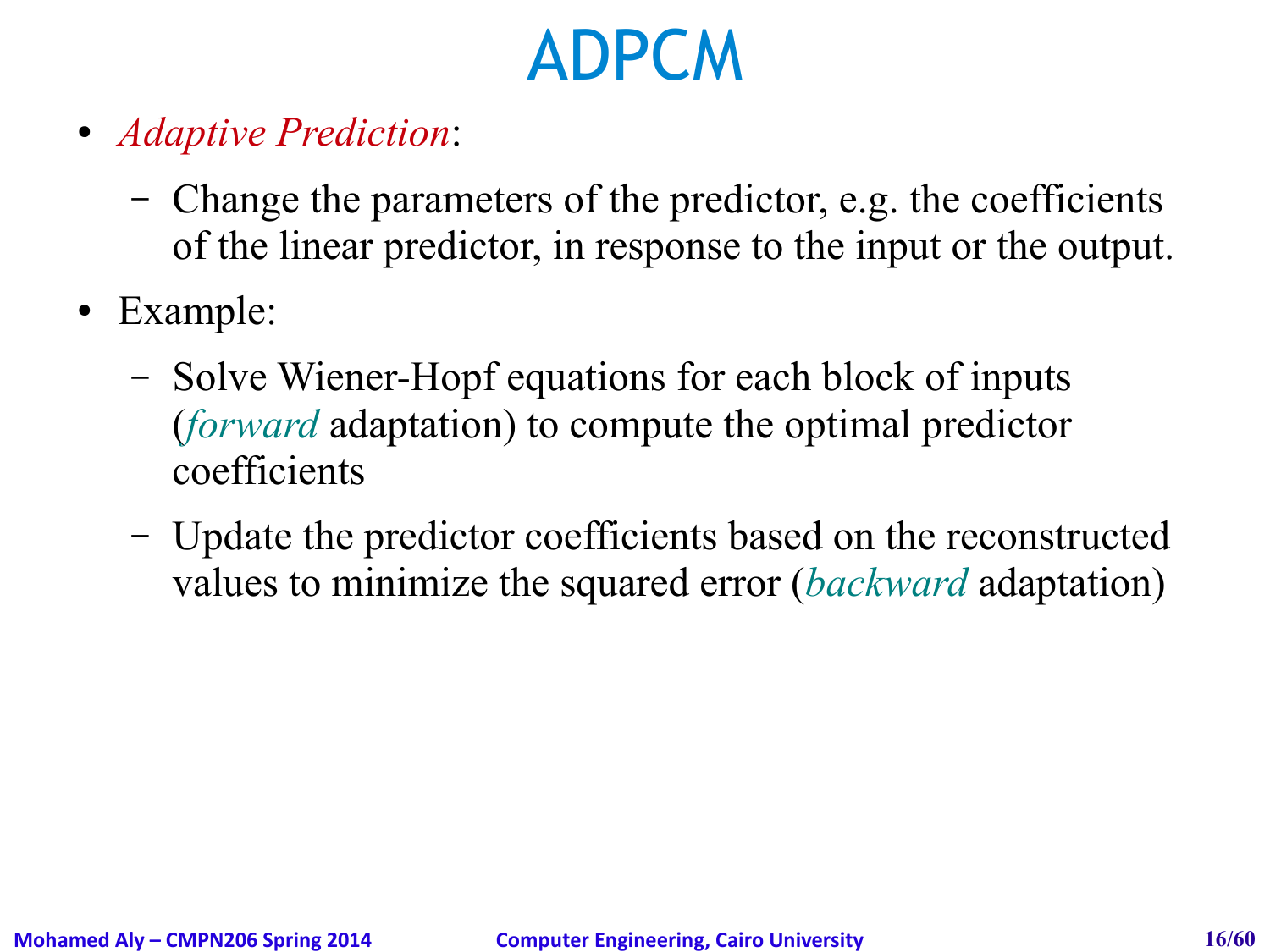#### Vocoders

- All previous techniques are *not* specific to *speech* signals
- Voice Coders (*Vocoders*) are only applicable to speech/voice signals
- The basic idea:
	- The coder works with a mathematical *parametric model* of *speech generation*
	- The *encoder analyzes* the source output to extract the model parameters, and then codes and transmits these parameters to the decoder
	- The *decoder synthesizes* (generates) an approximation of the source output using the model and the received parameters
- The encoded data is not a direct representation of the samples, but rather *instructions* for the decoder on how to re-generate the data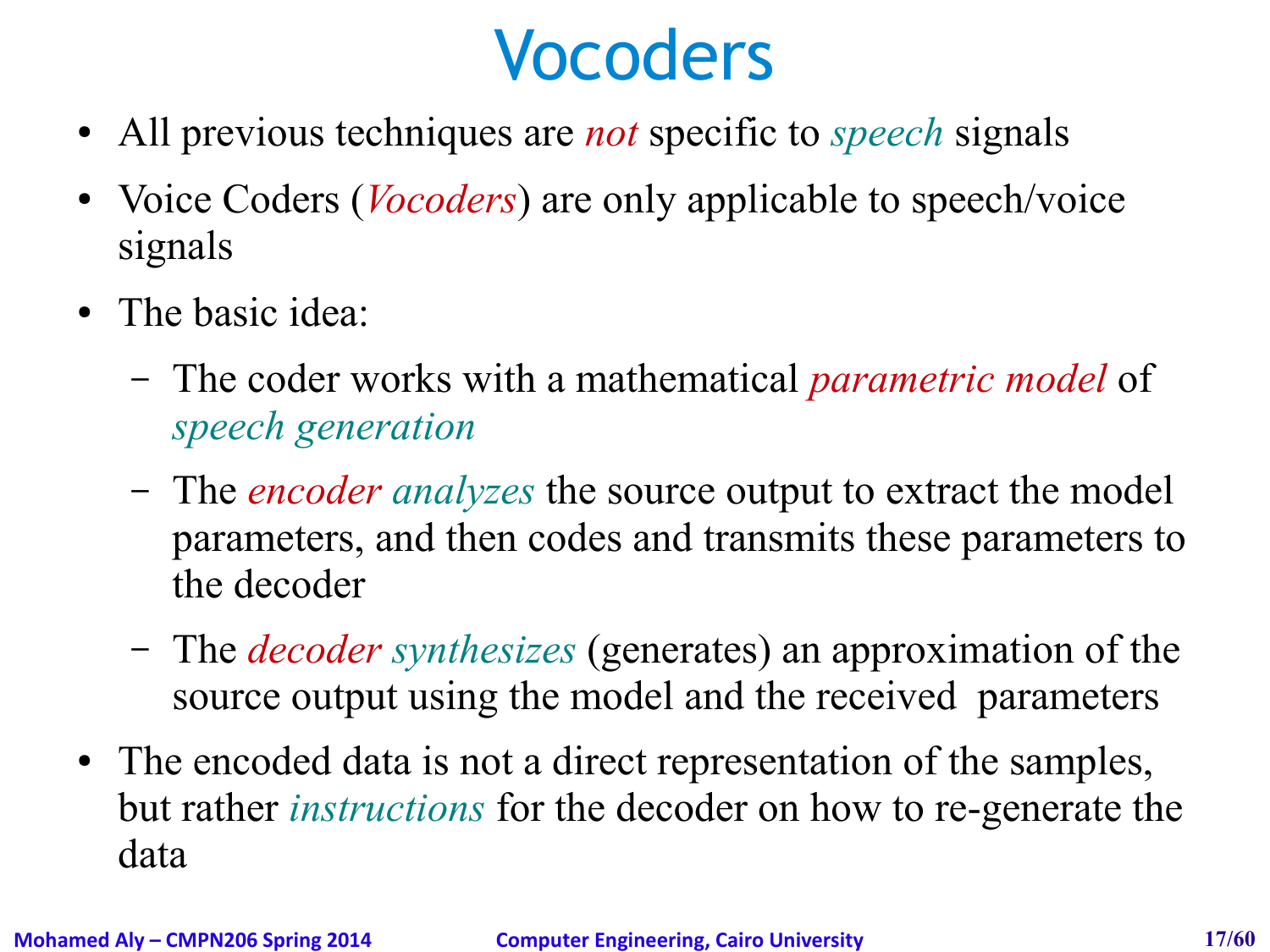# Phase Insensitivity

- Humans are insensitive to *phase* changes (time delays) in the sound signals
- The two sound signals below would be *perceived* the same
- The *energy* of the signal is what *only* matters



Fig.  $13.3:$ Solid line: Superposition of two cosines, with a phase shift. Dashed line: No phase shift. The wave is very different, yet the sound is the same, perceptually. **Mohamed Aly – CMPN206 Spring 2014 Computer Engineering, Cairo University 18/60**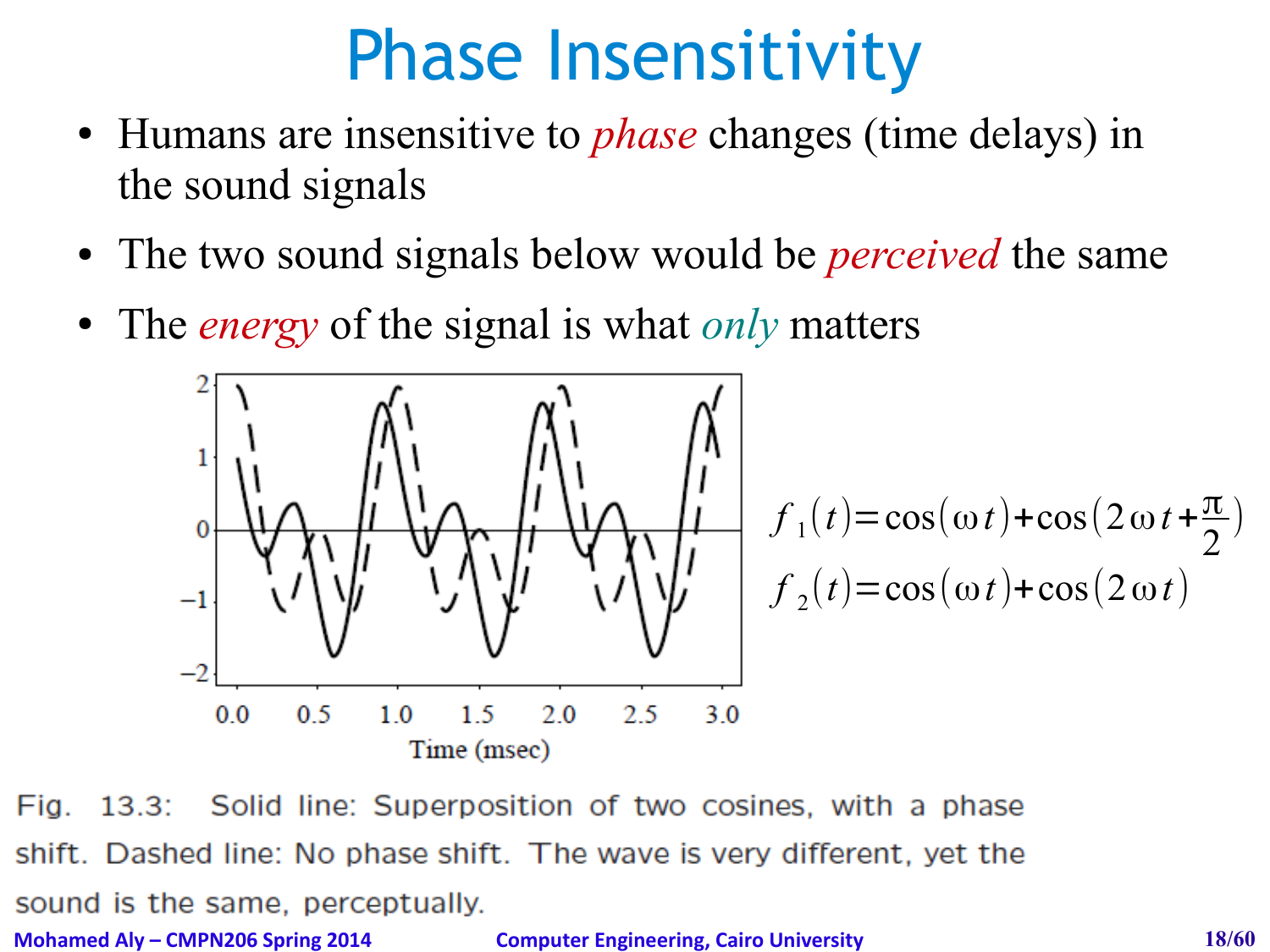# Sound Pitch

- The general *frequency* or *period* of the sound signal, generally two categories:
	- low or bass (pronounced /base/)
	- high or tenor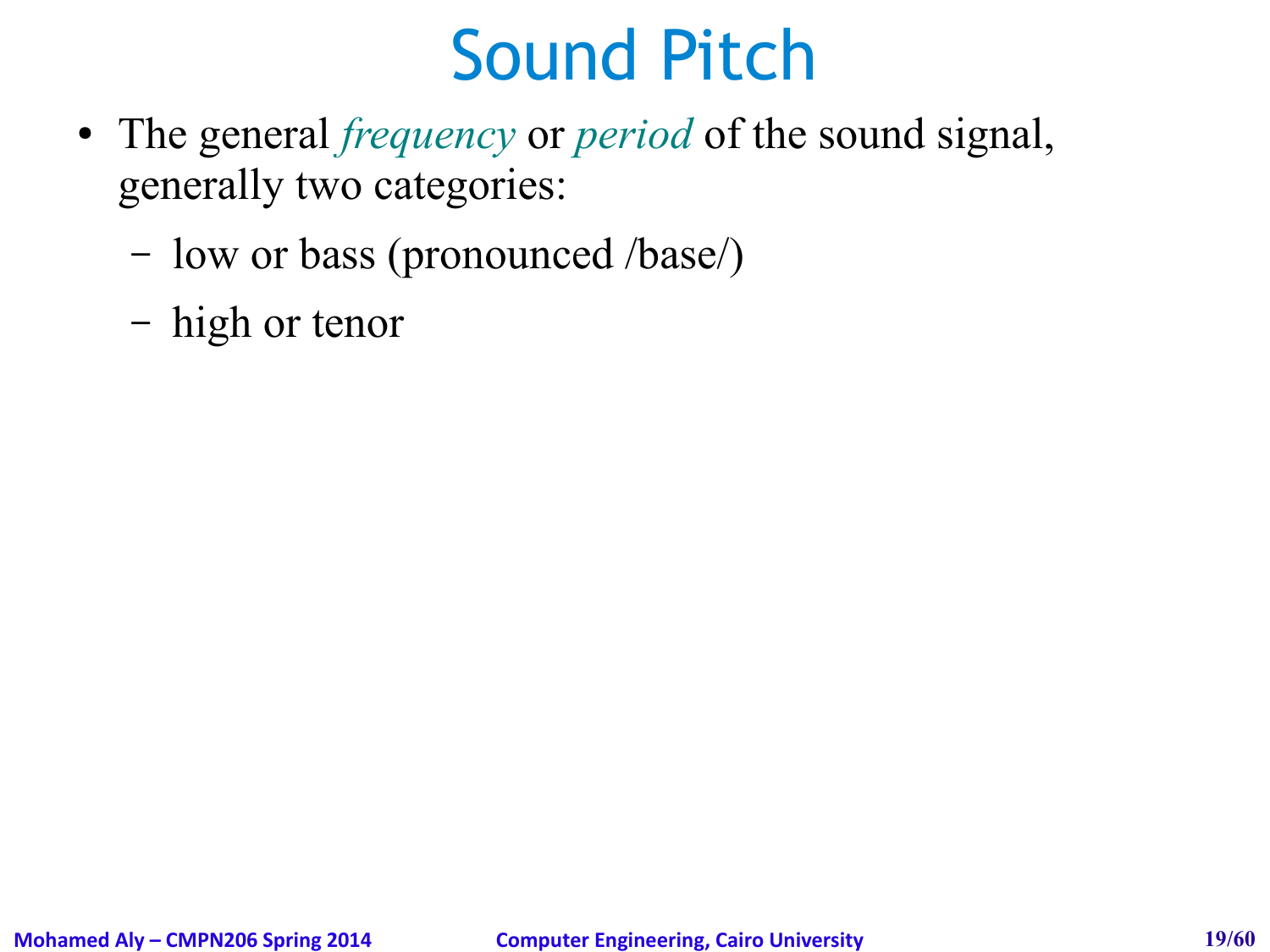# Sound Excitation

- Whether the signal is *voiced* or *unvoiced*:
	- *Voiced:* 
		- Air is forced trough the vocal cords
		- The signal looks *periodic* or pseudo-periodic
		- Examples: sounds like  $/a$ ,  $/e$ ,  $/m$ ,  $/b$ , ...
		- Can be approximated by a *pulse generator* with the correct energy and pitch



The sound  $/e/$  in test.

**Mohamed Aly – CMPN206 Spring 2014 Computer Engineering, Cairo University 20/60**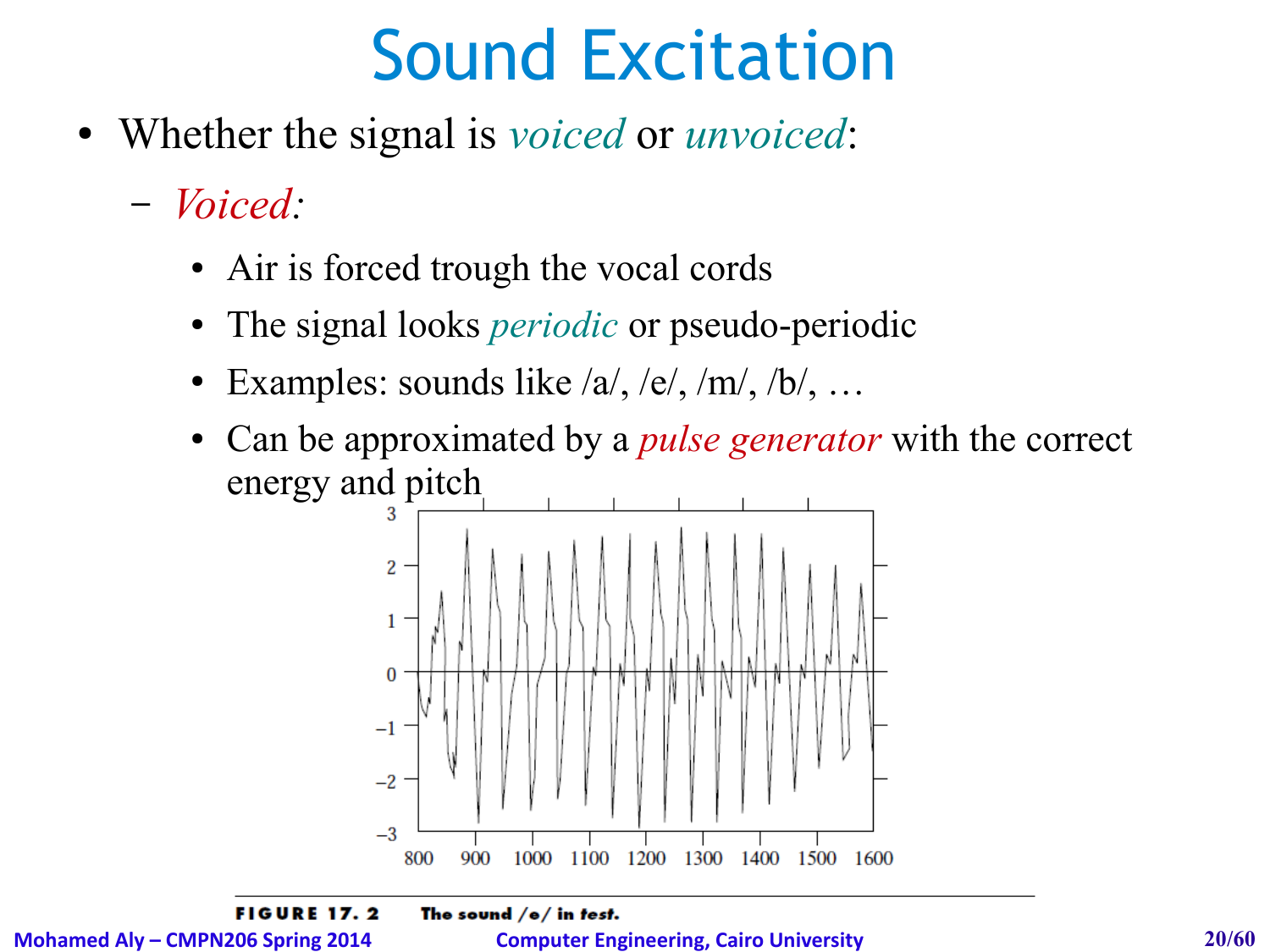# Sound Excitation

- Whether the signal is *voiced* or *unvoiced*:
	- *Unvoiced:* 
		- The signal looks like *noise*
		- Examples: sounds like  $/s/$ ,  $/f/$ ,  $/sh/$ , ...
		- Can be approximated by a *noise generator* with the correct energy

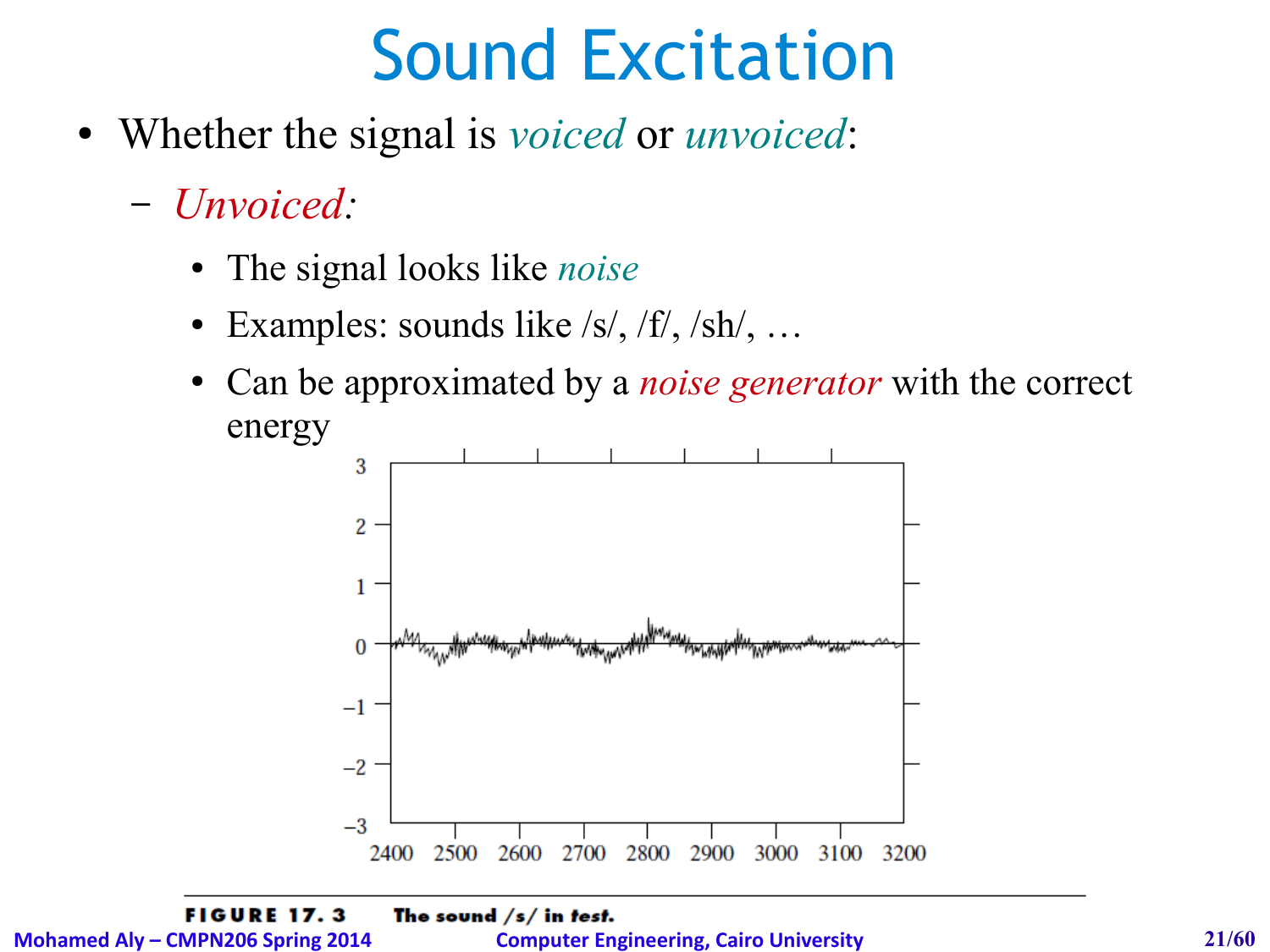# Types of Vocoders

- Channel Vocoder
- Linear Predictive Coder (LPC)
- Code Excited Linear Prediction (CELP)
- Mixed Excited Linear Prediction (MELP)

● …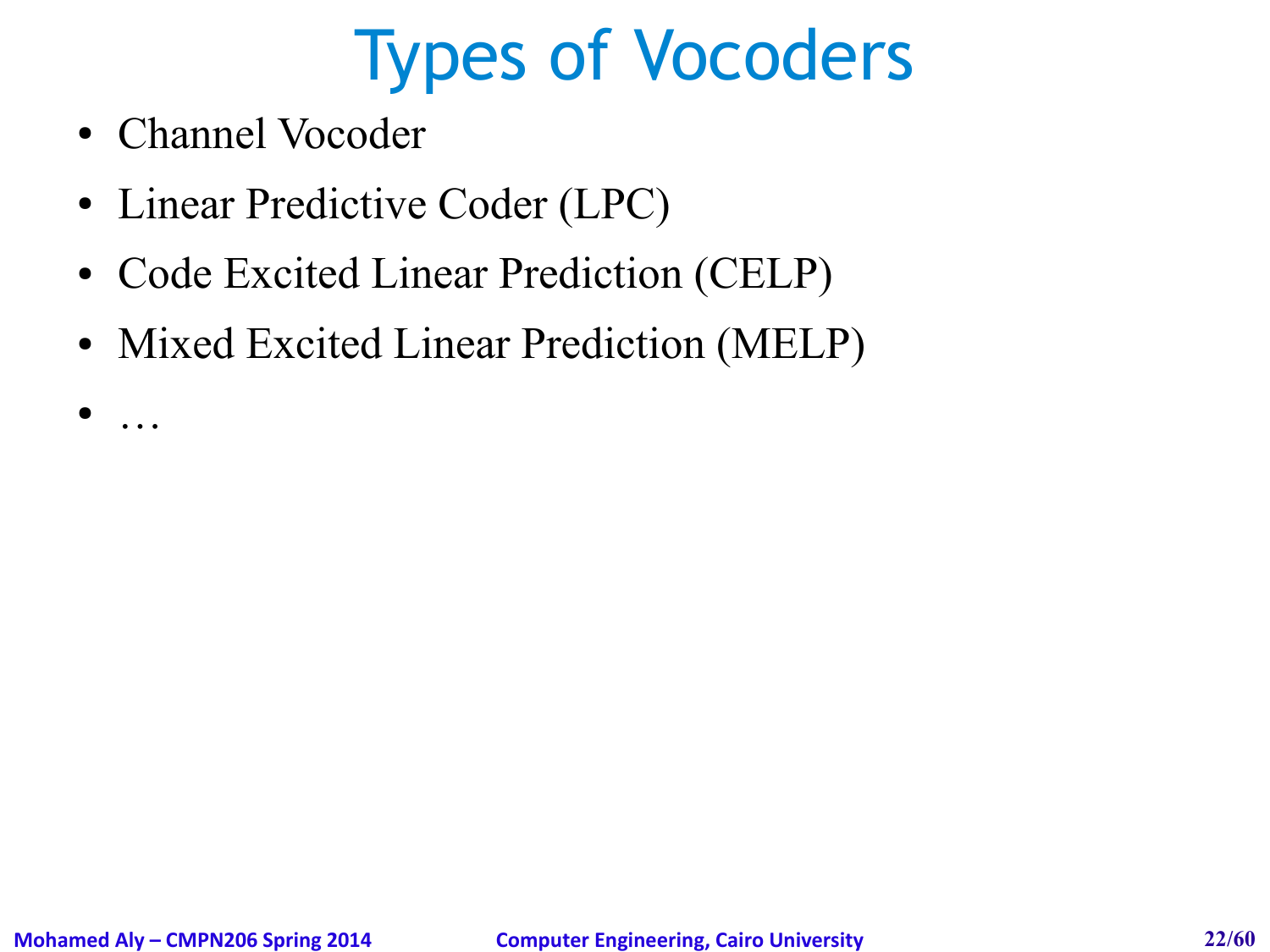# Channel Vocoder

- One of the oldest vocoders
- Developed by Homer Dudley in Bell Labs in 1928
- Uses the idea of subband coding
- Can achieve an intelligible but *synthetic* voice at a rate of 2.4 kbps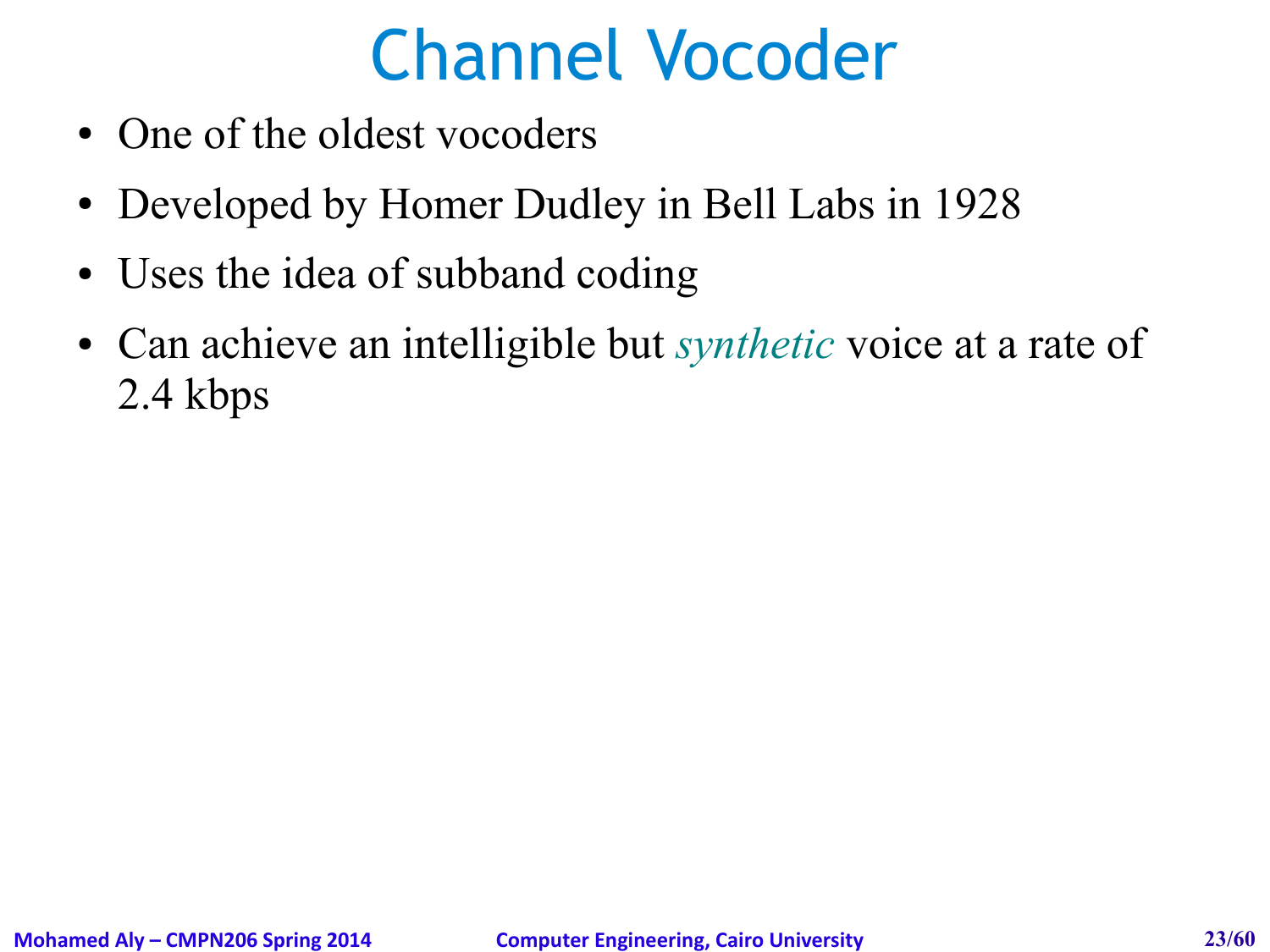# Channel Vocoder

- *Encoder*:
	- Applies the *analysis filter bank* on the input signal to analyze the different frequency bands
	- Estimate the *energy*, *excitation* (voiced or unvoiced), and *pitch* of the signal in each subband



**Mohamed Aly – CMPN206 Spring 2014 Computer Engineering, Cairo University 24/60**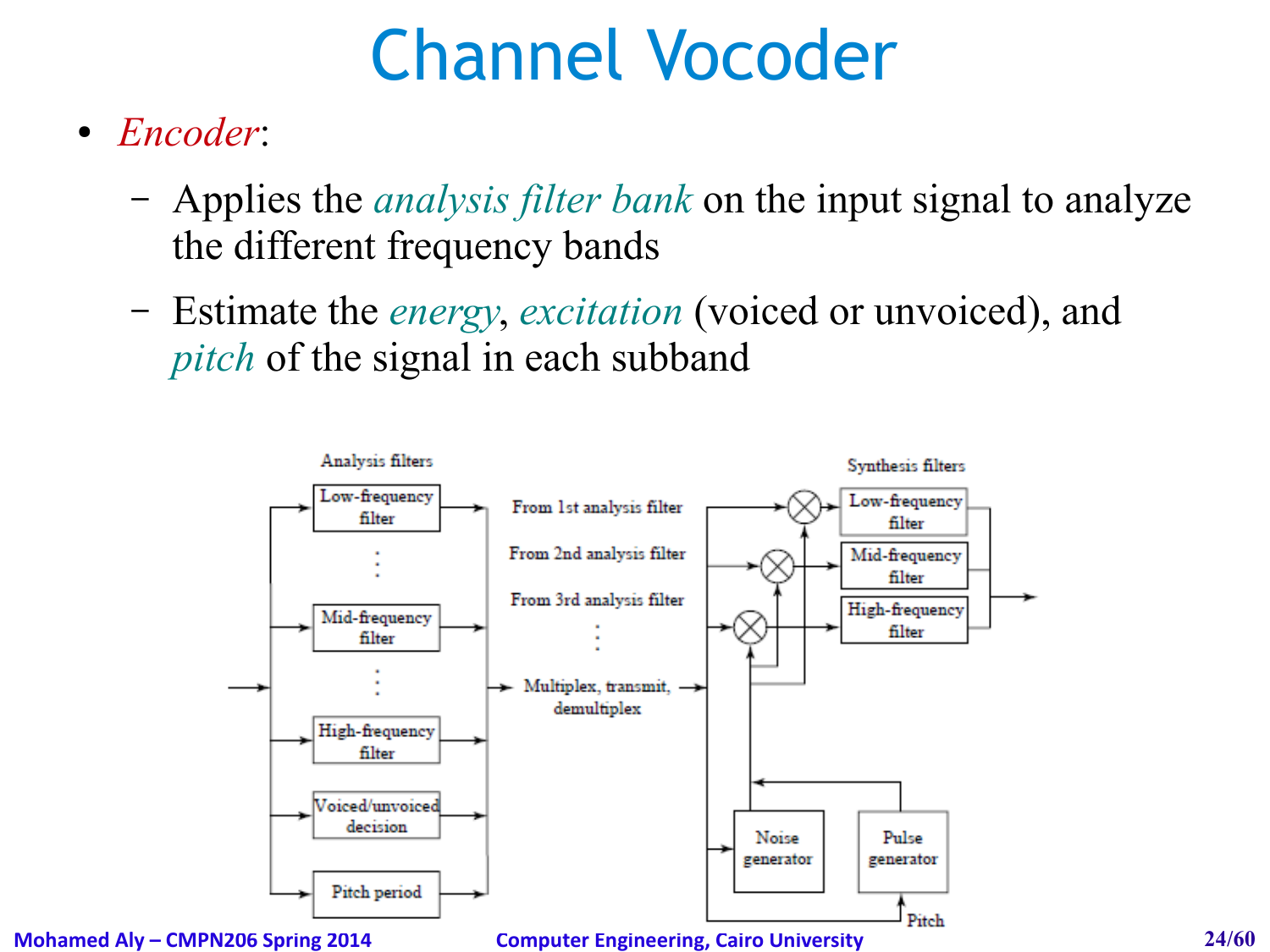# Channel Vocoder

- *Decoder*:
	- From the received parameters, generate the inputs for the synthesis filters:
		- voiced: use pulse generator with estimated pitch
		- unvoiced: use noise generator
	- Apply the *synthesis* filters and combine their outputs



**Mohamed Aly – CMPN206 Spring 2014 Computer Engineering, Cairo University 25/60**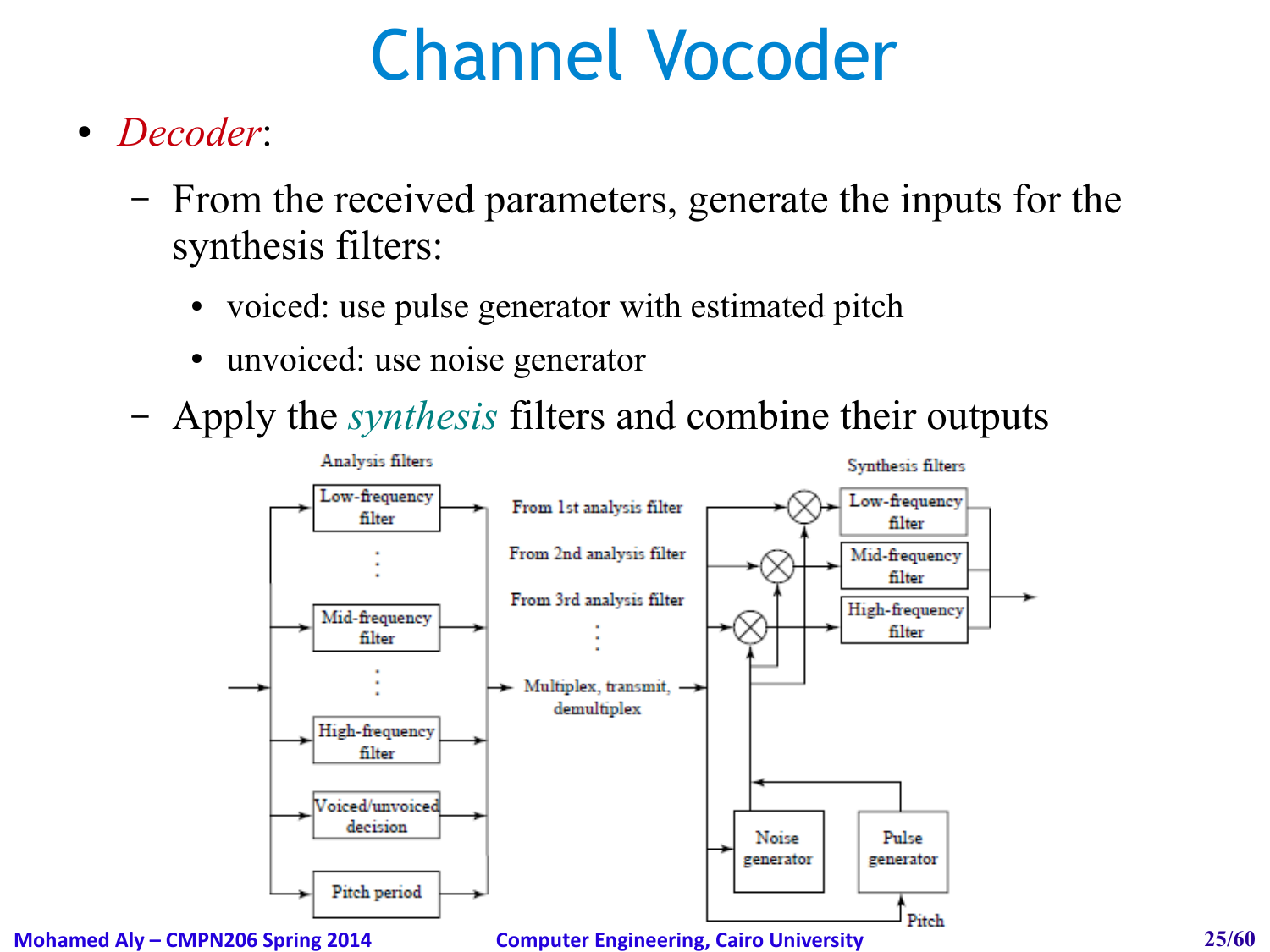#### LPC Vocoder

- Works on the signal in the *time domain* directly
- The vocal tract model is a *single filter* depending on previous outputs and the current input
- It models a *segment* of the signal using a set of *coefficients* (model parameters) and sends the coefficients to the receiver
- The model is of the form

$$
s(n) = \sum_{i=1}^{p} a_i s(n-i) + Gf(n)
$$

where  $f(n)$  is the input (pulse for voiced segments and noise for unvoiced), G is the *gain* coefficient,  $a_i$  are the filter coefficients*, s*(*n*) is the filter outputs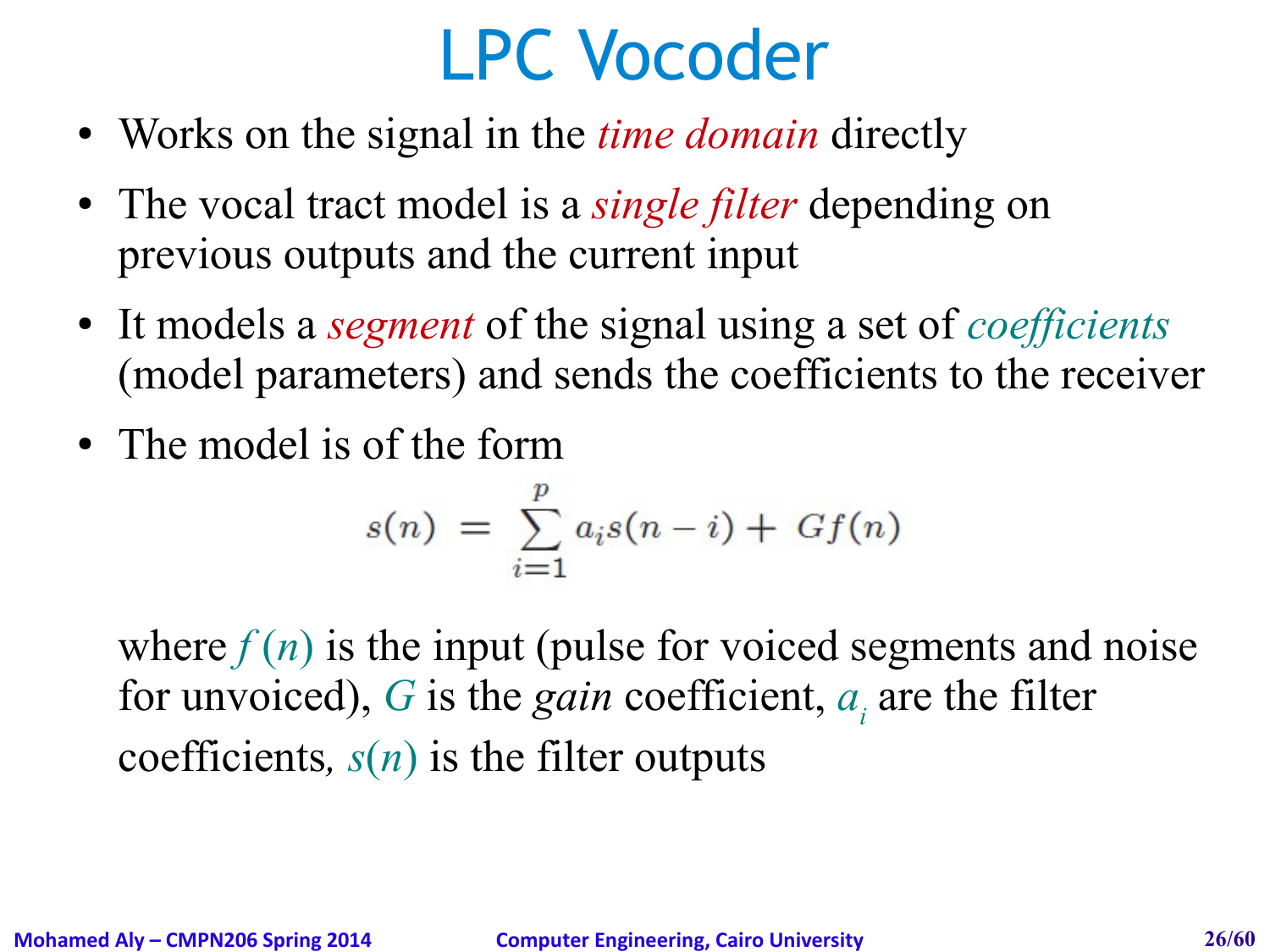#### LPC Vocoder

- The input speech is 8000 samples per second
- It is divided into *segments* of 22.5 msec each (180 samples)
- For each segment the filter coefficients are estimated by a *least squares* method to minimize the squared error, and sent to the receiver
- Can achieve rates of 2.4 kbps
- A US Government Standard LPC-10 (with  $p = 10$ )

$$
s(n) = \sum_{i=1}^{p} a_i s(n-i) + Gf(n)
$$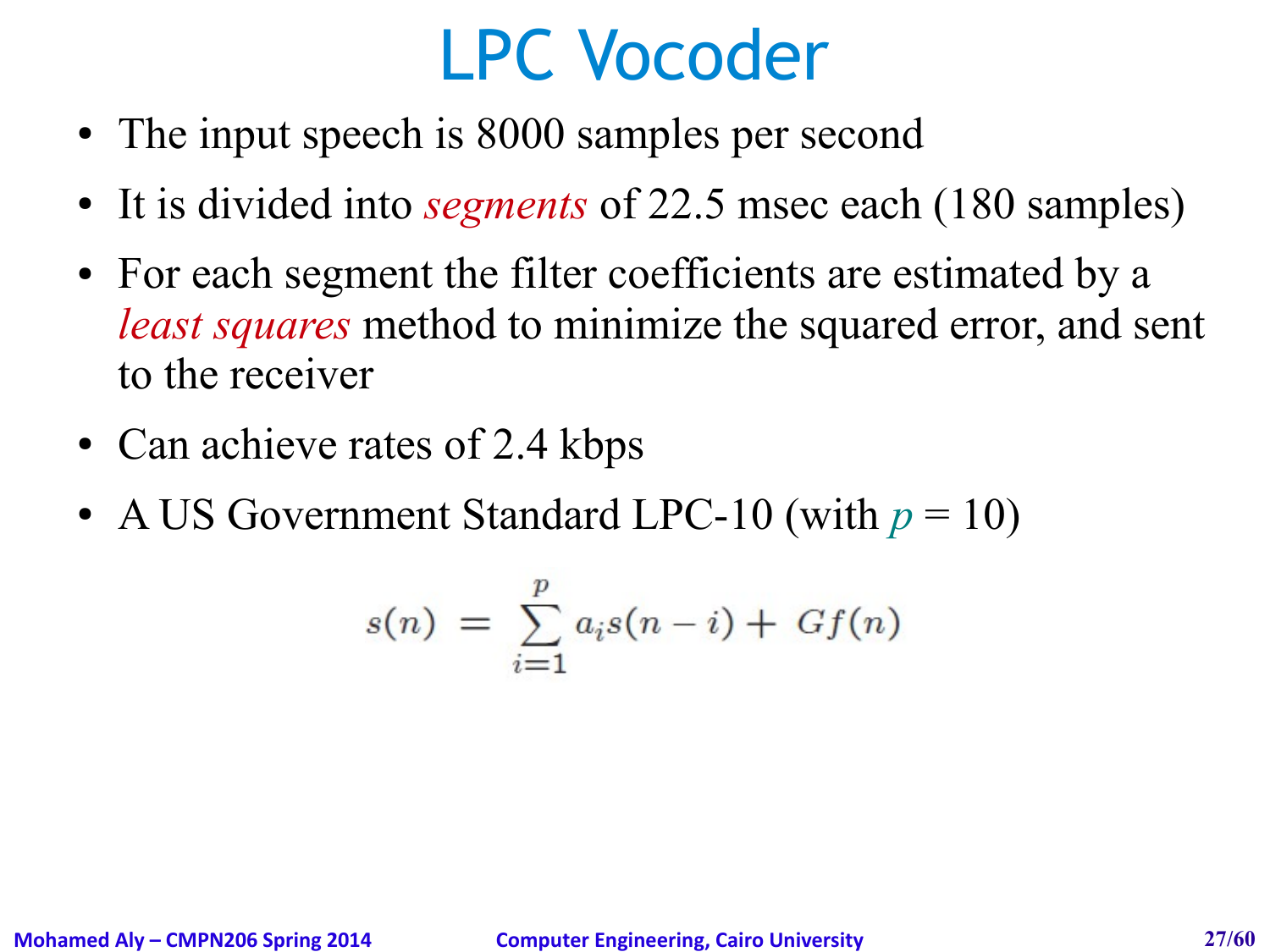# Audio Compression

- Previous techniques, e.g. ADPCM and LPC, mainly target telephony and speech compression
- We will now consider methods that target general audio compression, including music, movies, and broadcast TV
- Instead of modeling the signal *source*, we use properties of the *receiver* i.e. a *psychoacoustic* model of the human hearing system, to perform audio compression
- This is called *perceptual coding*
- This is similar to the JPEG coding, which used properties of the human visual system to achieve higher compression rates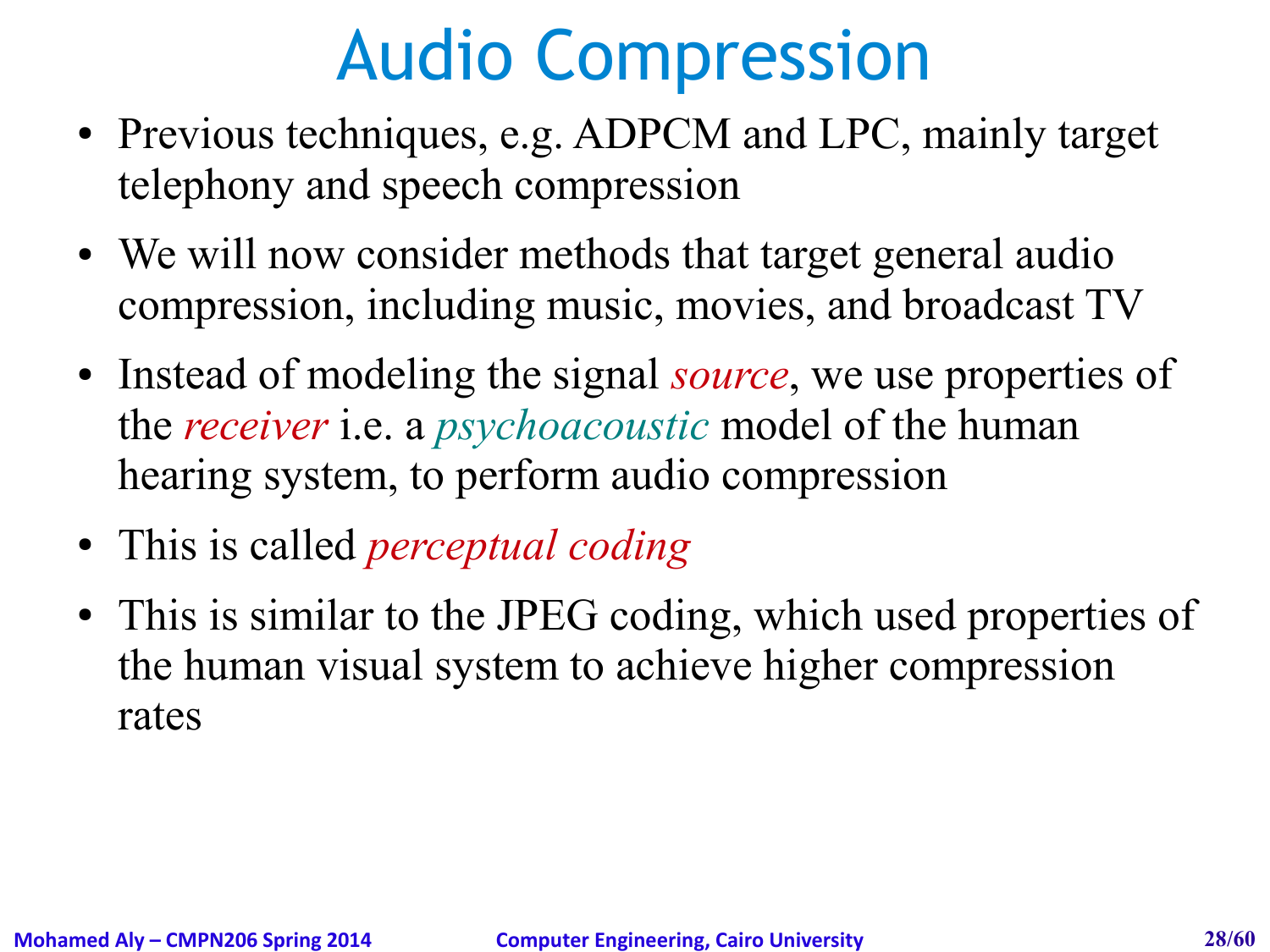#### Psychoacoustics

- Humans hear sounds in the range 20 Hz to 20 kHz
- Sound levels measured in *decibels* dB, which is the ratio to the *quietest sound* we can hear

$$
dB = 10 \log_{10} \frac{V_1^2}{V_2^2} = 20 \log \frac{V_1}{V_2}
$$

| Threshold of hearing    |     |
|-------------------------|-----|
| Rustle of leaves        | 10  |
| Very quiet room         | 20  |
| Average room            | 40  |
| Conversation            | 60  |
| <b>Busy street</b>      | 70  |
| Loud radio              | 80  |
| Train through station   | 90  |
| Riveter                 | 100 |
| Threshold of discomfort | 120 |
| Threshold of pain       | 140 |
| Damage to ear drum      |     |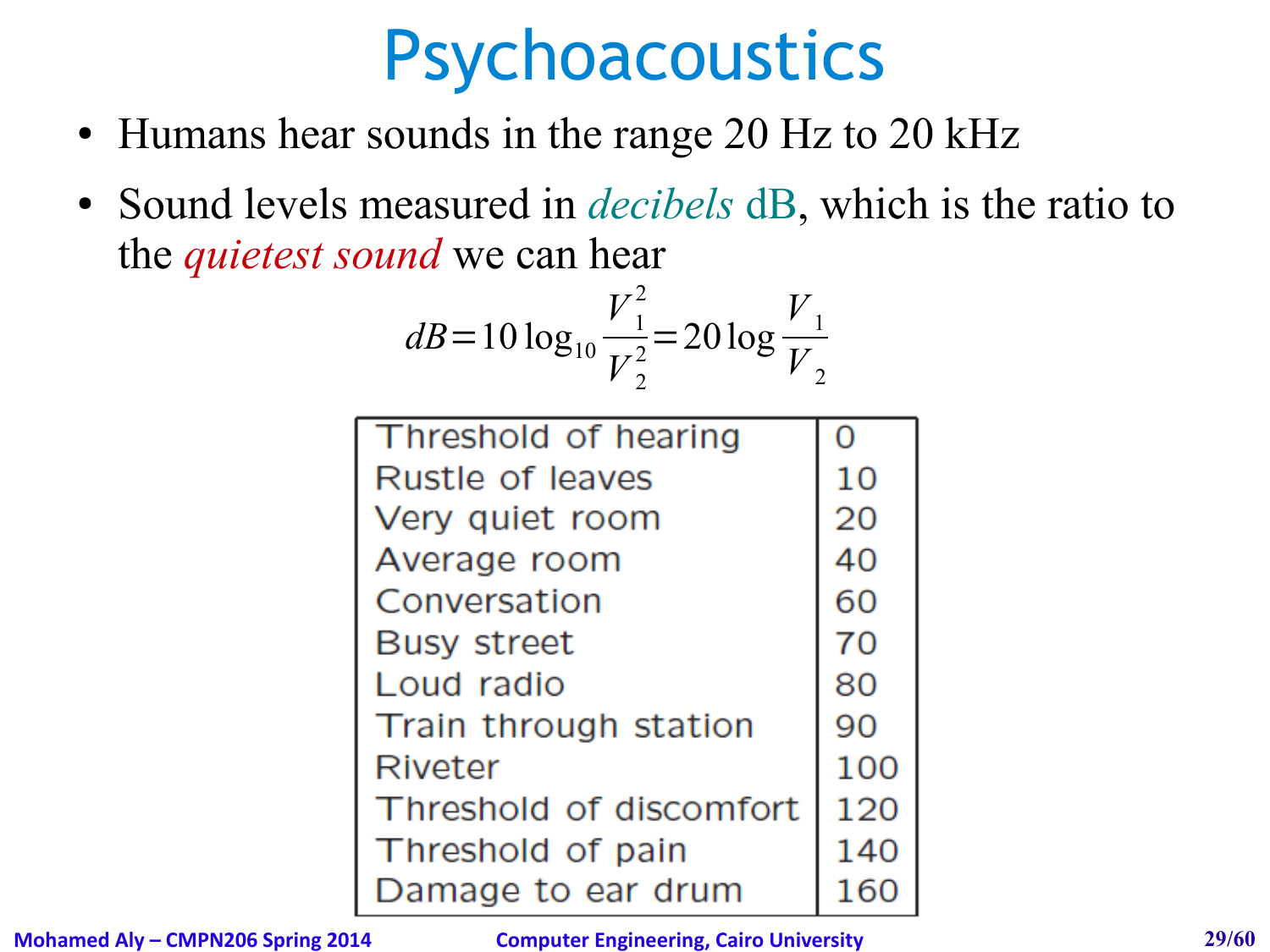# Equal Loudness Contours

- The *perceived loudness* of a sound depends on its *frequency*
- The human ear is most sensitive in the range 2-5 kHz, and less sensitive at higher and lower frequencies
- The equal loudness contours plot sounds that have the same *perceived loudness* across different frequencies
- The loudness is relative to a sound at 1 kHz

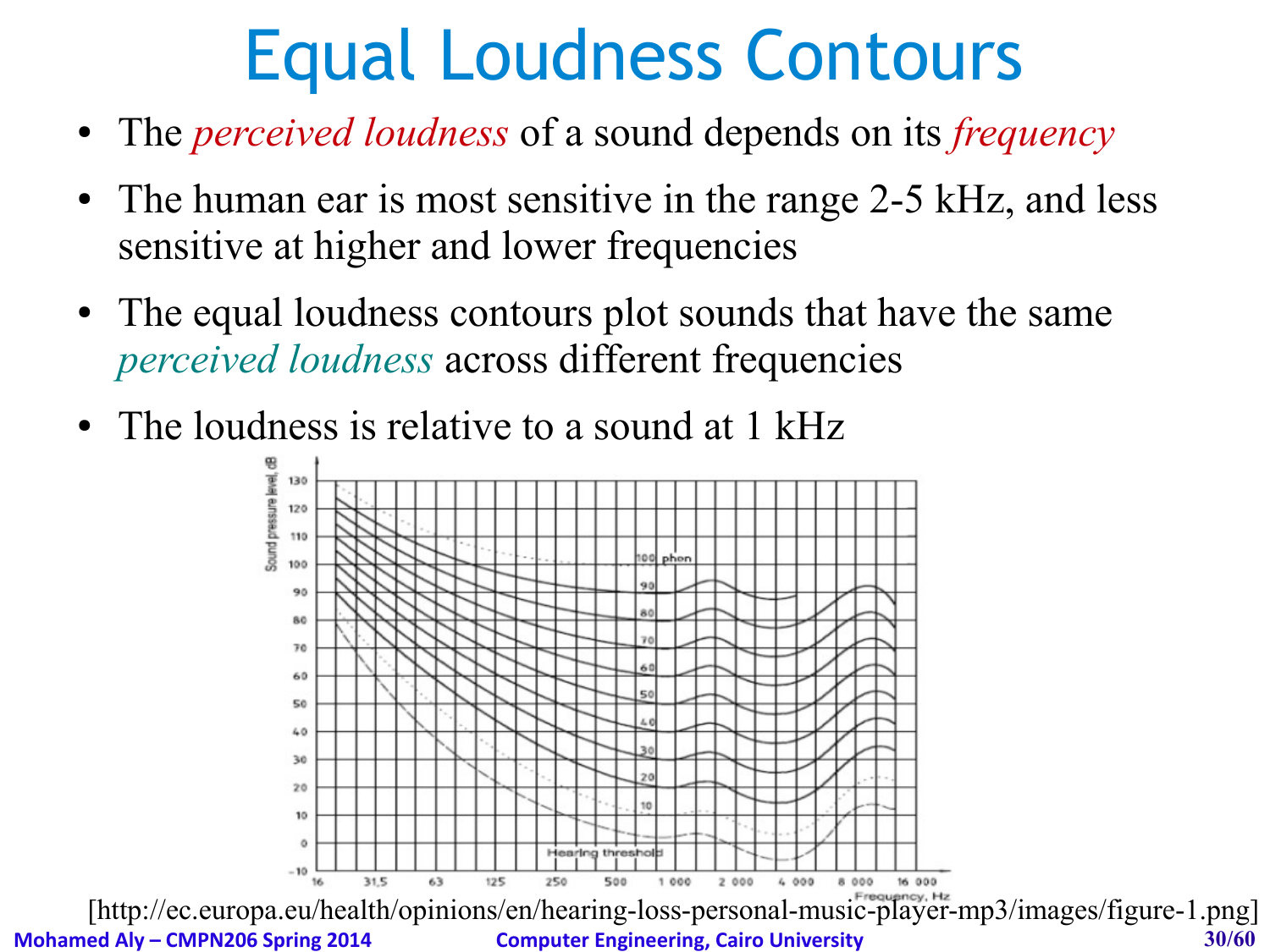# Equal Loudness Contours

- For example:
	- a sound at 1 kHz with actual loudness of 10 dB would be perceived as having a loudness of 10 dB
	- a sound at 4 kHz with actual loudness of 2 dB would be perceived as having a loudness of 10 dB
	- a sound at 10 kHz with actual loudness of 20 dB would be perceived as having a loudness of 10 dB

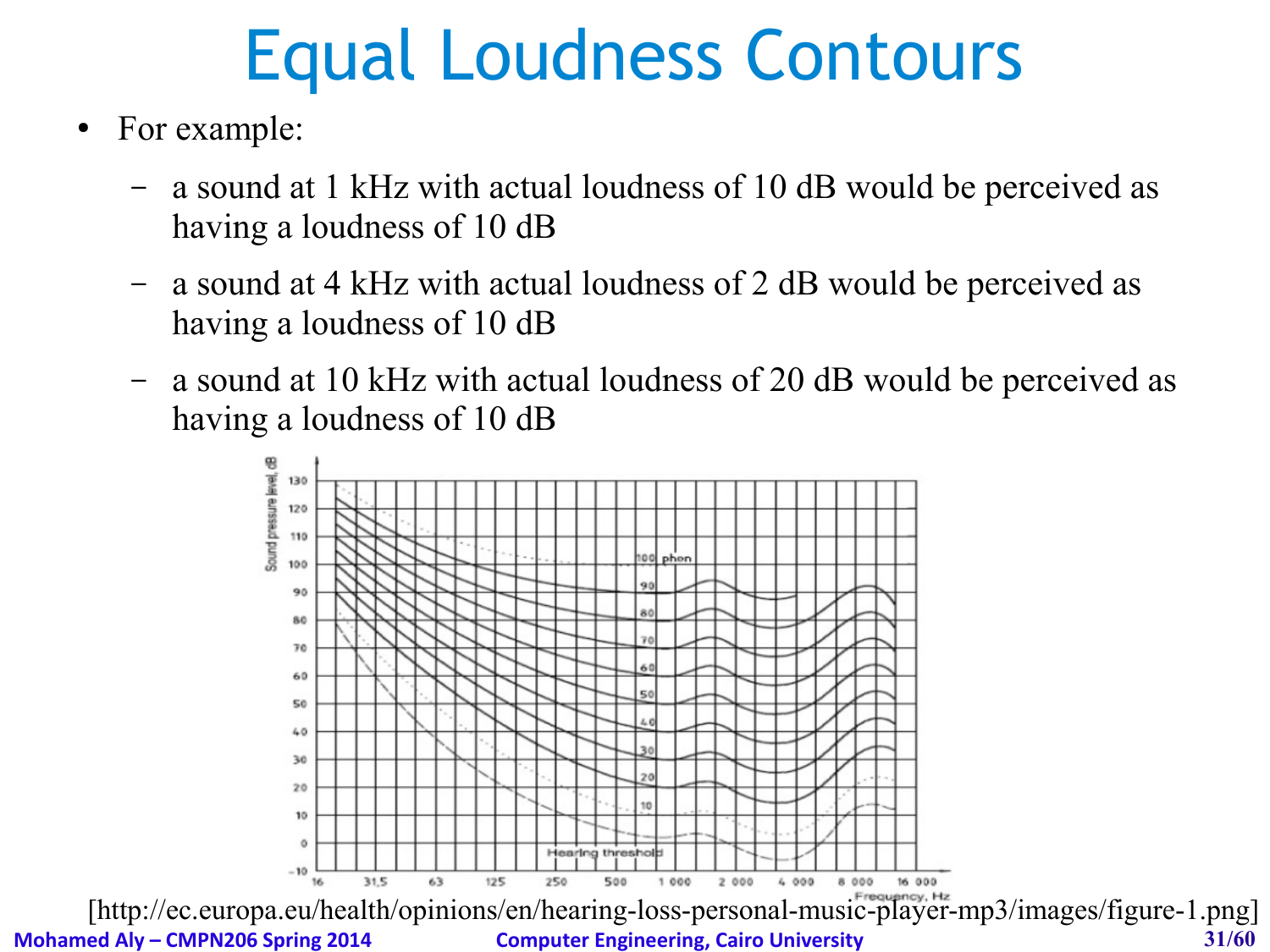# Threshold of Human Hearing

- Similarly, the *threshold* of hearing, i.e. the *minimum* loudness for a sound to be audible, depends on the *frequency*
- If the sound is *above* the threshold curve, it's *audible*
- Otherwise, it's *inaudible*



**Mohamed Aly – CMPN206 Spring 2014 Computer Engineering, Cairo University 32/60**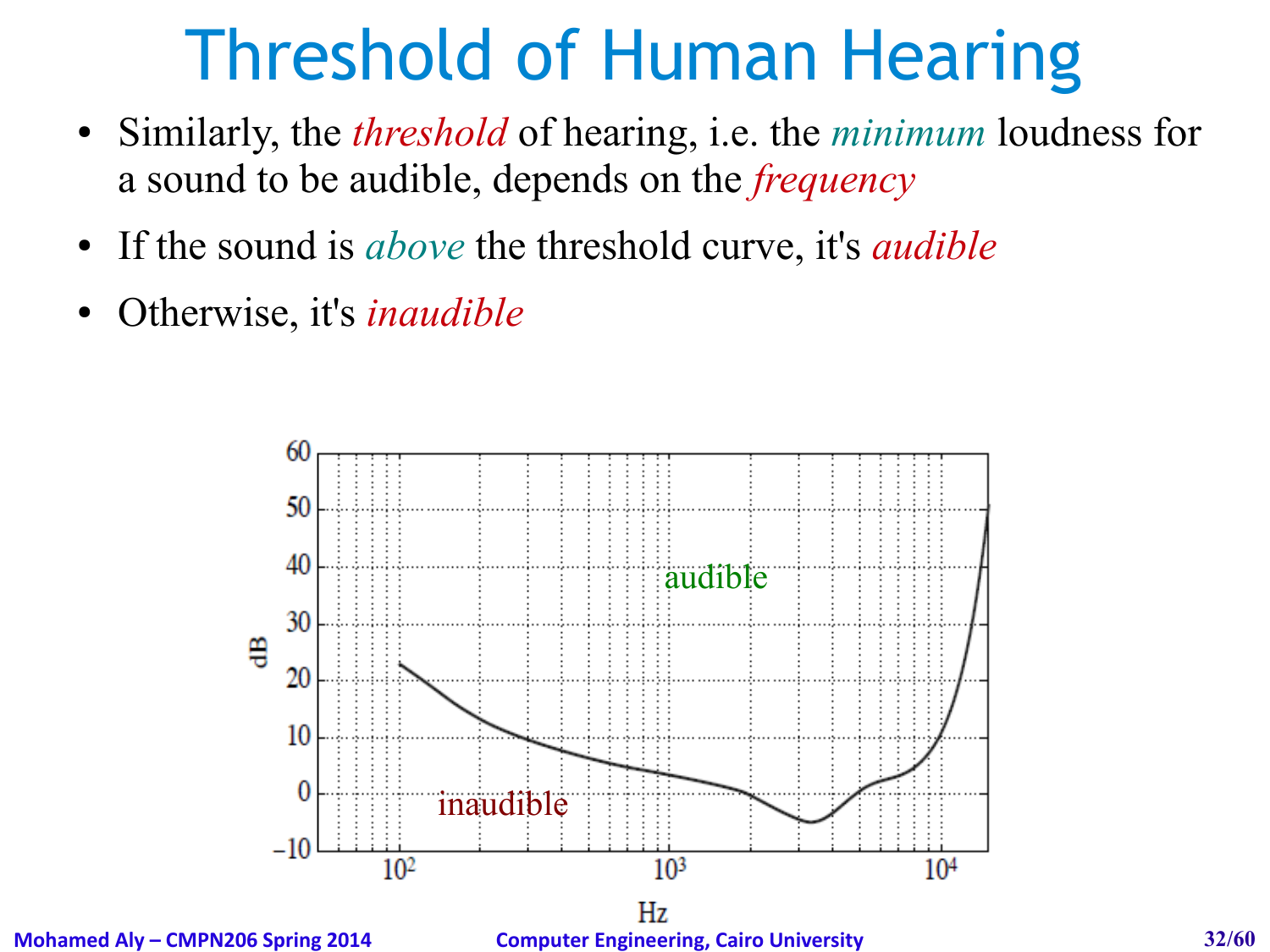# Threshold of Human Hearing

- The threshold is *higher* at lower and higher frequencies, where the human ear is *less* sensitive
	- At lower frequencies, e.g. 200 Hz, a sound of 10 dB will *not* be heard
	- At 1 kHz, a sound of 10 dB *will* be heard
	- At higher frequencies, e.g. 20 kHz, it will *not* be heard

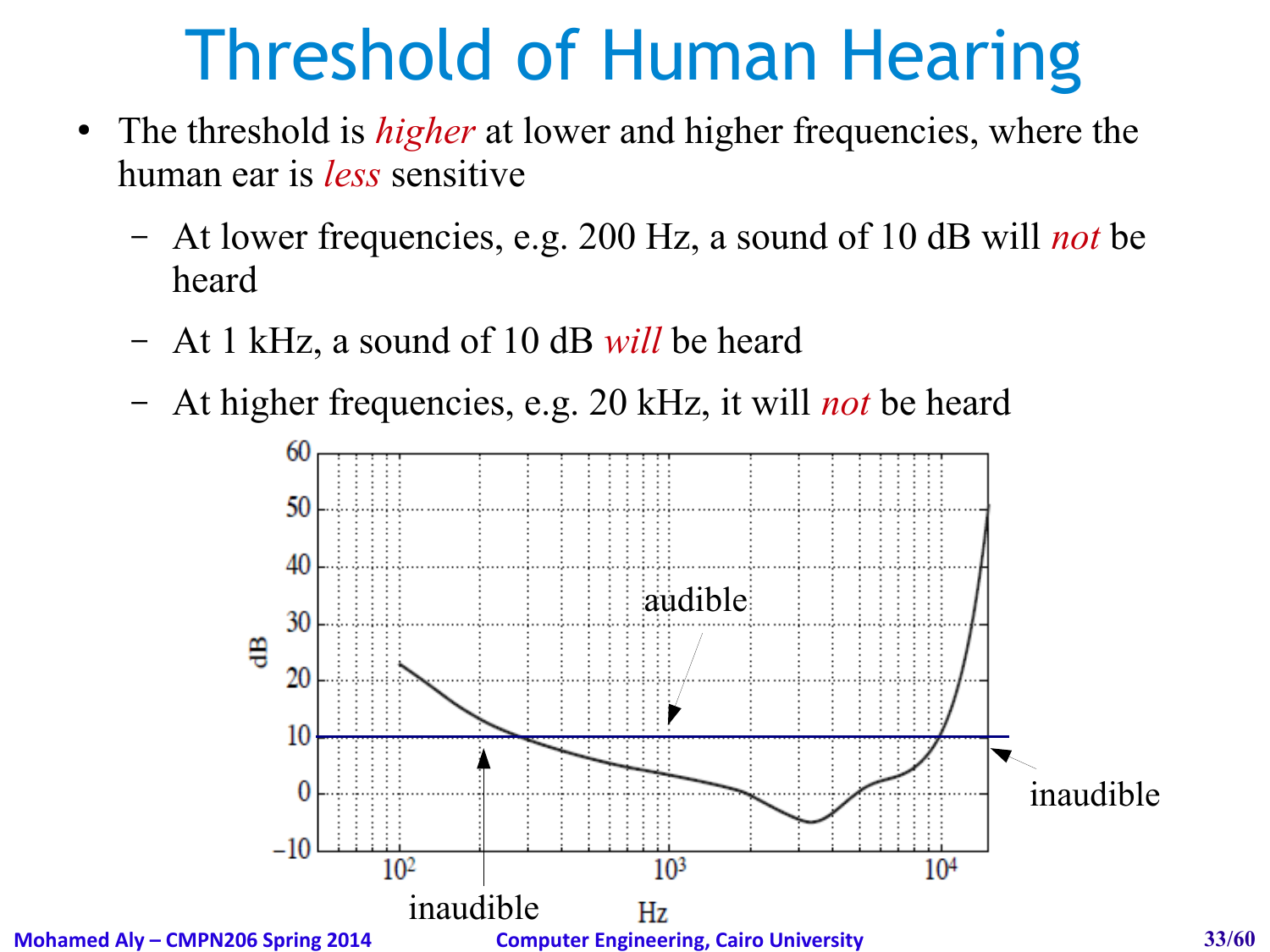# Frequency/Spectral Masking

- A sound at a certain frequency can *mask* or *hide* sounds at nearby frequencies i.e. make them *inaudible*
	- A *lower tone* (lower frequency sound) can mask *higher* tones
	- The converse is not true, higher tones don't always mask lower tones
	- The *louder* the masking tone, the *wider* its range of influence
- This observation is used in MPEG audio compression to *reduce* the amount of data that need to be encoded, without affecting the *perceived* quality of the audio i.e. the loss of information is *not* noticeable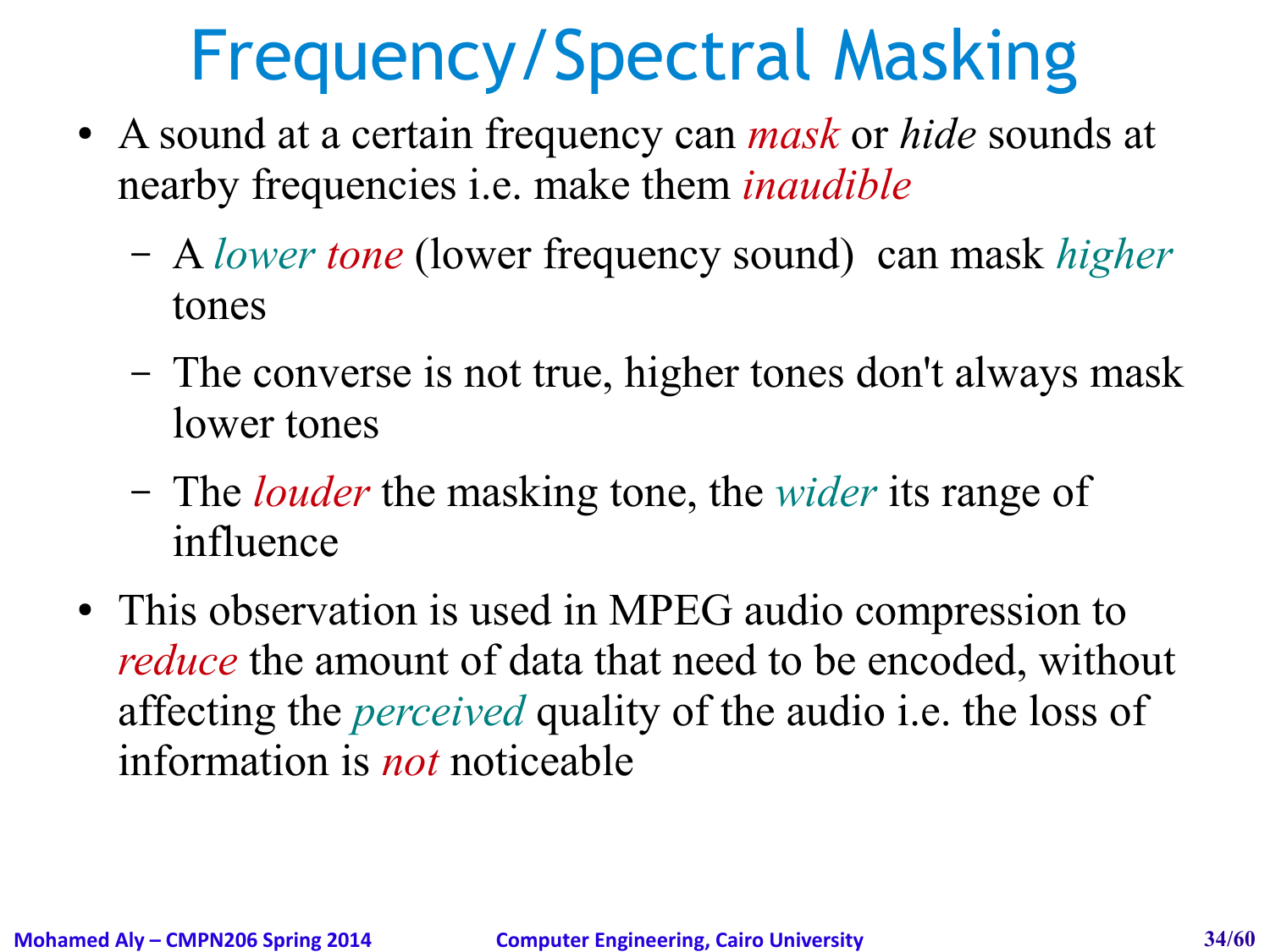# Frequency Masking

- A *masking tone raises* the threshold of hearing in neighboring frequencies
- For example, a masking tone at 1 kHz would mask the tone at 2 kHz that was audible before

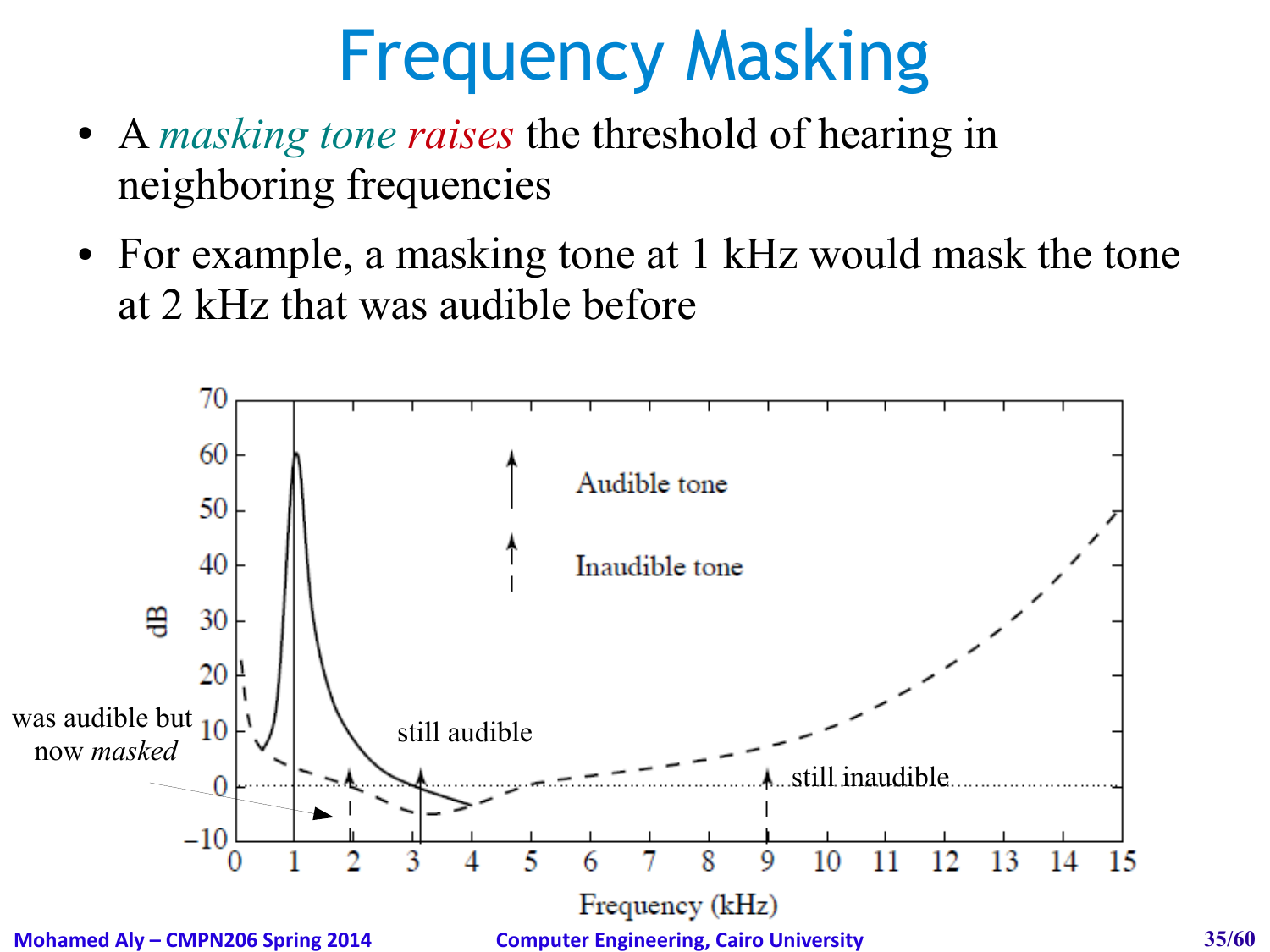# Frequency Masking

- Masking tones at different frequencies have different curves
- For example, these are curves for masking tones of 1, 4, and 8 kHz

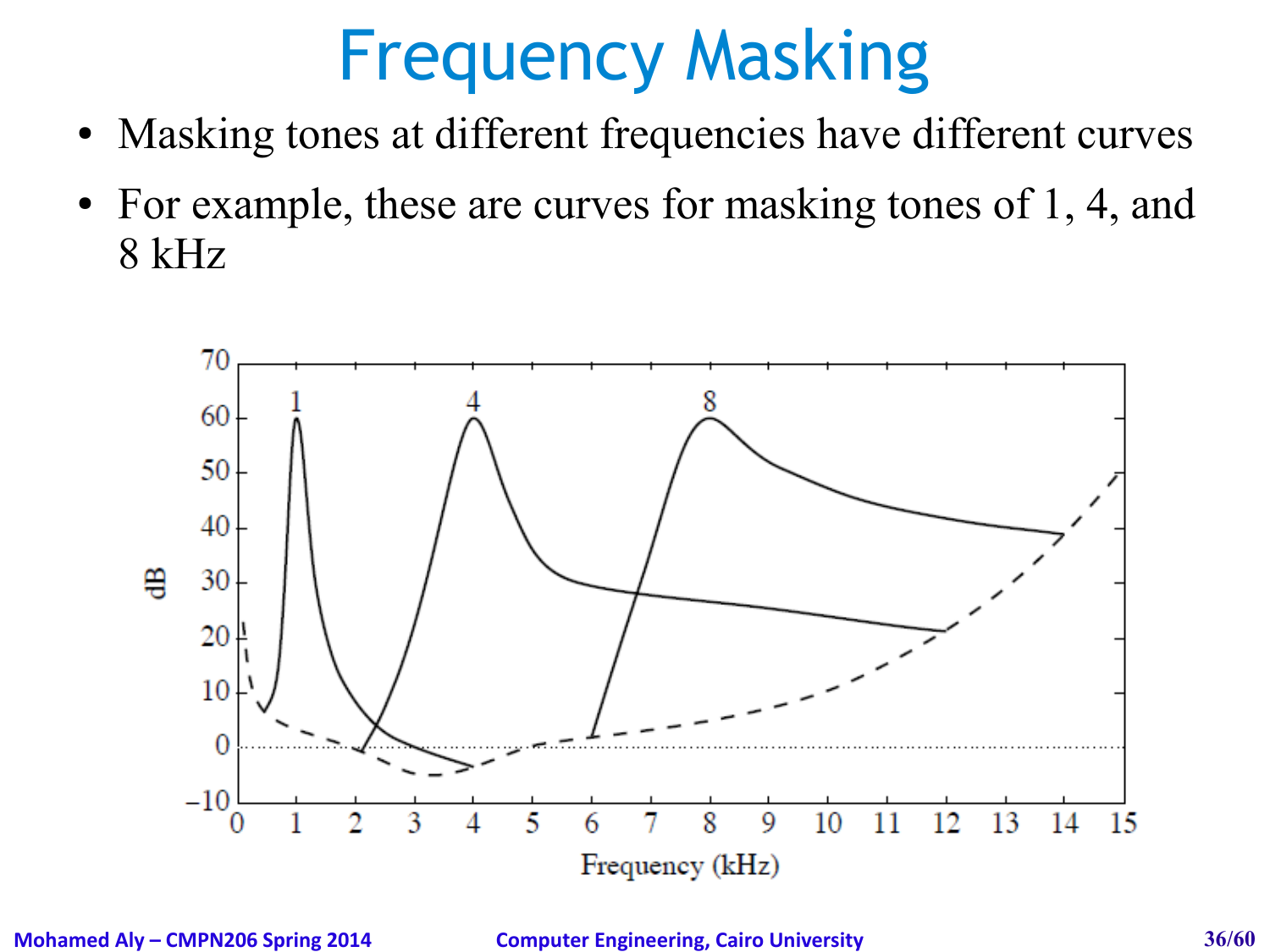#### Critical Bands

- The range of audible frequencies is naturally divided into a set of *critical bands* or ranges of frequencies
- Two sounds with two *different* frequencies within the *same* critical band will *not* be distinguished from each other
- The *bandwidth* of a critical band depends on the frequency, with *smaller* bands (around 100 Hz) at *lower* frequencies, and *wider* bands (up to 4 kHz) at *higher* frequencies
- The human ear has about 24 or 25 critical bands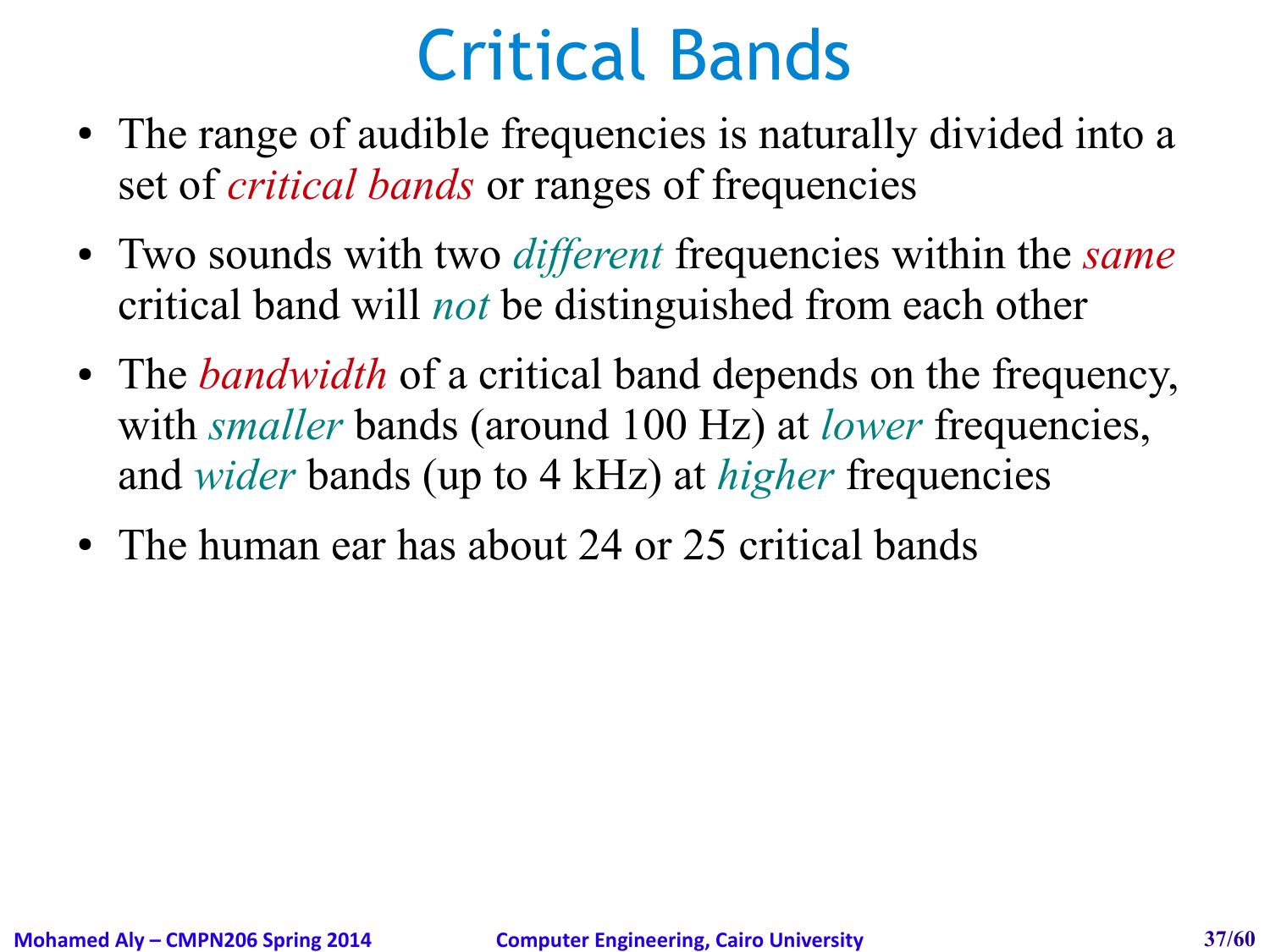# Temporal Masking

- A loud tone causes the *receptors* in the human ear to *saturate* i.e. *decrease* their sensitivity
- Therefore, after a loud tone is stopped, the ear takes some *time* to go back to normal, and thus some other tones can be *masked*. This is called *temporal masking*.

The plot shows the amount of time delay it takes our ears to hear a *test tone* of varying loudness after a *mask tone* of 60 dB has been stopped



**Mohamed Aly – CMPN206 Spring 2014 Computer Engineering, Cairo University 38/60**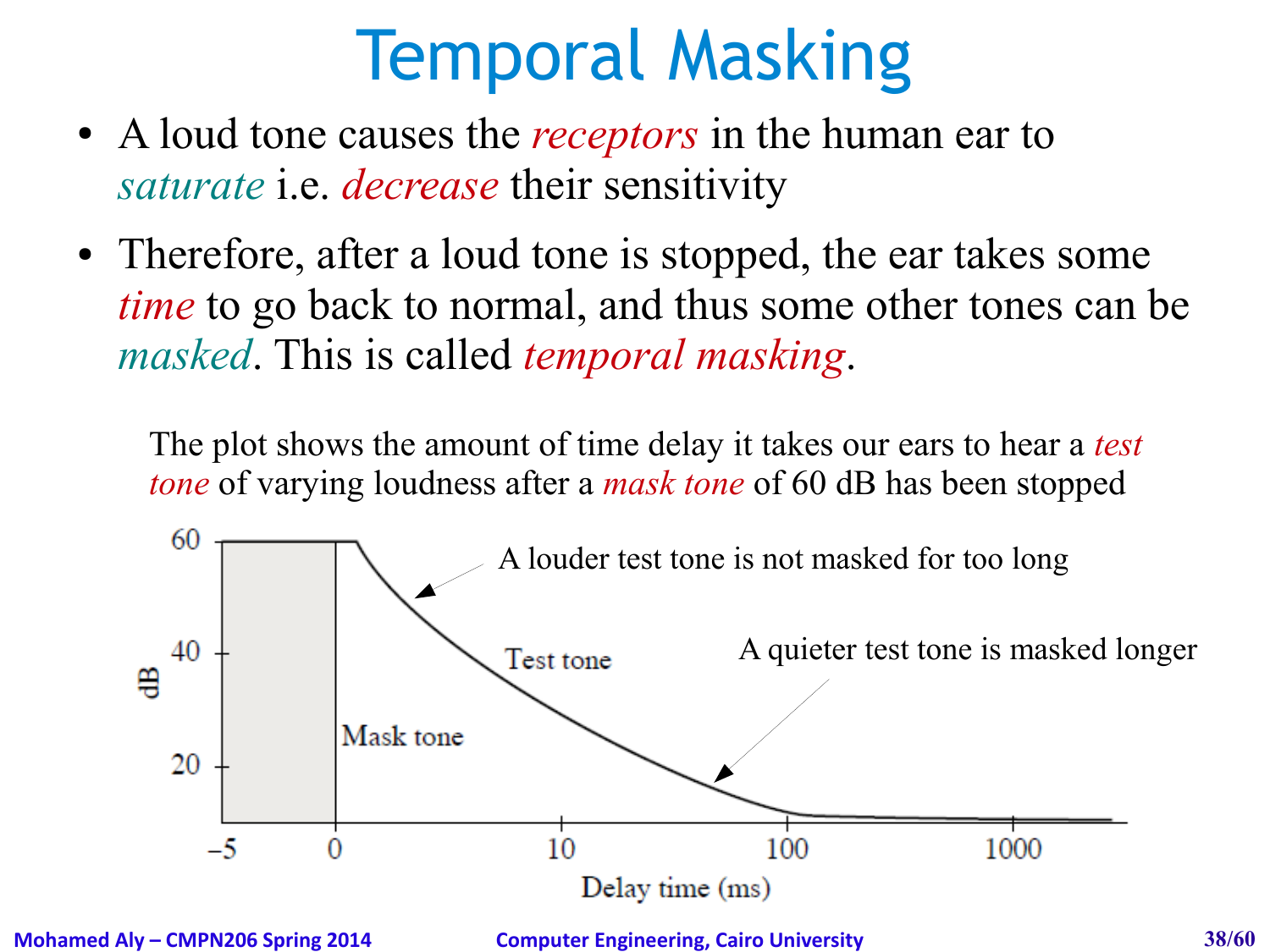# Temporal Masking

- The *temporal masking* depends on both the *frequency* of the *test tone* and on the *time delay* after stopping the *mask tone*
- The closer the *test tone* in either *frequency* or *time*, the more likely it will be *temporally masked*

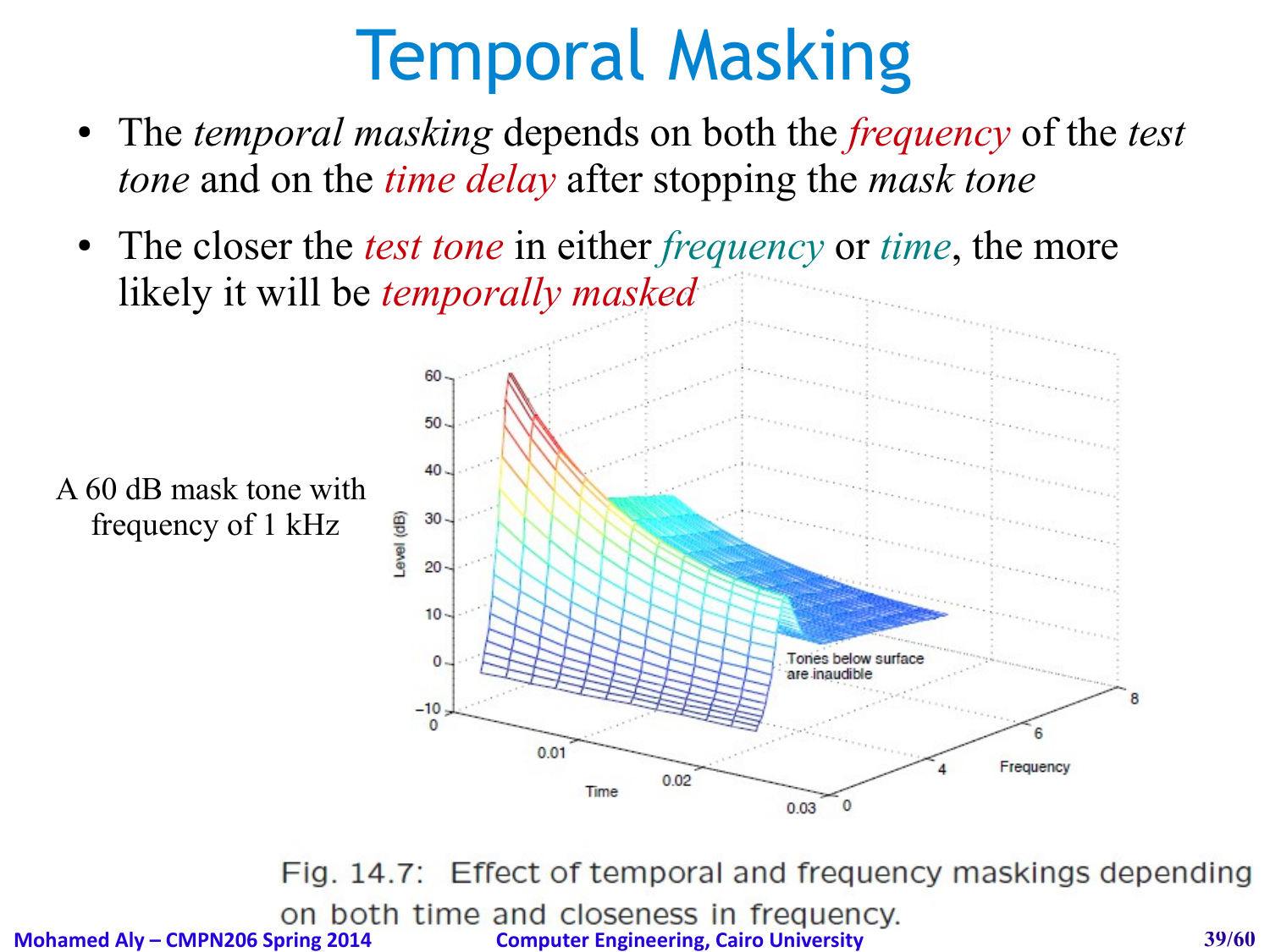#### Temporal Masking

- Temporal masking can happen *before* the masking tone starts (*premasking*), as well as *after* the masking tone stops (*postmasking*)
- In general, postmasking is much *longer* (50-200 msec) than premasking (2-5 msec)



#### **FIGURE 16.3** Change in the audibility threshold in time.

**Mohamed Aly – CMPN206 Spring 2014 Computer Engineering, Cairo University 40/60**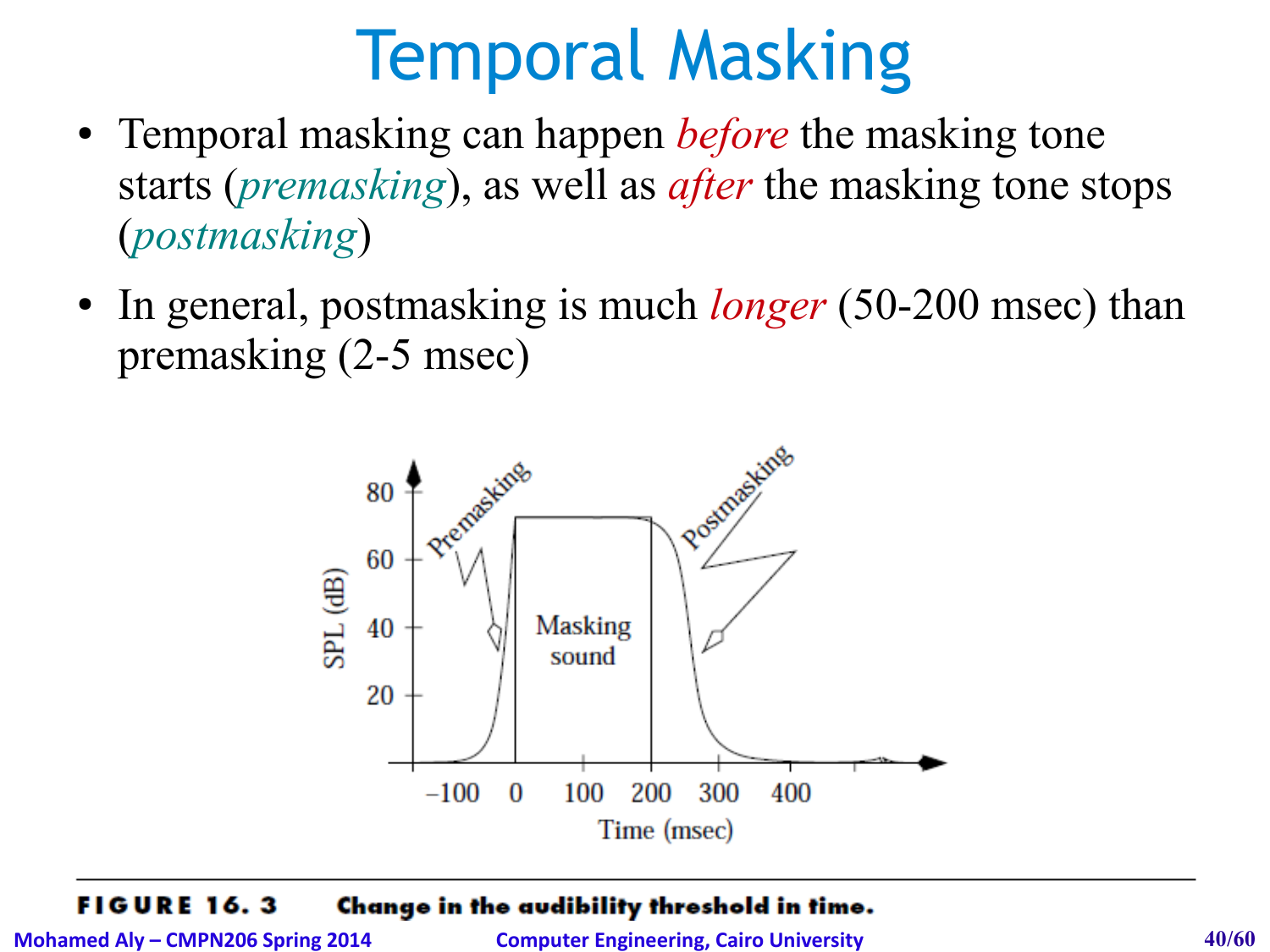# MPEG Audio Compression

- MPEG audio compression takes advantage of the *psychoacoustic* model to reduce the number of bits allocated to *masked* components
- It works in three steps:
	- Applies a *filter bank* to the input to break it into its frequency components
	- In parallel, a psychoacoustic model is applied to the data for bit allocation purposes, where fewer bits are allocated to less important components
	- The number of bits allocated are used to quantize the info from the filter bank. This provides the compression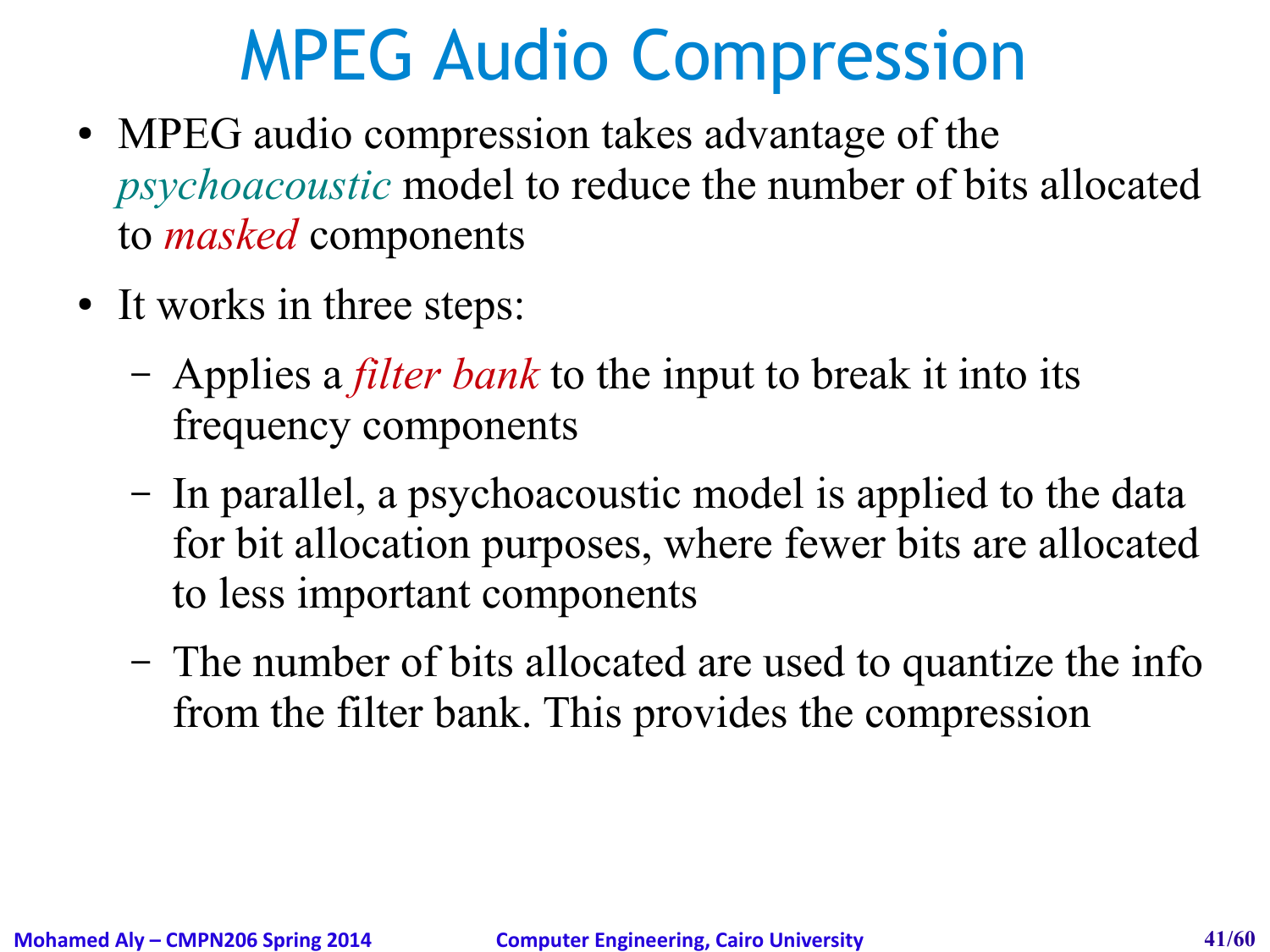### MPEG Layers

- MPEG-1 and -2 audio offers *three* compatible *layers*: Layer I, Layer II, and Layer III:
	- Each layer is able to understand the lower layers e.g. a Layer II decoder can also decode a Layer I stream
	- Each layer offering more complexity in the psychoacoustic model and better compression for a given level of audio quality
	- Each layer, with increased compression effectiveness, accompanied by extra delay
- The objective of MPEG layers: a good tradeoff between *quality* and *bit-rate*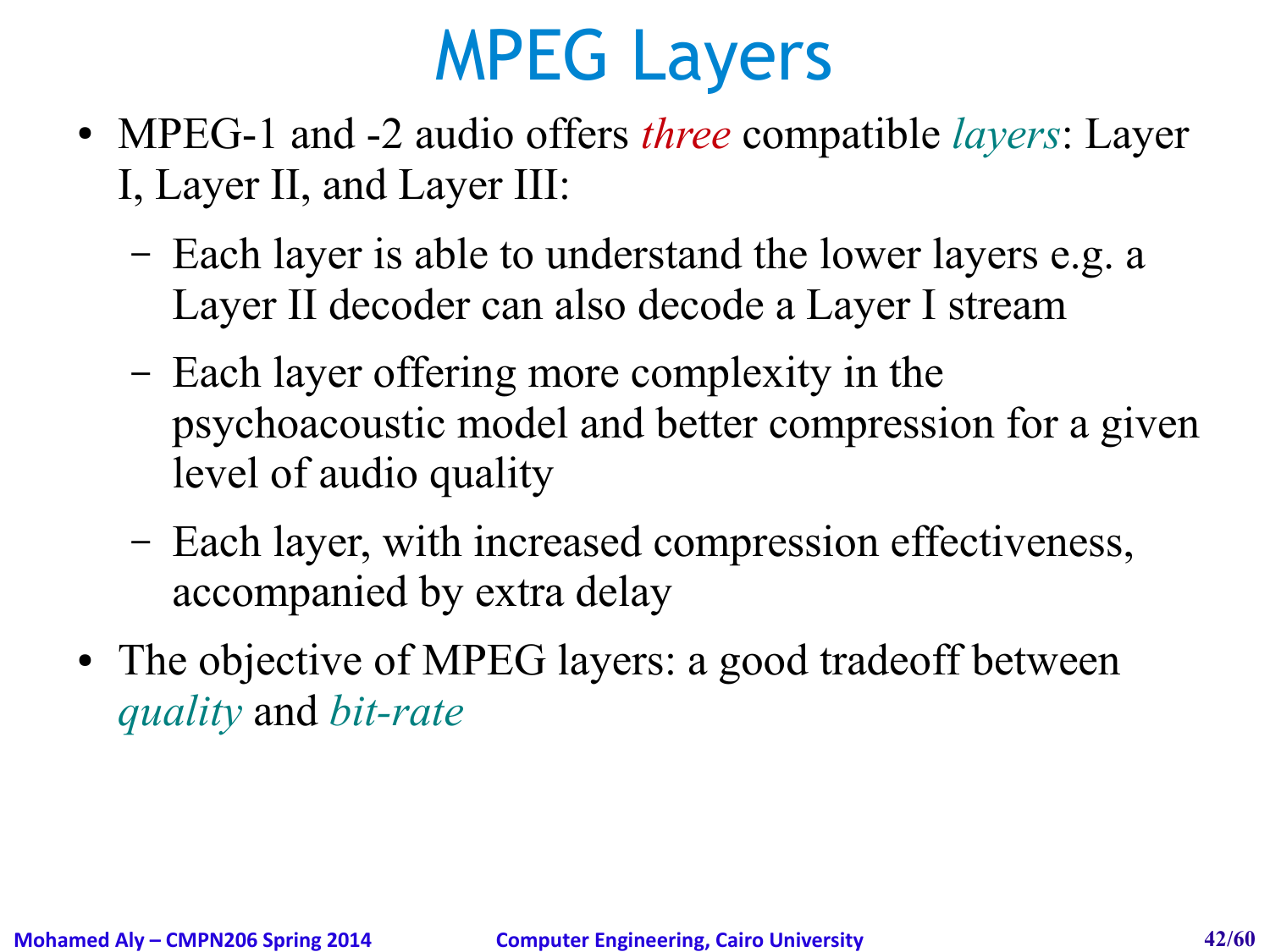# MPEG Layers

- Layer I quality can be quite good provided a comparatively high bit-rate is available
	- Digital Audio Tape typically uses Layer 1 at around 192 kbps
- Layer II has more complexity; was proposed for use in Digital Audio Broadcasting
- Layer III (MP3) is the most complex, and was originally aimed at audio transmission over ISDN lines, but now used almost everywhere, specially for music over the Internet
- Most of the complexity increase is at the *encoder*, not the decoder – accounting for the popularity of MP3 players (decoders)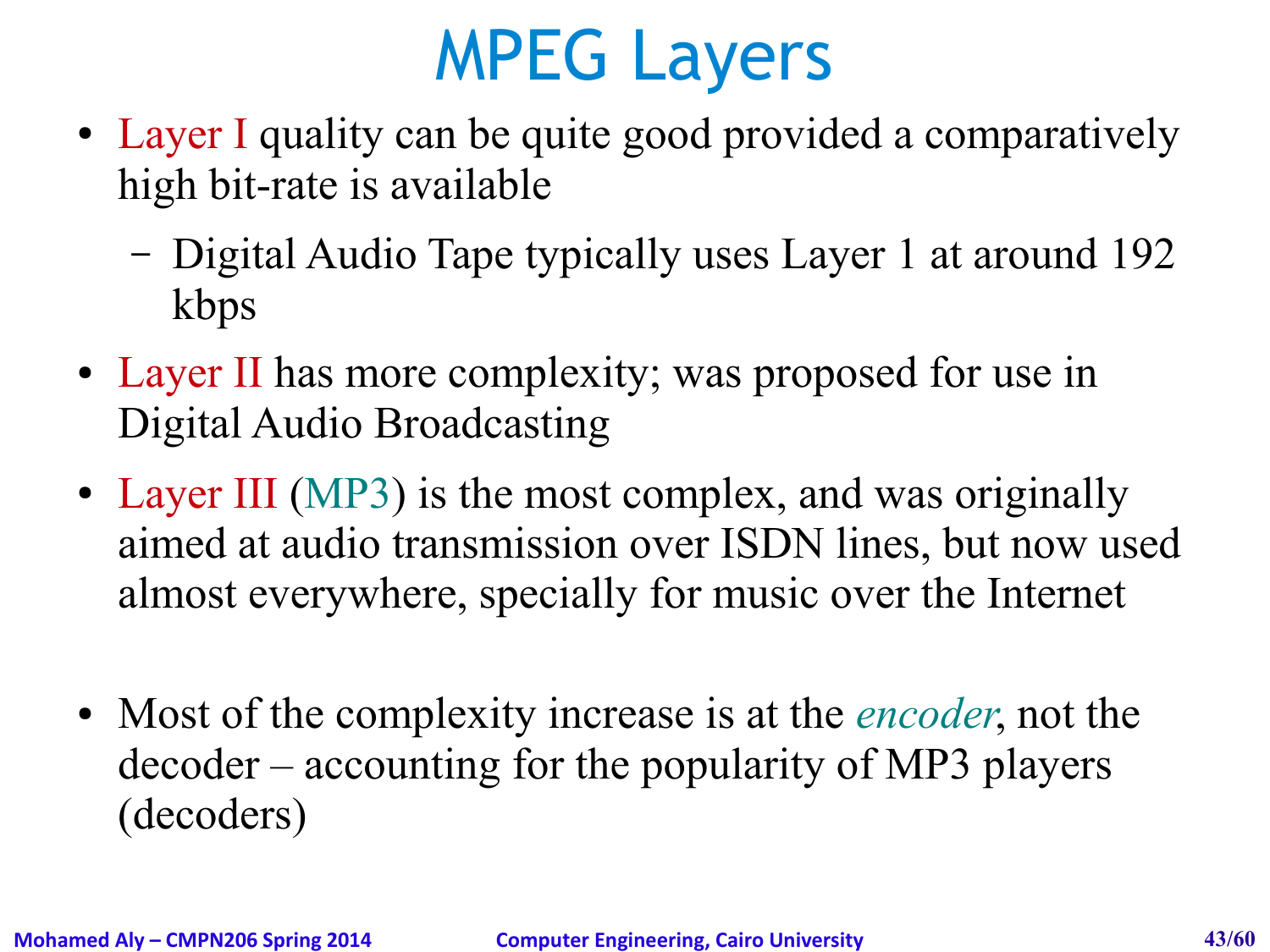# MPEG Audio Strategy

- MPEG approach to compression relies on:
	- Quantization
	- Human auditory system is not accurate within the width of a critical band (perceived loudness and audibility of a frequency)
- MPEG encoder employs a *bank of filters* to:
	- Analyze the frequency (*spectral*) components of the audio signal by calculating a frequency transform of a *window* of signal values
	- Decompose the signal into *subbands* by using a bank of filters (Layer I & II: use *quadrature-mirror filters*; Layer III: adds a DCT)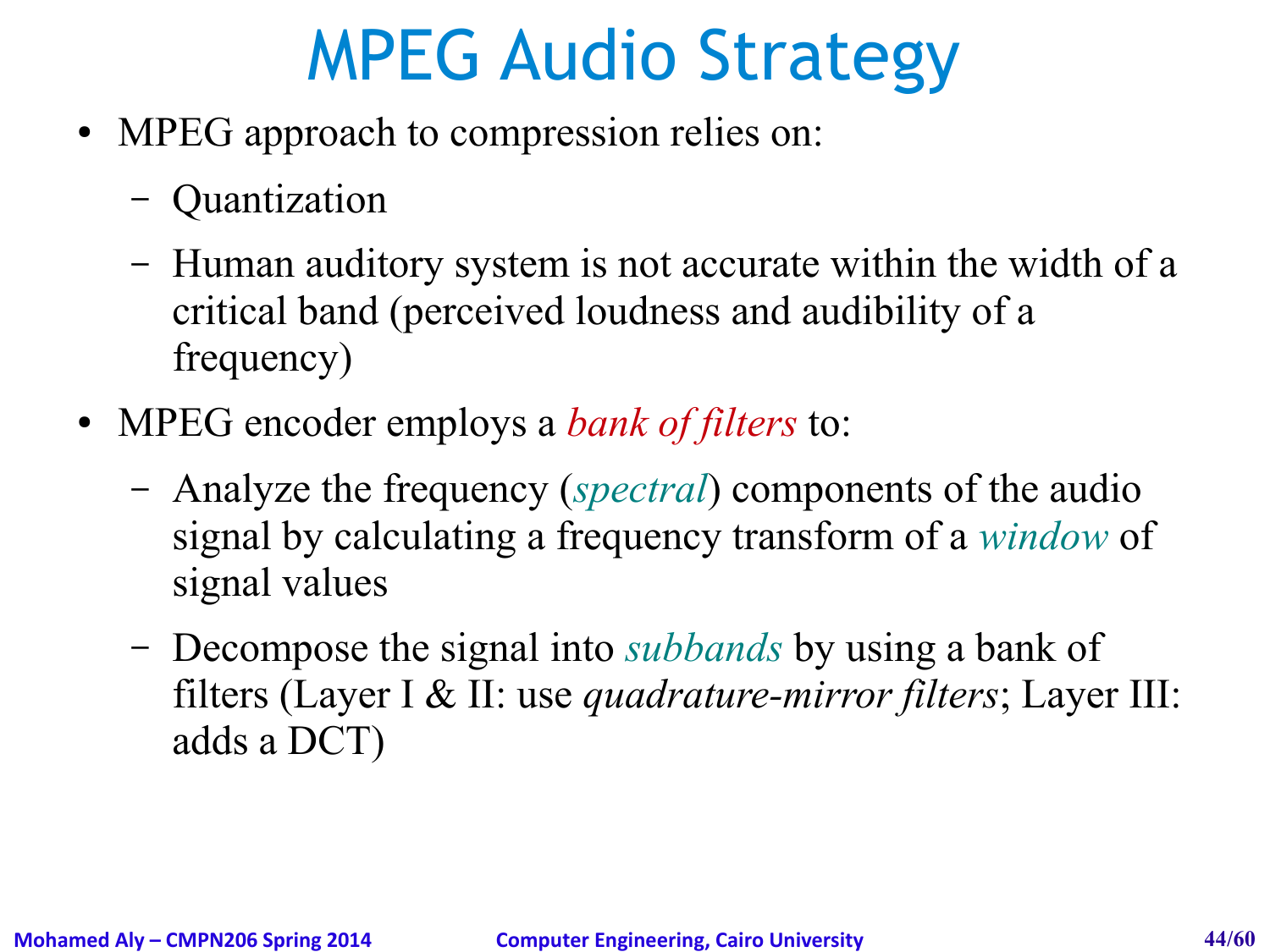# MPEG Audio Strategy

- *Psychoacoustic Model*:
	- *Fourier Transform* is applied to the signal
	- Estimates the *masking thresholds* in each subband (minimum amplitude for audible sounds), and thus the amount of tolerable noise, and the signals to be discarded
	- Sets the quantization step and the number of bits after discarding signals below the threshold
- *Masking*:
	- *Frequency Masking* used in all layers to remove inaudible frequency components
	- *Temporal Masking* used in Layers II and III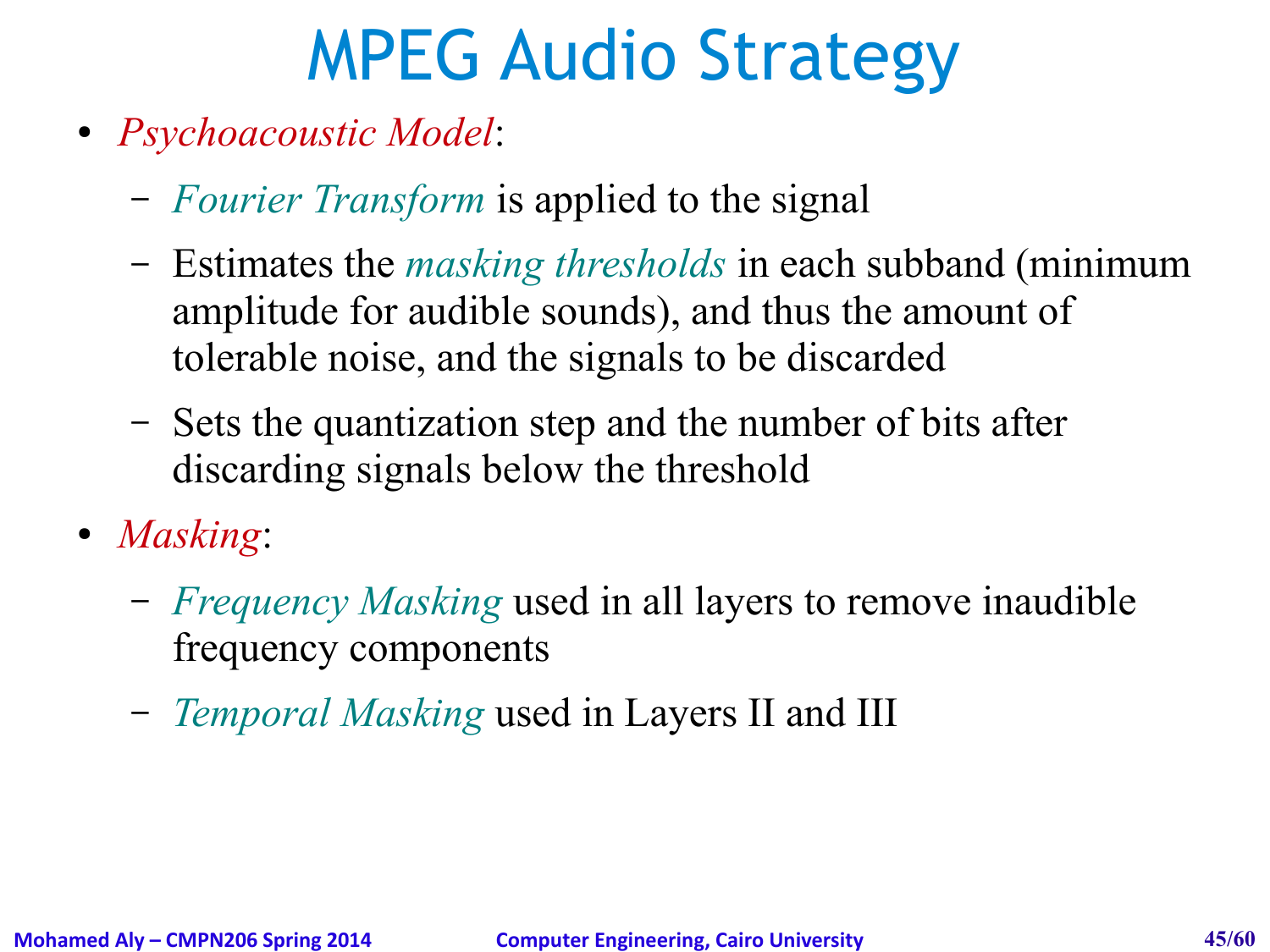- Divides the input into 32 frequency *subbands* via a filter bank (a *linear operation* taking 32 PCM samples and producing 32 frequency coefficients)
- The frequency components are grouped together into *frames* 
	- In Layer I, the coefficients are grouped into frames of 384 samples, 12 samples from each subband
	- This introduces an inherent time lag in the coder, equal to the time to accumulate 384 (i.e.,  $12\times32$ ) samples
	- In Layer II and III, the frame has 1,152 samples

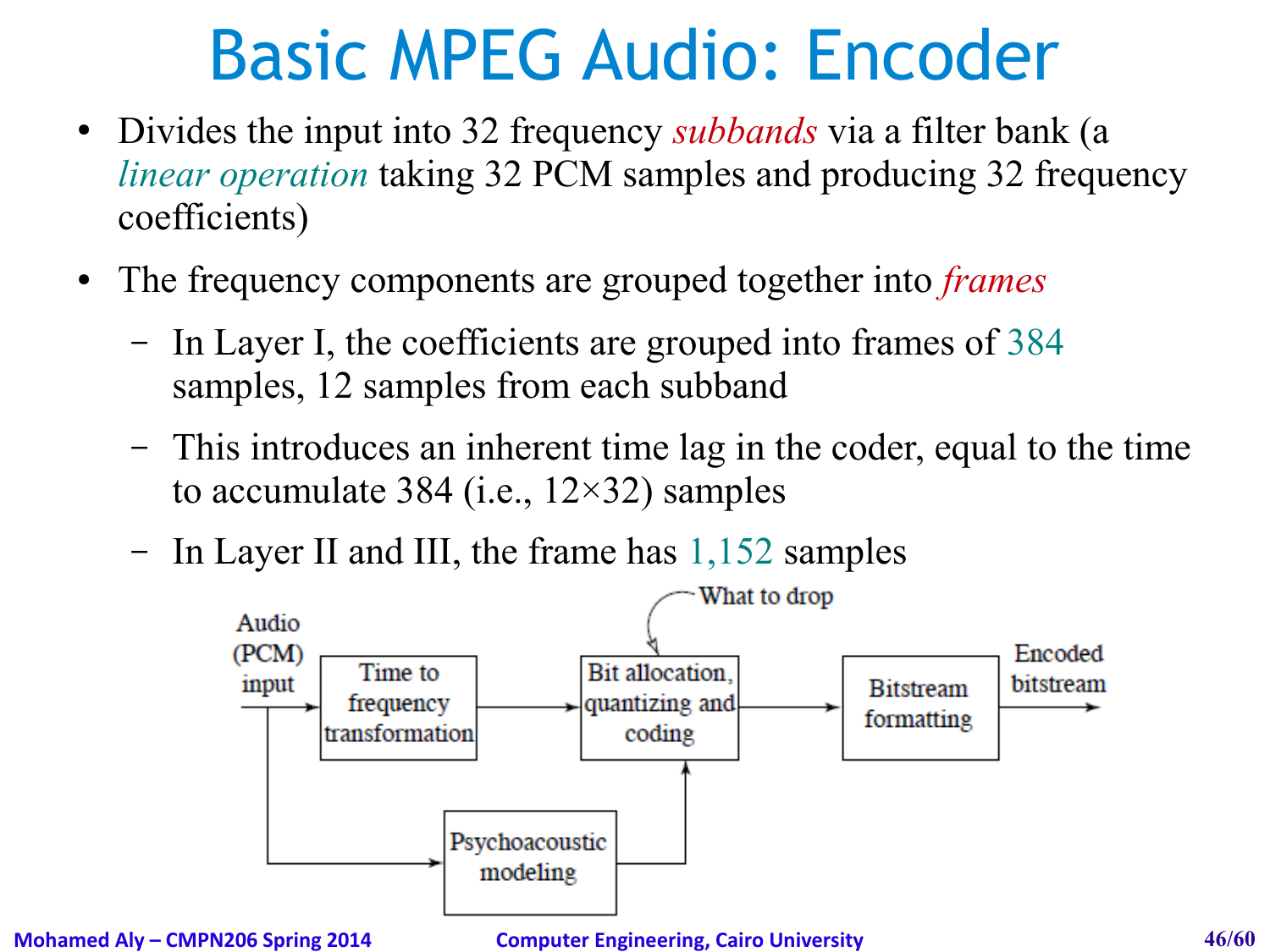- In Layer I, the coefficients are grouped into frames of 384 samples
- In Layer II and III, the frame has  $1,152$  samples



Fig. 14.11: MPEG Audio Frame Sizes

**Mohamed Aly – CMPN206 Spring 2014 Computer Engineering, Cairo University 47/60**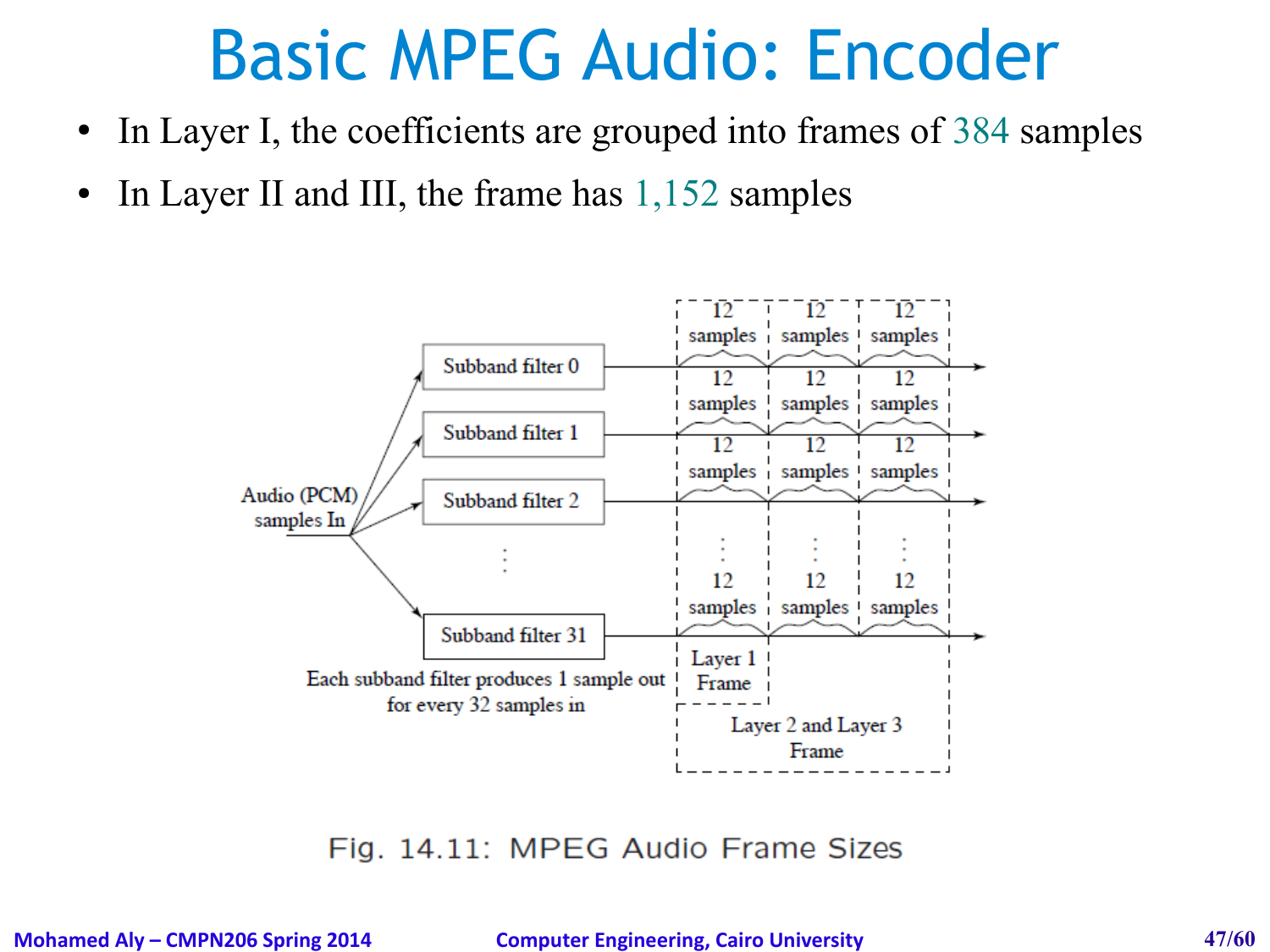- For each subband in the frame, a *scaling factor* is computed which is the maximum value in the subband, e.g. in Layer I, a scaling factor is computed for each 12 samples
- This is passed to the bit allocation and the quantization block that apportions bits to minimize the quantization noise



Fig. 14.11: MPEG Audio Frame Sizes

**Mohamed Aly – CMPN206 Spring 2014 Computer Engineering, Cairo University 48/60**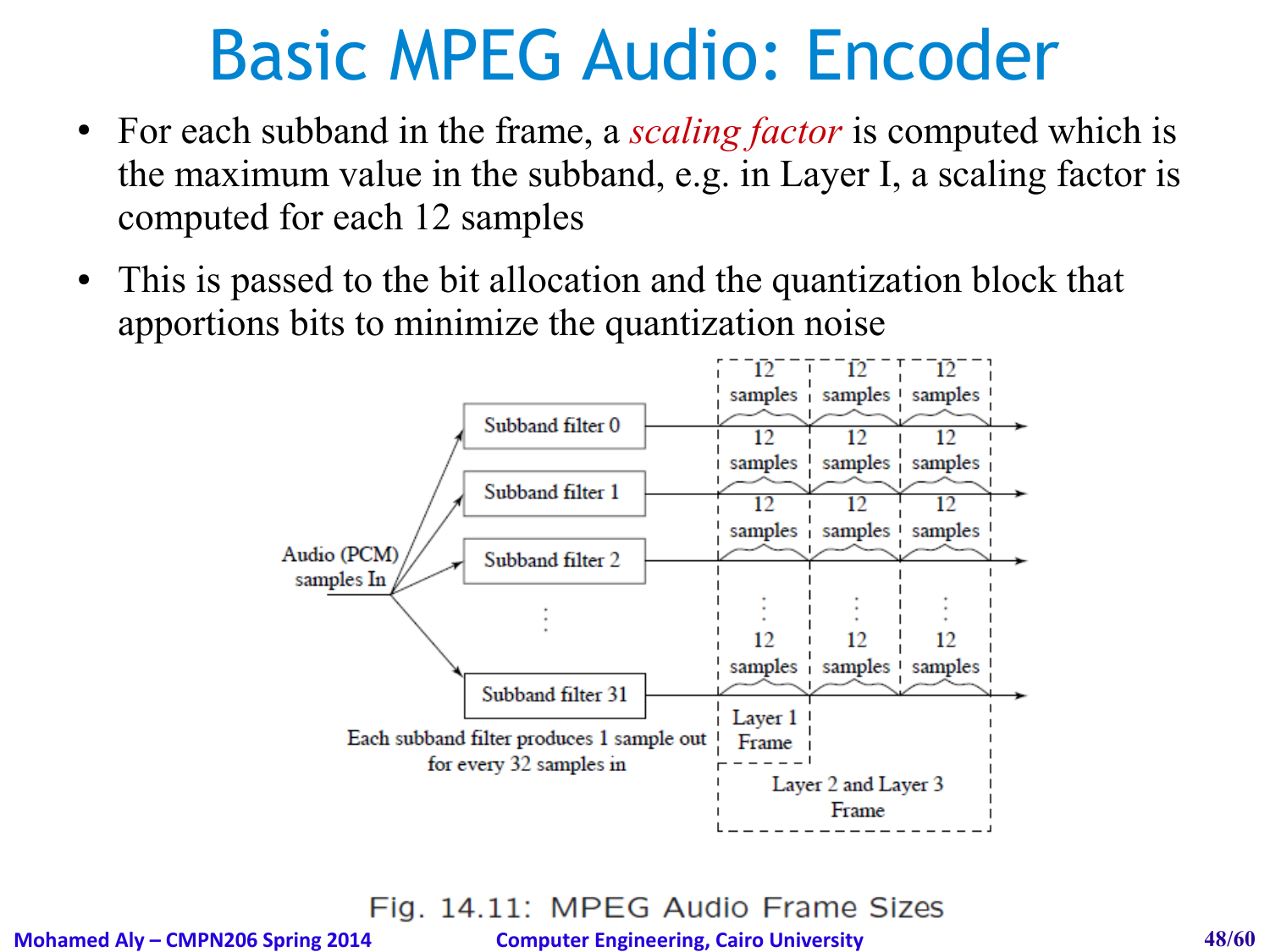- The *psychoacoustic* model is composed of lookup tables and other data that models the human hearing system
- It is basically used for *spectral* and *temporal* masking
- In Layer I:
	- A decision is made whether the subband contains a *tone* or *noise*
	- Based on that, and the scaling factor, a *masking threshold* is computed
	- This is then compared to the *hearing threshold*



**Mohamed Aly – CMPN206 Spring 2014 Computer Engineering, Cairo University 49/60**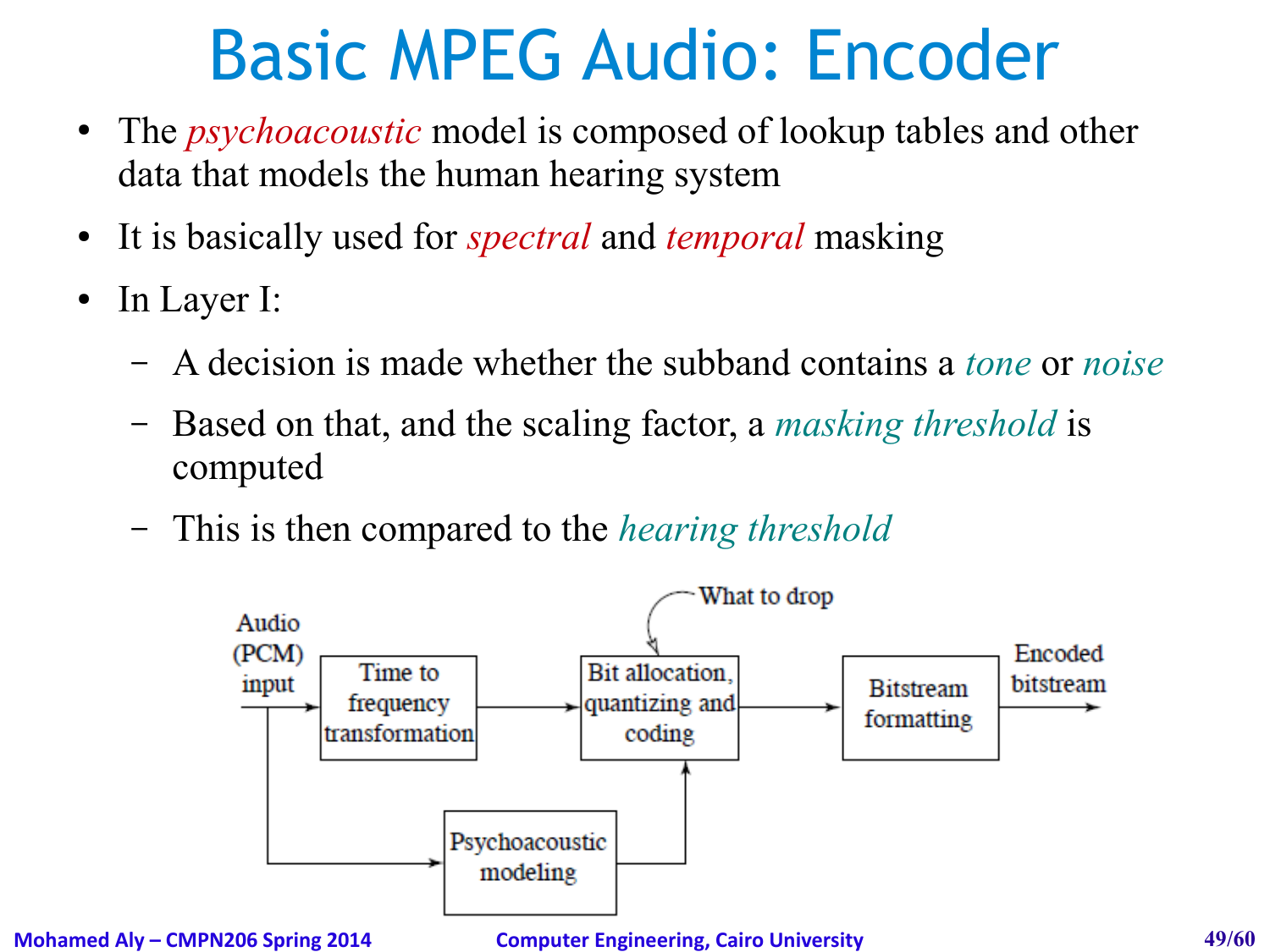- The output of the *psychoacoustic* model and the scale factors are fed to the *bit allocation and quantization block*
- It allocates bits to each *subband* based on its *masking threshold* and *scale factors*, such that:
	- The number of bits per *frame* remains below the maximum rate required
	- The *quantization noise* is *below* the masking threshold (so not audible)

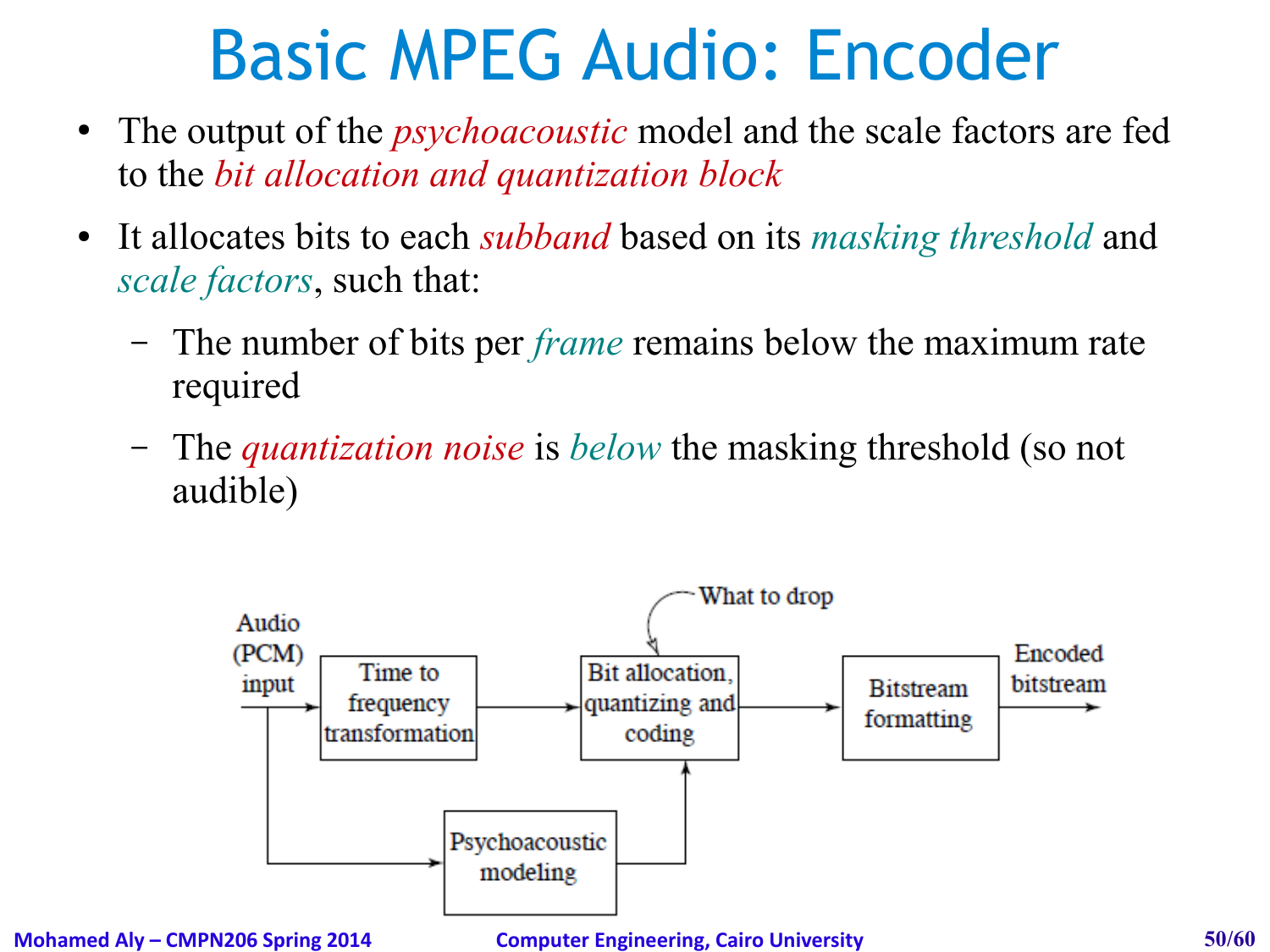• The output is then passed to the *bitstream formatting block* that adds the header and side information and formats the frame according to the standard



**FIGURE 16.5** Frame structure for Layer 1.

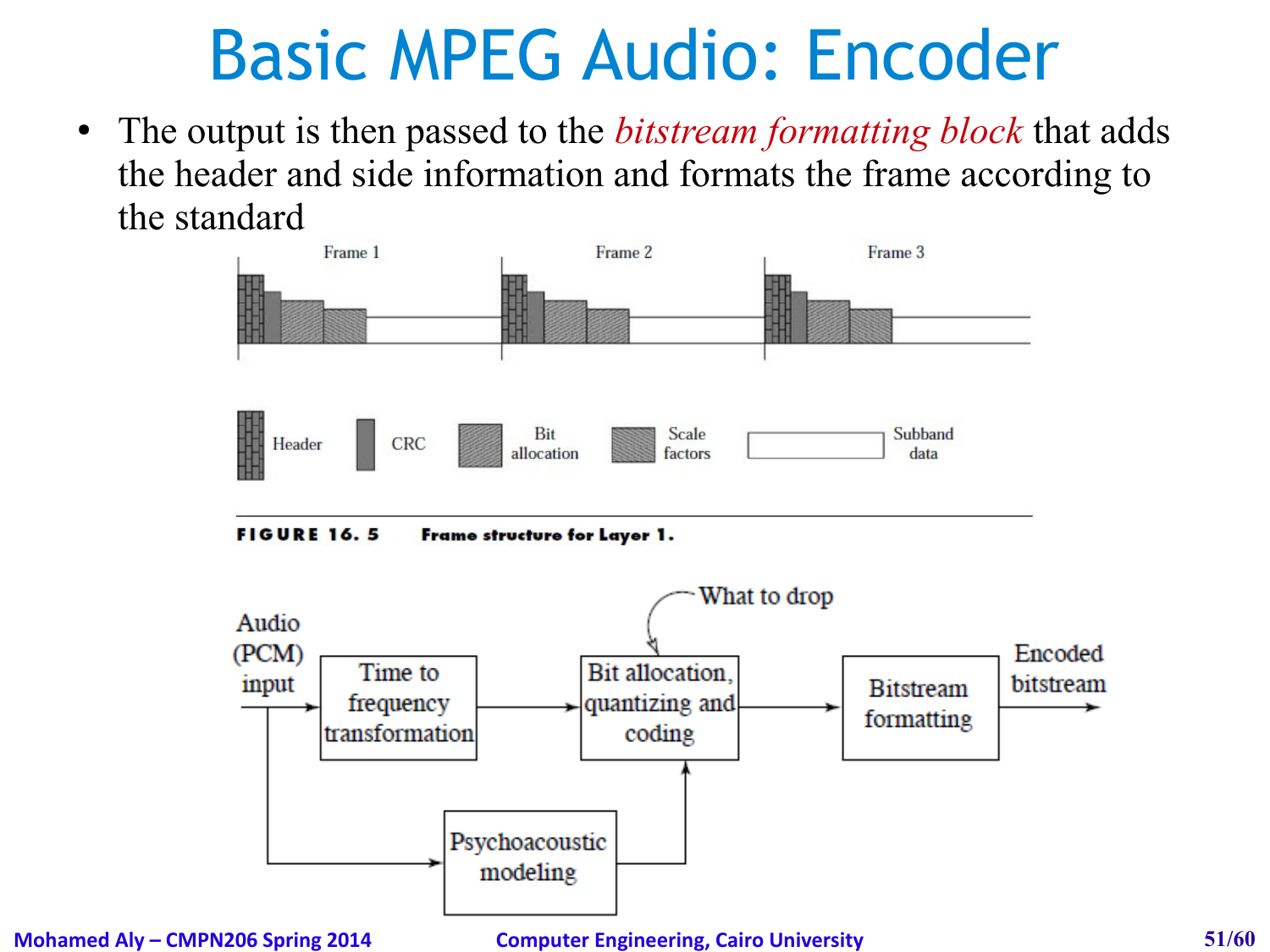- The encoded bitstream is unpacked to extract the header, side information, and subband data e.g. bit allocation, scale factors, CRC, …
- The quantized samples are *dequantized*, and then passed through *synthesis filters* to reconstruct their approximations
- The output PCM samples are then passed to the next step
- Note that the psychoacoustic model is *not* needed in the decoder, and that the decoder is much *simpler* than the encoder

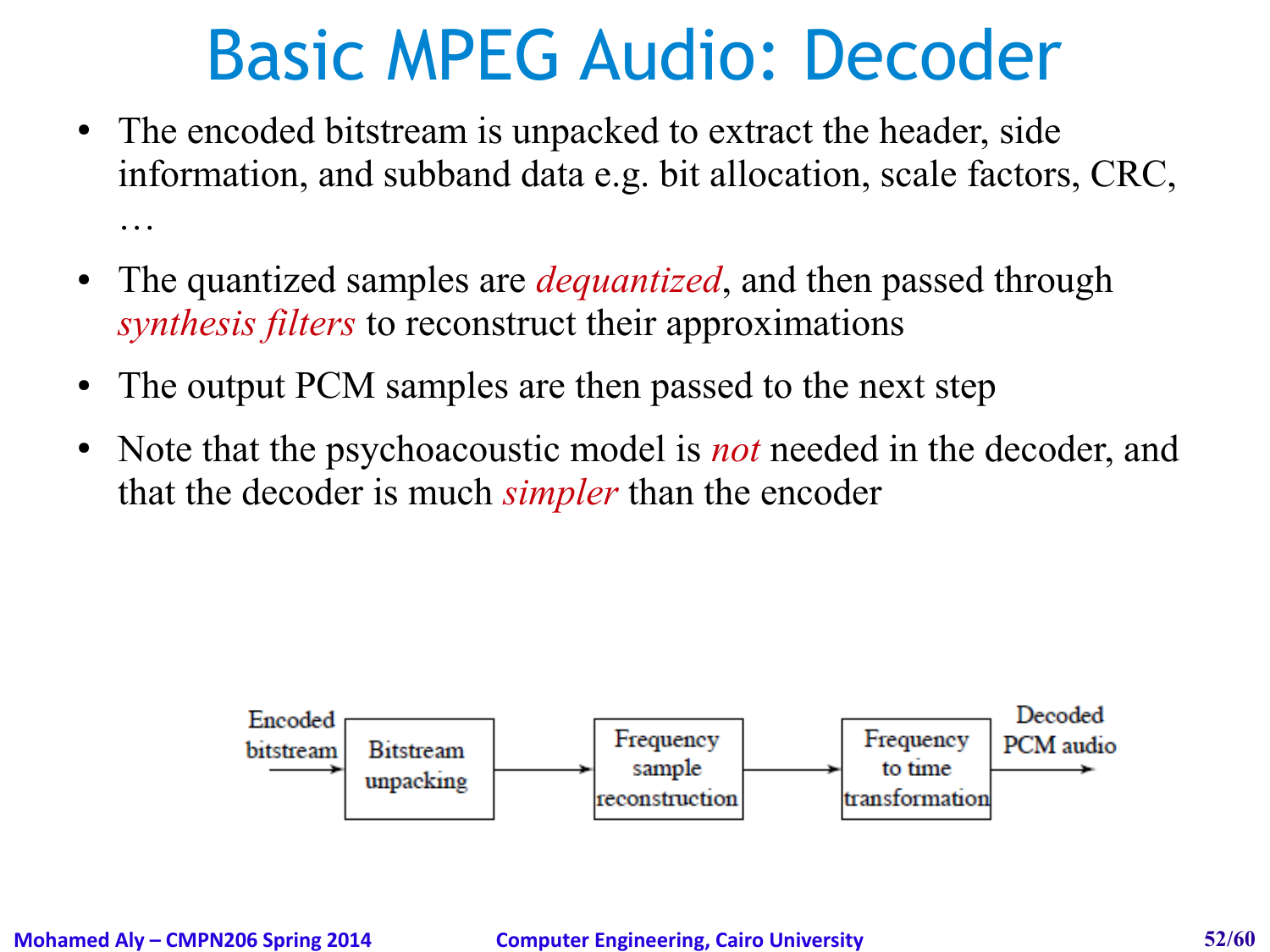# MPEG Layer I

- Frames of 384 samples (12 samples from each subband)
- Uses only frequency masking
- 63 pre-defined scale factors (6 bits to choose any)
- A quantizer is chosen from 16 pre-defined quantizers, each with different step sizes



**Mohamed Aly – CMPN206 Spring 2014 Computer Engineering, Cairo University 53/60**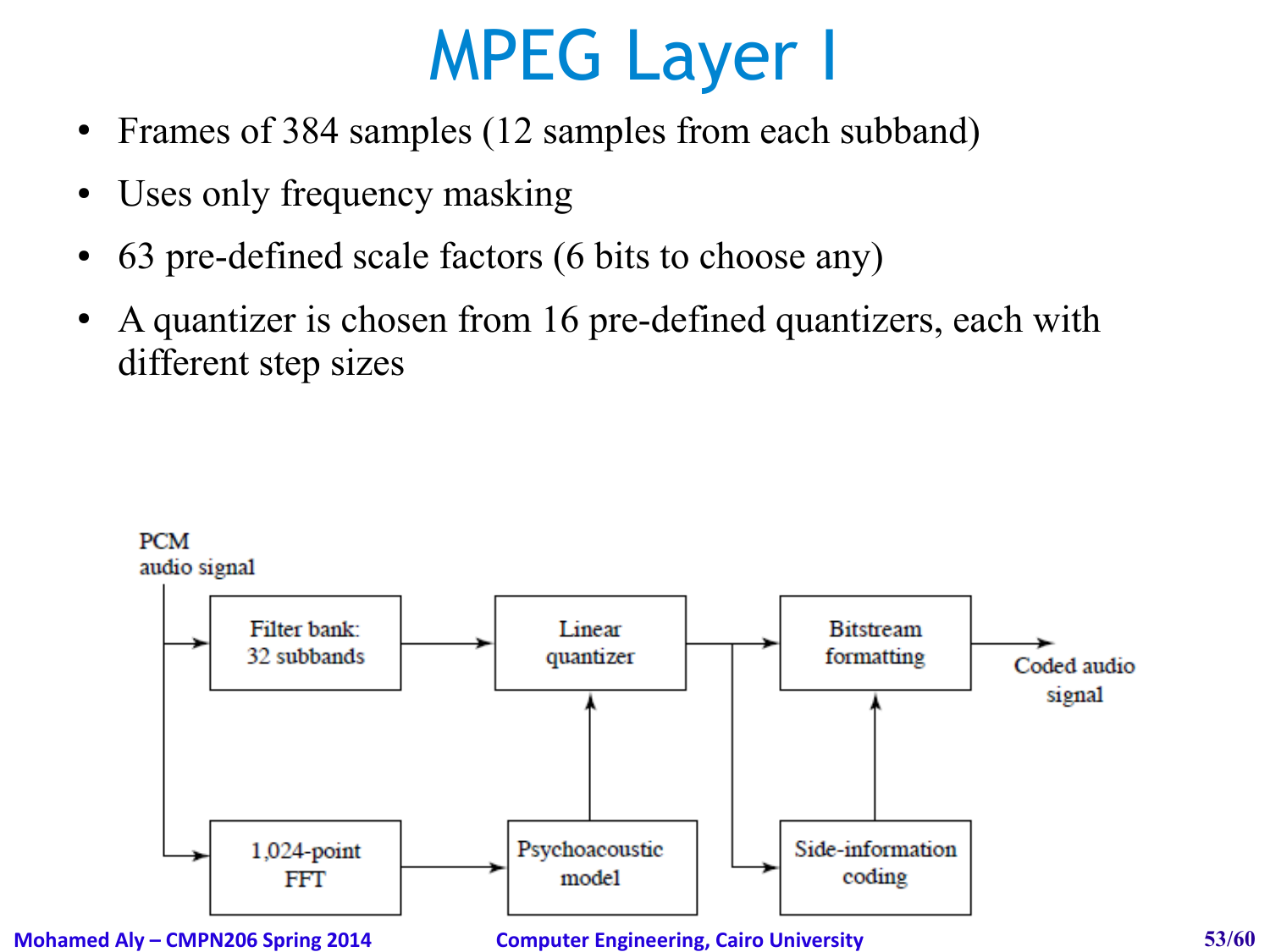# MPEG Layer II

- Frames of 1,152 samples (36 samples from each subband)
- Uses frequency and temporal masking
- 63 pre-defined scale factors (6 bits to choose any)
- The quantizers have higher resolutions (more bits or smaller step size)



**Mohamed Aly – CMPN206 Spring 2014 Computer Engineering, Cairo University 54/60**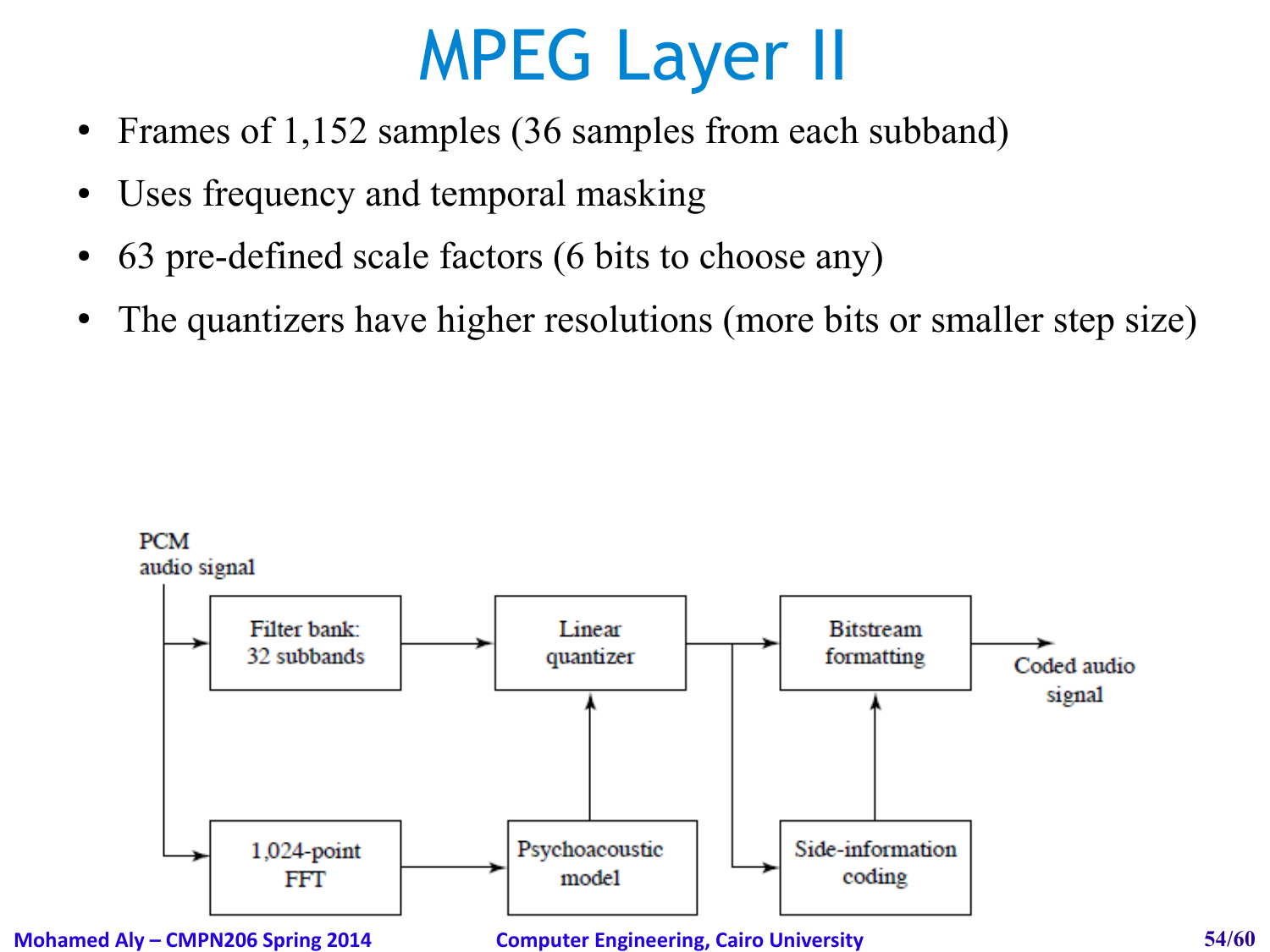# MPEG Layer III

- Frames of 1,152 samples (36 samples from each subband)
- Uses frequency and temporal masking
- Adds a step of *Modified DCT* (MDCT) after the filter bank decomposition, to achieve *higher* spectral resolution for the masking and bit allocation operations

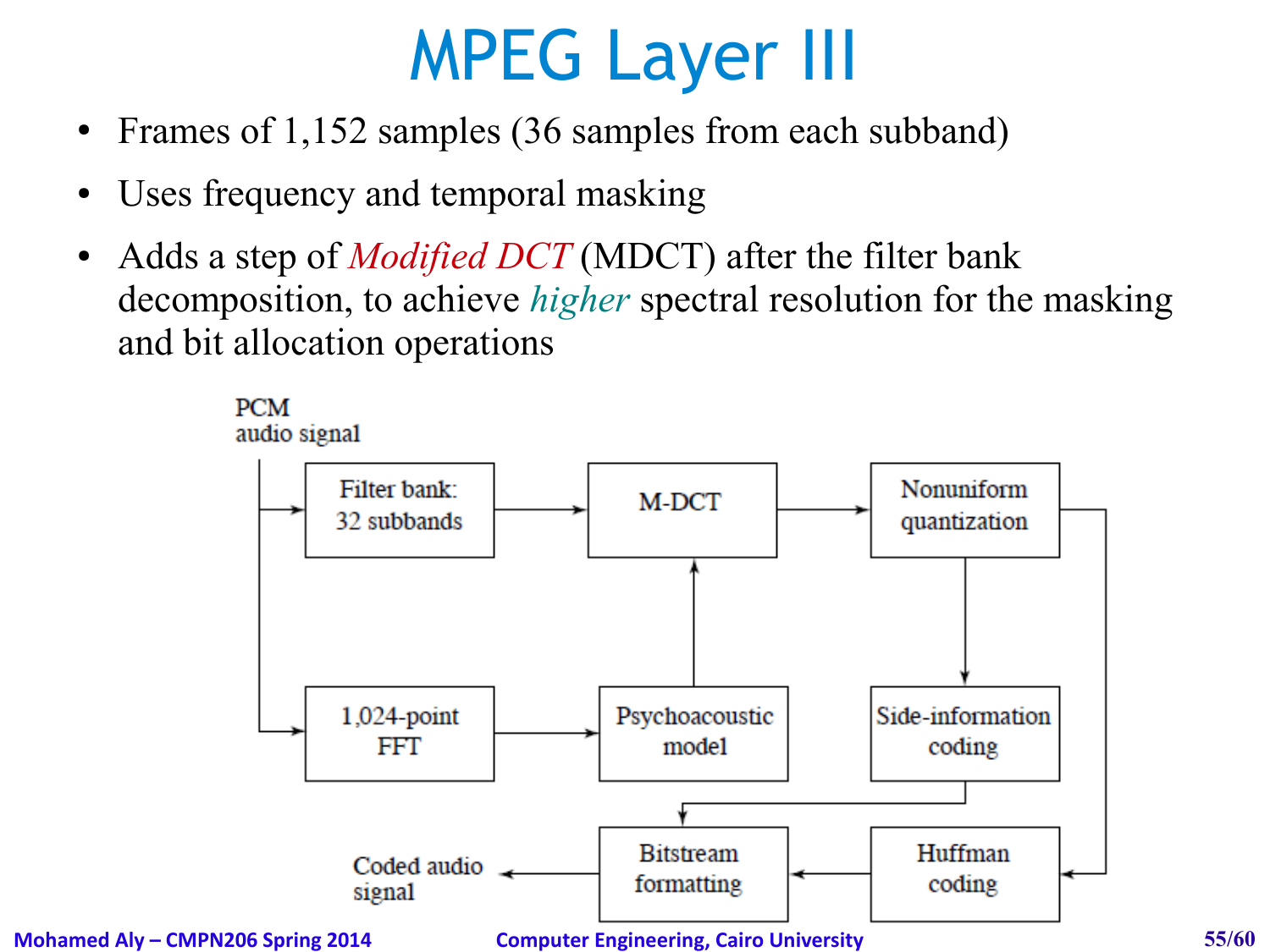# MPEG Layer III

- MDCT coefficients are grouped in non-uniform blocks, based on perceptual critical bands, and the scaling factors are computed from these
- Adds an entropy coding step (Huffman Coding) and uses nonuniform quantization



**PCM** 

**Mohamed Aly – CMPN206 Spring 2014 Computer Engineering, Cairo University 56/60**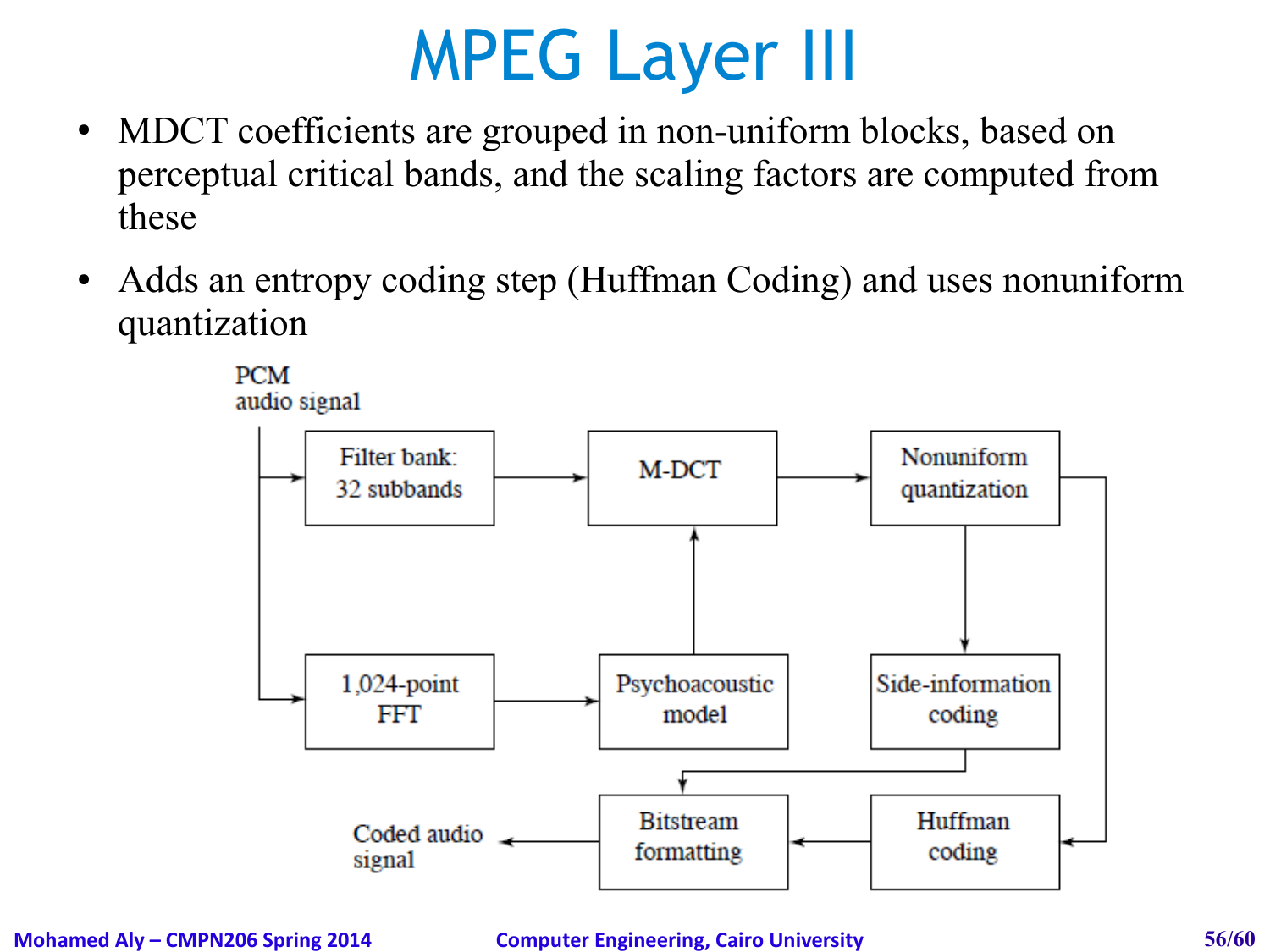# MPEG Audio Formats

- MPEG supports several audio formats:
	- *Mono*: a single audio channel
	- *Stereo*: two audio channels that are played together but coded separately
	- *Joint Stereo*: two audio channels that are coded together and played together
	- *Dual Channel*: two audio channels that are coded separately and played separately e.g. multi-lingual translation channels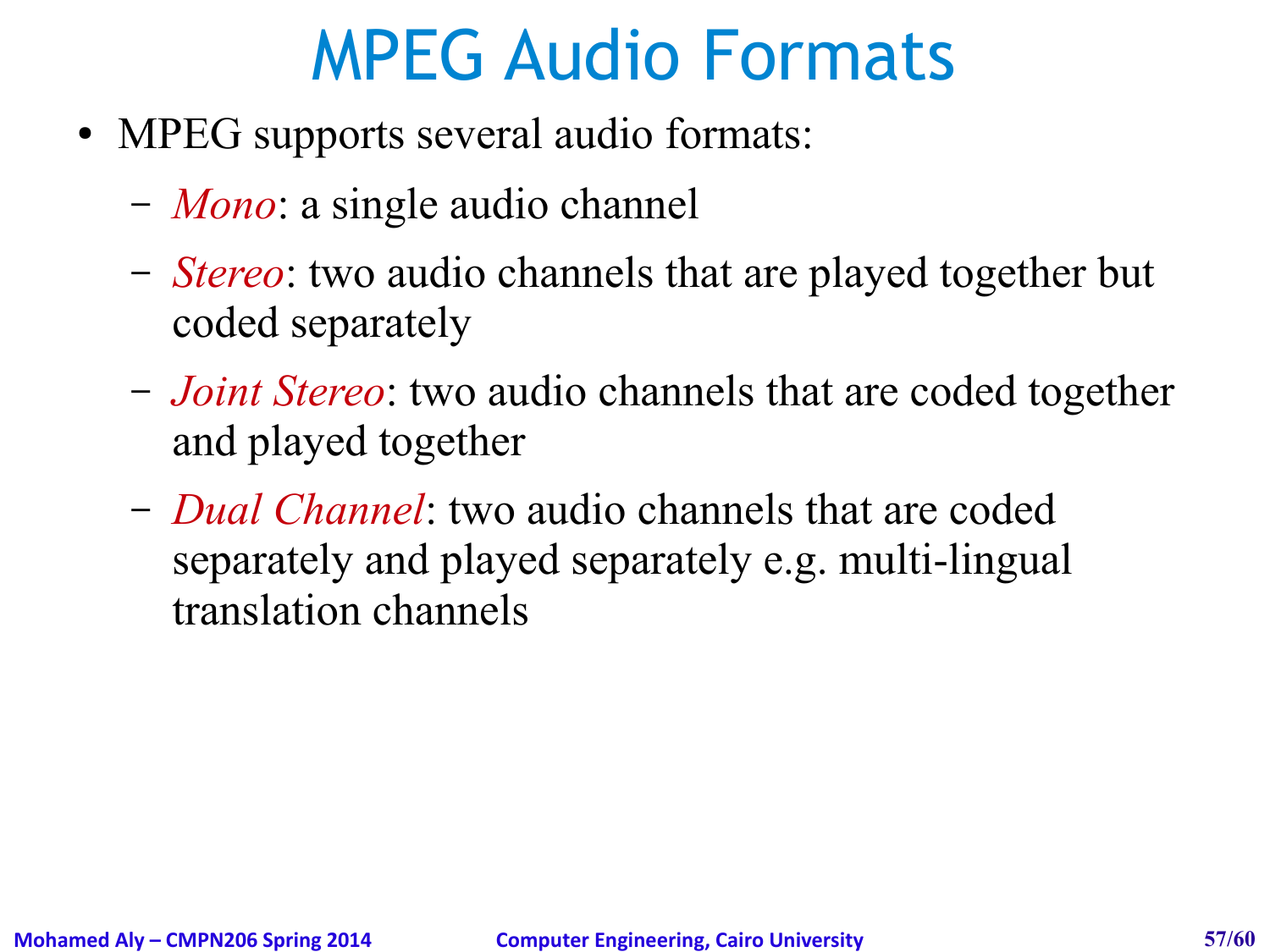#### MP3 Compression

#### Table 14.2: MP3 compression performance

| <b>Sound Quality</b> | <b>Bandwidth</b> | Mode          | Compression |
|----------------------|------------------|---------------|-------------|
|                      |                  |               | Ratio       |
| Telephony            | 3.0 kHz          | Mono          | 96:1        |
| Better than          | 4.5 kHz          | Mono          | 48:1        |
| Short-wave           |                  |               |             |
| Better than          | $7.5$ kHz        | Mono          | 24:1        |
| AM radio             |                  |               |             |
| Similar to           | 11 kHz           | Stereo        | $26 - 24:1$ |
| FM radio             |                  |               |             |
| Near-CD              | 15 kHz           | <b>Stereo</b> | 16:1        |
|                      | $>15$ kHz        | <b>Stereo</b> | $14 - 12:1$ |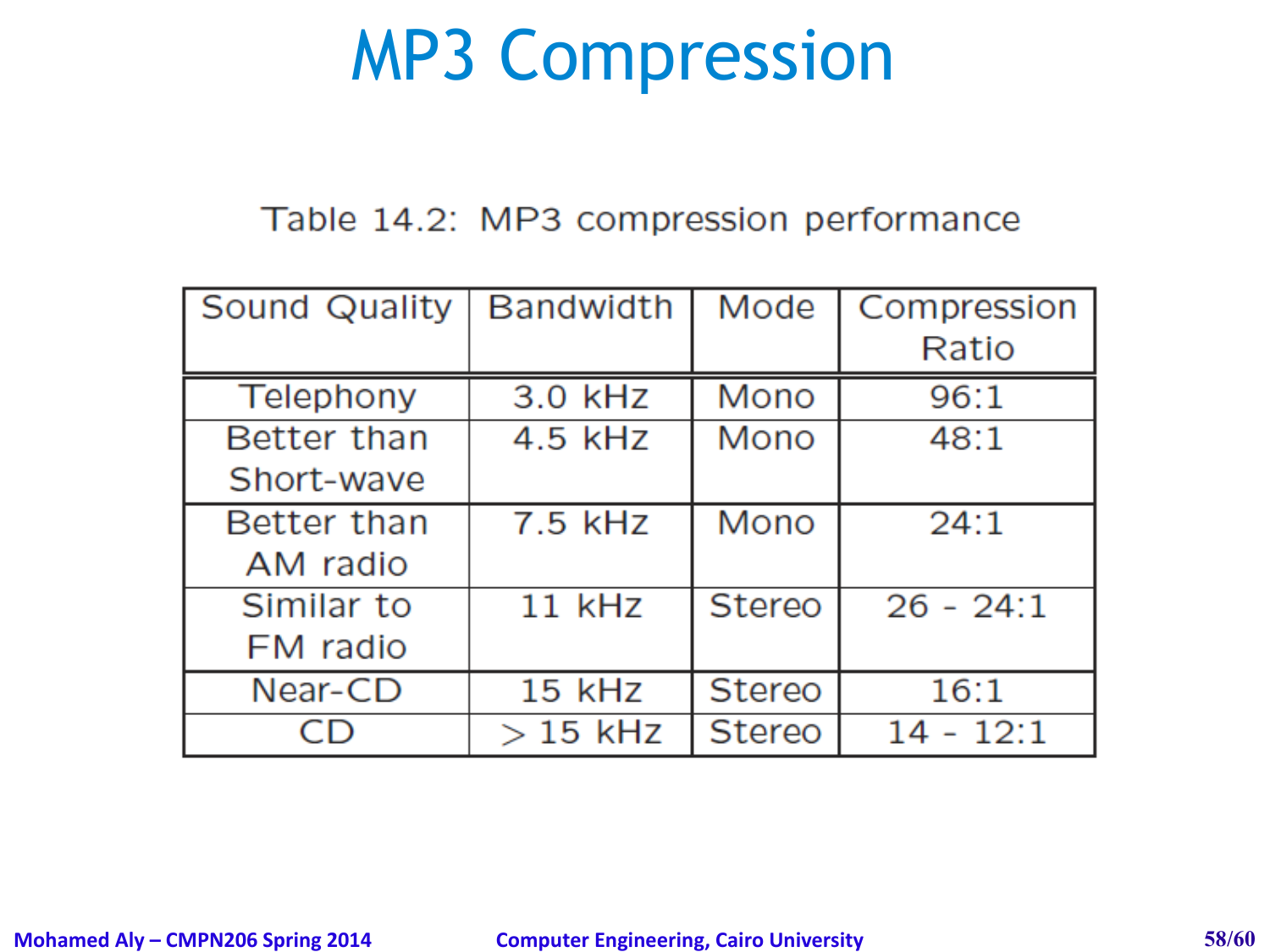# Other Audio Coders

- *MPEG-2 AAC*
	- Advanced Audio Coding
	- Standard for DVD audio content
	- Based on MDCT
	- Supports three profiles with different complexities and compression ratios
- *MPEG-4 AAC*
	- Enhancement to the MPEG-2 AAC
	- Contains components for speech compression, perceptually based coders, text to speech, ...
- *Dolby AC3*
	- Standard for movies and DVDs
	- Based on MDCT